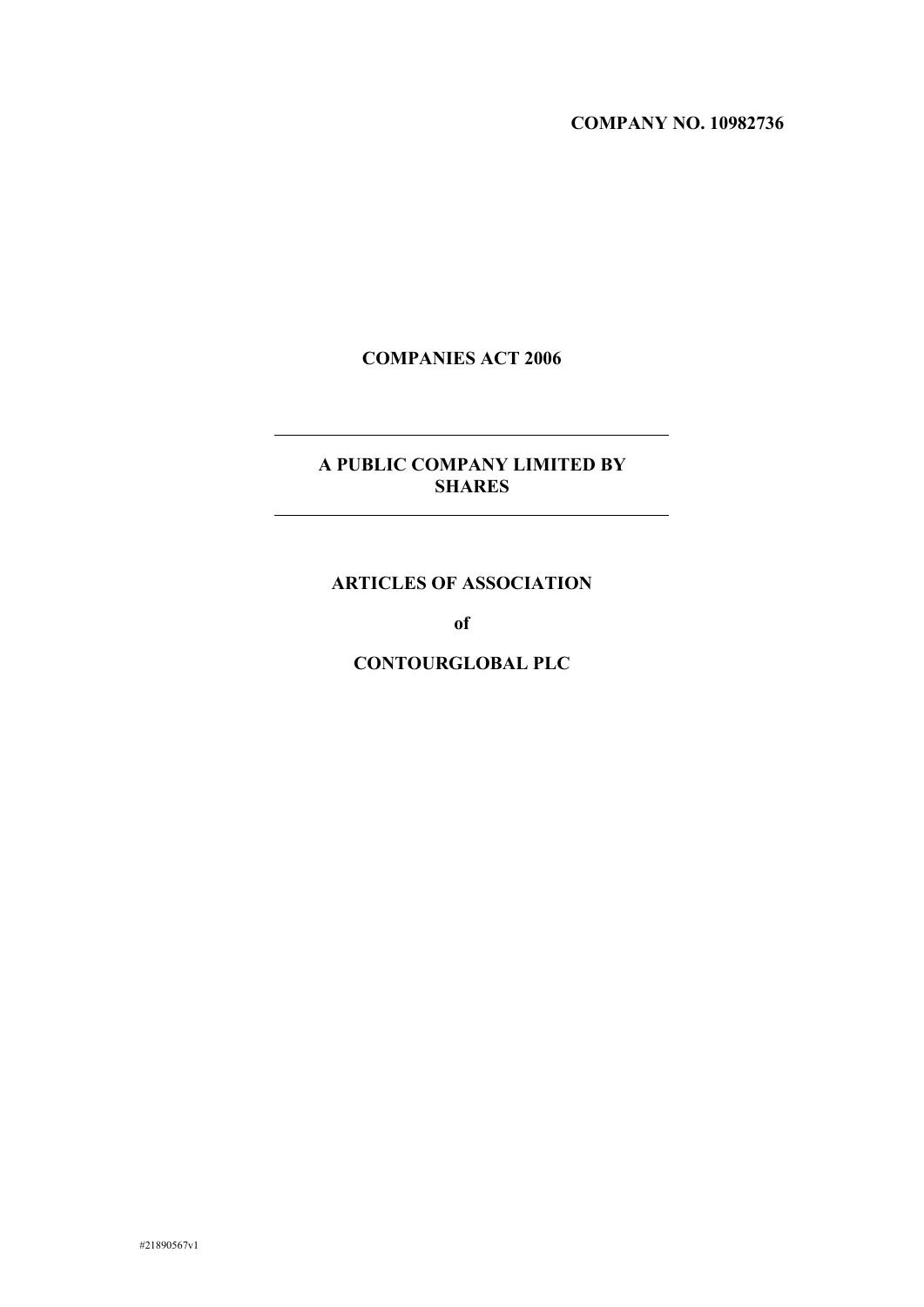# **TABLE OF CONTENTS**

# **CLAUSE**

 $\overline{\mathbf{I}}$ 

|                                                                                                                                                                                                                                                                | $\mathbf{1}$              |
|----------------------------------------------------------------------------------------------------------------------------------------------------------------------------------------------------------------------------------------------------------------|---------------------------|
|                                                                                                                                                                                                                                                                |                           |
| Variation of Rights                                                                                                                                                                                                                                            | $-6$                      |
|                                                                                                                                                                                                                                                                |                           |
| Share Certificates 87                                                                                                                                                                                                                                          |                           |
| Lien                                                                                                                                                                                                                                                           | $\overline{\phantom{0}}8$ |
| Calls on Shares                                                                                                                                                                                                                                                |                           |
|                                                                                                                                                                                                                                                                | 10                        |
| Transfer of Shares                                                                                                                                                                                                                                             |                           |
| Transmission of Shares                                                                                                                                                                                                                                         | 13                        |
| Alteration of Share Capital [1994] [1994] [1995] [1995] [1996] [1996] [1996] [1996] [1996] [1996] [1996] [1996] [1996] [1996] [1996] [1996] [1996] [1996] [1996] [1996] [1996] [1996] [1996] [1996] [1996] [1996] [1996] [1996                                 | 14                        |
| General Meetings 15                                                                                                                                                                                                                                            |                           |
|                                                                                                                                                                                                                                                                | 16                        |
|                                                                                                                                                                                                                                                                |                           |
| Votes of members 2625                                                                                                                                                                                                                                          |                           |
|                                                                                                                                                                                                                                                                | 3028                      |
|                                                                                                                                                                                                                                                                | 3433                      |
|                                                                                                                                                                                                                                                                | <b>3433</b>               |
|                                                                                                                                                                                                                                                                | 3635                      |
| Powers of The Board                                                                                                                                                                                                                                            | 3836                      |
| Delegation of Powers of The Board                                                                                                                                                                                                                              | 3937                      |
|                                                                                                                                                                                                                                                                | 4038                      |
|                                                                                                                                                                                                                                                                | 4439                      |
|                                                                                                                                                                                                                                                                | 4240                      |
|                                                                                                                                                                                                                                                                | 4240                      |
|                                                                                                                                                                                                                                                                | 4241                      |
|                                                                                                                                                                                                                                                                | 4644                      |
|                                                                                                                                                                                                                                                                | 4644                      |
|                                                                                                                                                                                                                                                                | 5048                      |
| Minutes                                                                                                                                                                                                                                                        | 5048                      |
| The Seal                                                                                                                                                                                                                                                       | 5449                      |
|                                                                                                                                                                                                                                                                | 5449                      |
| Dividends                                                                                                                                                                                                                                                      | 5250                      |
|                                                                                                                                                                                                                                                                | 5856                      |
| Record Dates                                                                                                                                                                                                                                                   | 6058                      |
| Accounts                                                                                                                                                                                                                                                       | 6458                      |
|                                                                                                                                                                                                                                                                |                           |
|                                                                                                                                                                                                                                                                | 6765                      |
| Untraced Shareholders                                                                                                                                                                                                                                          | 6866                      |
| Winding up<br><sub>www.</sub> communications.com/winding.up<br><sub>www.</sub> communications.com/winding.up<br>www.communications.com/winding.up<br>www.communications.com/winding.up<br>www.communications.com/winding.up<br>www.communications.com/winding. | 7067                      |
|                                                                                                                                                                                                                                                                | 7068                      |
|                                                                                                                                                                                                                                                                | 7269                      |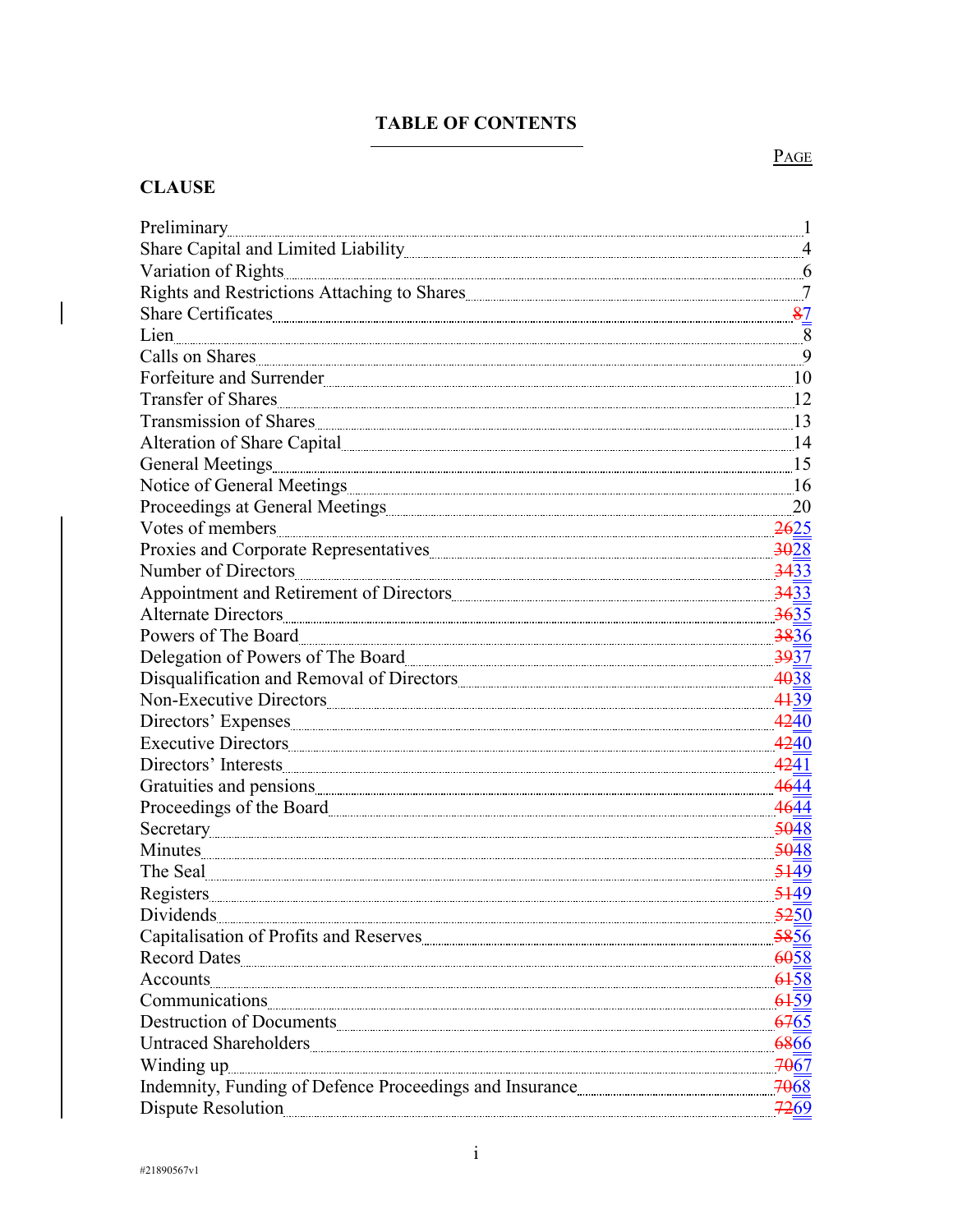$\bigg| \bigg|$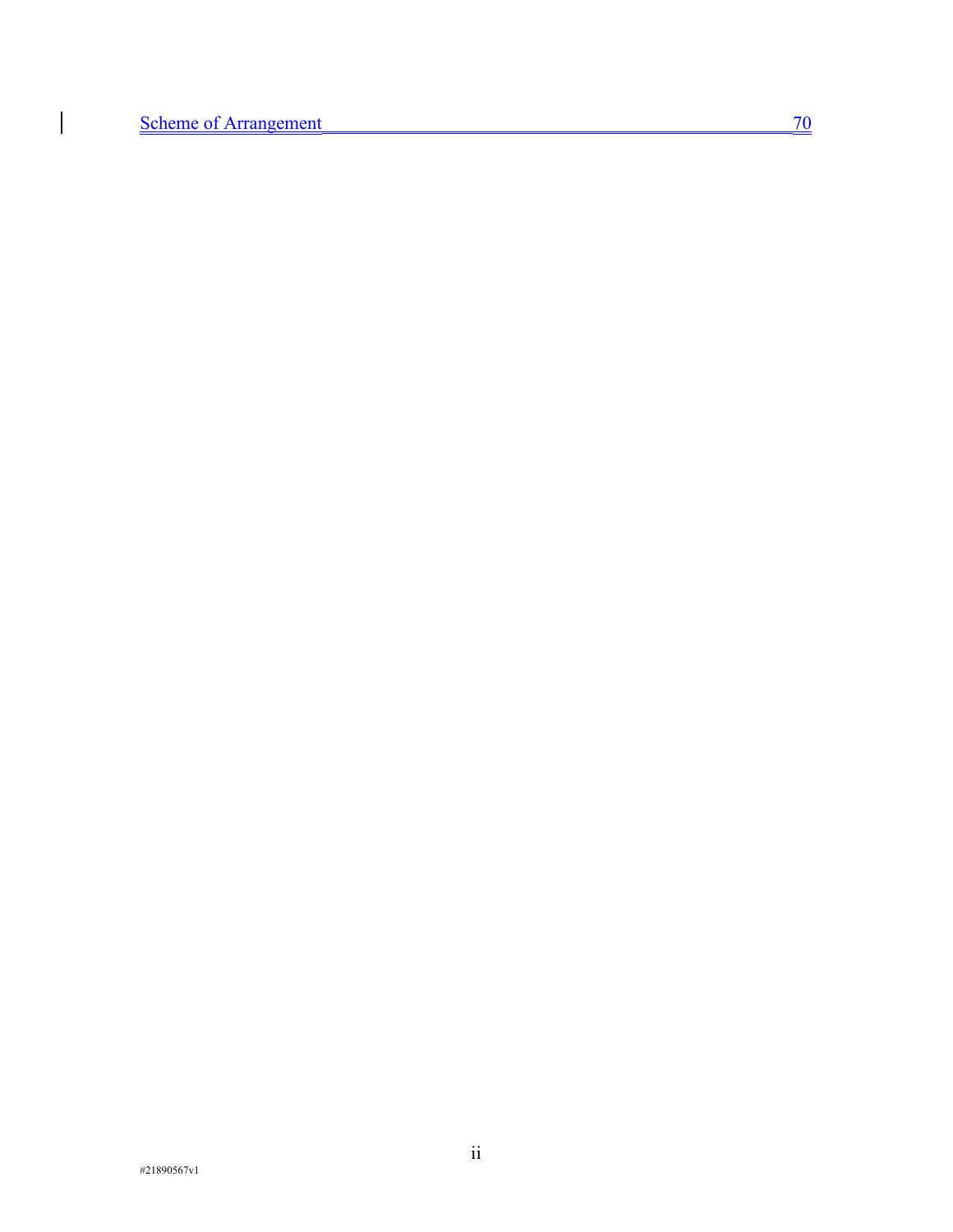#### **COMPANY NO. 10982736**

#### **COMPANIES ACT 2006**

# **A PUBLIC COMPANY LIMITED BY SHARES**

### **ARTICLES OF ASSOCIATION of CONTOURGLOBAL plc**

(adopted by special resolution passed on  $\frac{8 \text{ November } 2017[6]}{3 \text{ July } 2022}$ , with effect from  $14$  November  $2017$ [ $\bullet$ ])

#### **PRELIMINARY**

### **Model Articles excluded**

1. The regulations in the Companies (Model Articles) Regulations 2008 as in force at the date of incorporation of the Company shall not apply to the Company.

#### **Definitions**

2. In these Articles, except where the subject or context otherwise requires:

"**Act**" means the Companies Act 2006 including any modification or re-enactment of it for the time being in force;

"**Articles**" means these articles of association as altered from time to time by special resolution;

"**auditors**" means the auditors of the Company;

"**board**" means the directors or any of them acting as the board of directors of the Company;

"**certificated share**" means a share in the capital of the Company that is not an uncertificated share and references in these Articles to a share being held in certificated form shall be construed accordingly;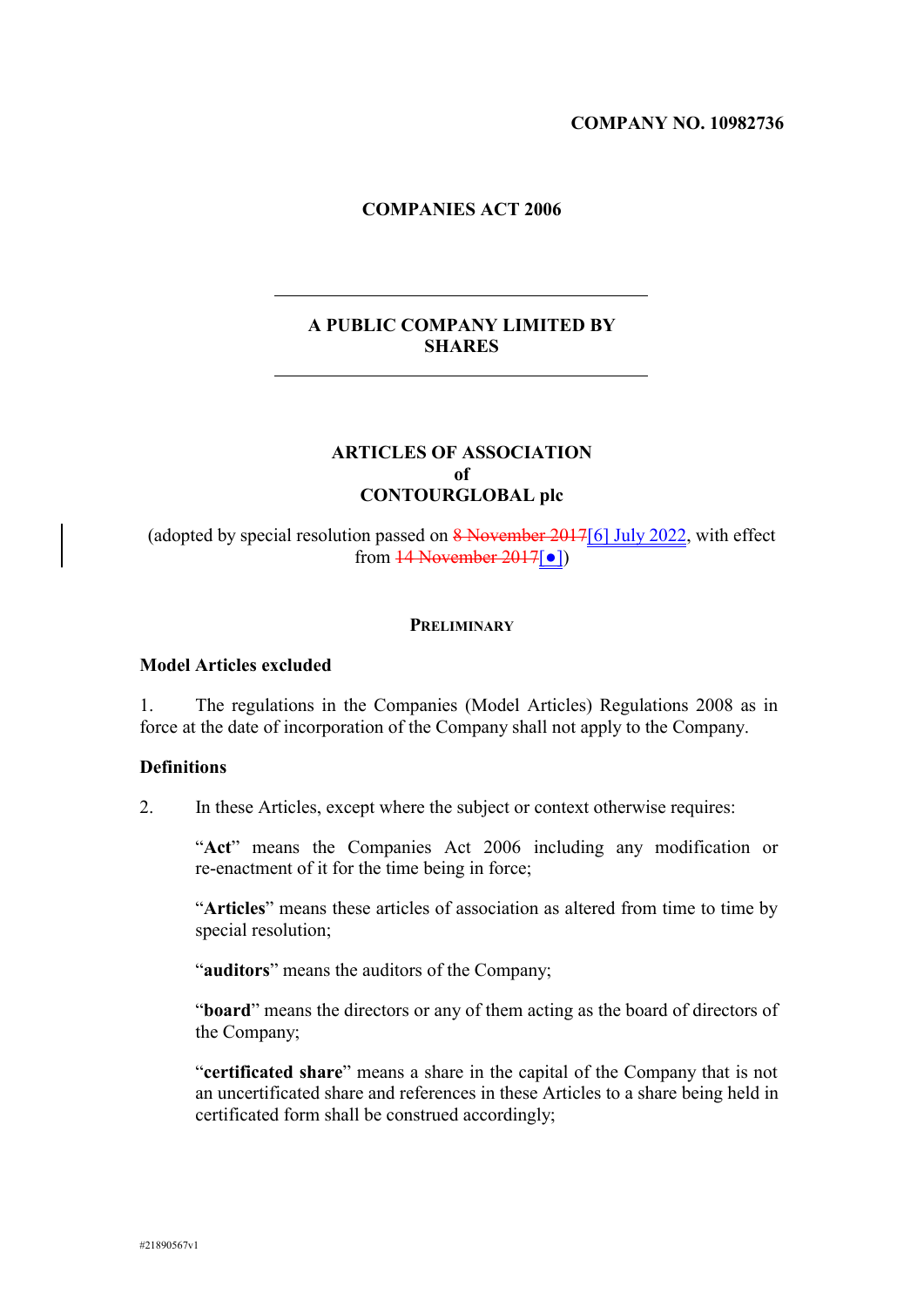"**clear days**" in relation to the sending of a notice means the period excluding the day on which a notice is given or deemed to be given and the day for which it is given or on which it is to take effect;

"**Company**" means ContourGlobal plc;

"**director**" means a director of the Company;

"**dividend**" means dividend or bonus;

"**entitled by transmission**" means, in relation to a share in the capital of the Company, entitled as a consequence of the death or bankruptcy of the holder or otherwise by operation of law;

"**holder**" in relation to a share in the capital of the Company means the member whose name is entered in the register as the holder of that share;

"member" means a member of the Company;

"**office**" means the registered office of the Company;

"**Operator**" means Euroclear UK & Ireland Limited or any other operator of a relevant system under the Regulations;

"**paid**" means paid or credited as paid;

"**present**" means, for the purposes of physical general meetings, present in person or, for the purposes of electronic general meetings, present by electronic means;

"**recognised person**" means a recognised clearing house or a nominee of a recognised cleaning house or of a recognised investment exchange, each of which terms has the meaning given to it by section 778 of the Act;

"**register**" means either or both of the issuer register of members and the Operator register of members of the Company;

"**Regulations**" means the Uncertificated Securities Regulations 2001 including any modification or re-enactment of them for the time being in force;

"**seal**" means the common seal of the Company and includes any official seal kept by the Company by virtue of section 49 or 50 of the Act;

"**secretary**" means the secretary of the Company and includes a joint, assistant, deputy or temporary secretary and any other person appointed to perform the duties of the secretary;

"**shares**" means shares in the capital of the Company;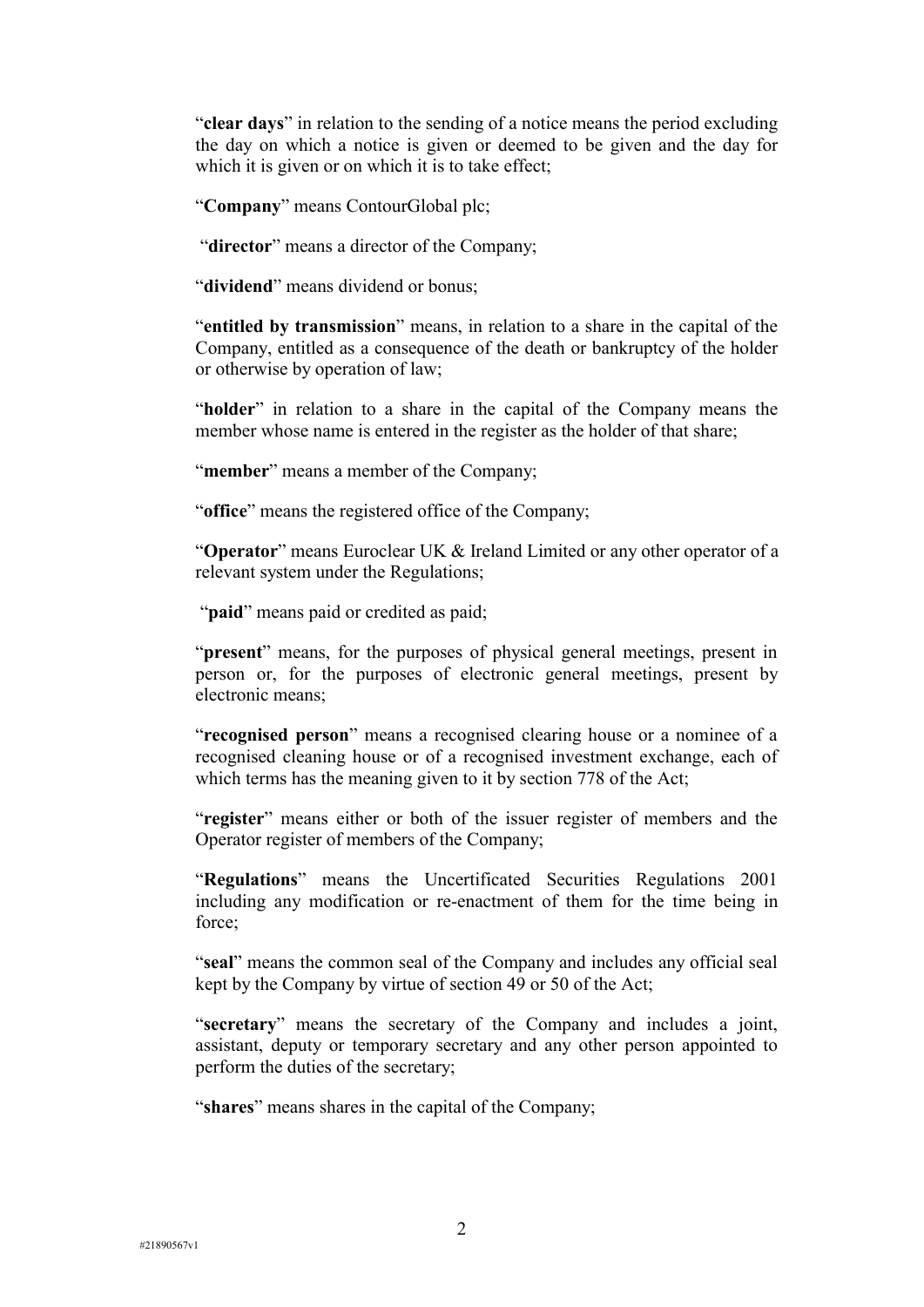"**Statutes**" means the Companies Acts as defined in section 2 of the Act and every other statute, statutory instrument, regulation or order for the time being in force concerning companies registered under the Companies Acts;

"**uncertificated share**" means (subject to Regulation 42(11)(a) of the Regulations) a share in the capital of the Company title to which is recorded on the Operator register of members of the Company and which may, by virtue of the Regulations, be transferred by means of a relevant system and references in these Articles to a share being held in uncertificated form shall be construed accordingly; and

"**United Kingdom**" means Great Britain and Northern Ireland.

#### **Construction**

3. Where, in relation to a share, these Articles refer to a "**relevant system**", the reference is to the relevant system in which that share is a participating security at the relevant time.

References to a document or information being "**sent**", "**supplied**" or "**given**" to or by a person mean such document or information, or a copy of such document or information, being sent, supplied, given, delivered, issued or made available to or by, or served on or by, or deposited with or by that person by any method authorised by these Articles, and "**sending**", "**supplying**" and "**giving**" shall be construed accordingly.

References to "**electronic platforms**" include, without limitation, website addresses and conference call systems, and references to persons attending meetings "**by electronic means**" means attendance at electronic general meetings via the electronic platform(s) stated in the notice of such meeting.

References to a statute or a statutory provision is a reference to it as it is in force for the time being, taking account of any amendment, extension or re-enactment and includes any subordinate legislation for the time being in force made under it.

References to "**writing**" mean the representation or reproduction of words, symbols or other information in a visible form by any method or combination of methods, whether in electronic form or otherwise, and "**written**" shall be construed accordingly.

Words denoting the singular number include the plural number and vice versa, words denoting the masculine gender include the feminine gender, and words denoting persons include corporations.

Words or expressions contained in these Articles which are not defined in Article 2 but are defined in the Act have the same meaning as in the Act (but excluding any modification of the Act not in force at the date these Articles took effect) unless inconsistent with the subject or context.

Words or expressions contained in these Articles which are not defined in Article 2 but are defined in the Regulations have the same meaning as in the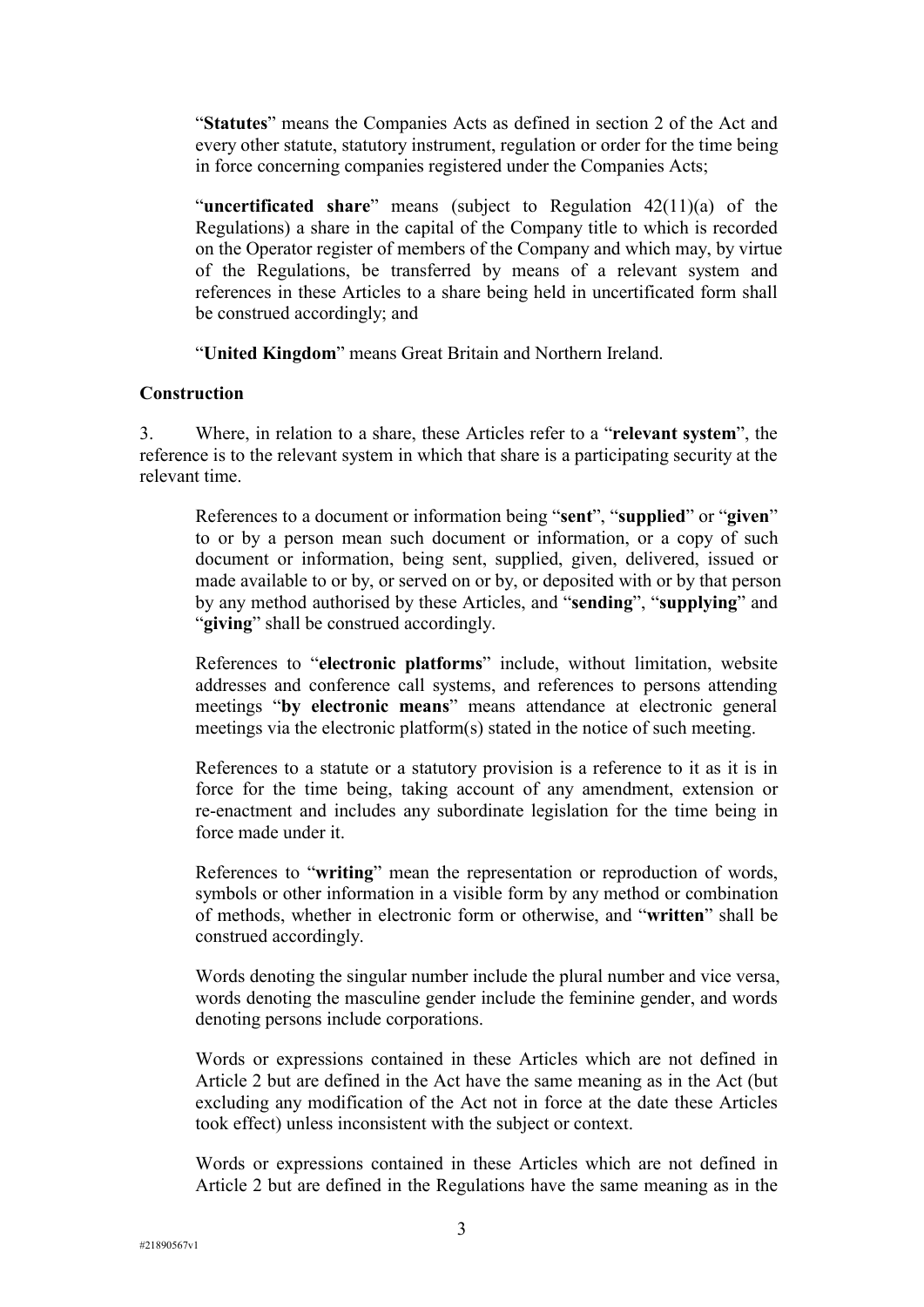Regulations (but excluding any modification of the Regulations not in force at the date of adoption of these Articles) unless inconsistent with the subject or context.

Subject to the preceding two paragraphs, references to any provision of any enactment or of any subordinate legislation (as defined by section 21(1) of the Interpretation Act 1978) include any modification or re-enactment of that provision for the time being in force.

Headings and marginal notes are inserted for convenience only and do not affect the construction of these Articles.

In these Articles, (a) powers of delegation shall not be restrictively construed but the widest interpretation shall be given to them, (b) the word "**board**" in the context of the exercise of any power contained in these Articles includes any committee consisting of one or more directors, any director, any other officer of the Company and any local or divisional board, manager or agent of the Company to which or, as the case may be, to whom the power in question has been delegated, (c) no power of delegation shall be limited by the existence or, except where expressly provided by the terms of delegation, the exercise of that or any other power of delegation, and (d) except where expressly provided by the terms of delegation, the delegation of a power shall not exclude the concurrent exercise of that power by any other body or person who is for the time being authorised to exercise it under these Articles or under another delegation of the power.

### **SHARE CAPITAL AND LIMITED LIABILITY**

#### **Limited liability**

4. The liability of the members is limited to the amount, if any, unpaid on the shares held by them.

#### **Shares with special rights**

5. Subject to the provisions of the Statutes and without prejudice to any rights attached to any existing shares or class of shares, any share may be issued with such rights or restrictions as the Company may by ordinary resolution determine or, subject to and in default of such determination, as the board shall determine.

#### **Uncertificated shares**

6. Subject to the provisions of the Regulations, the board may permit the holding of shares in any class of shares in uncertificated form and the transfer of title to shares in that class by means of a relevant system and may determine that any class of shares shall cease to be a participating security.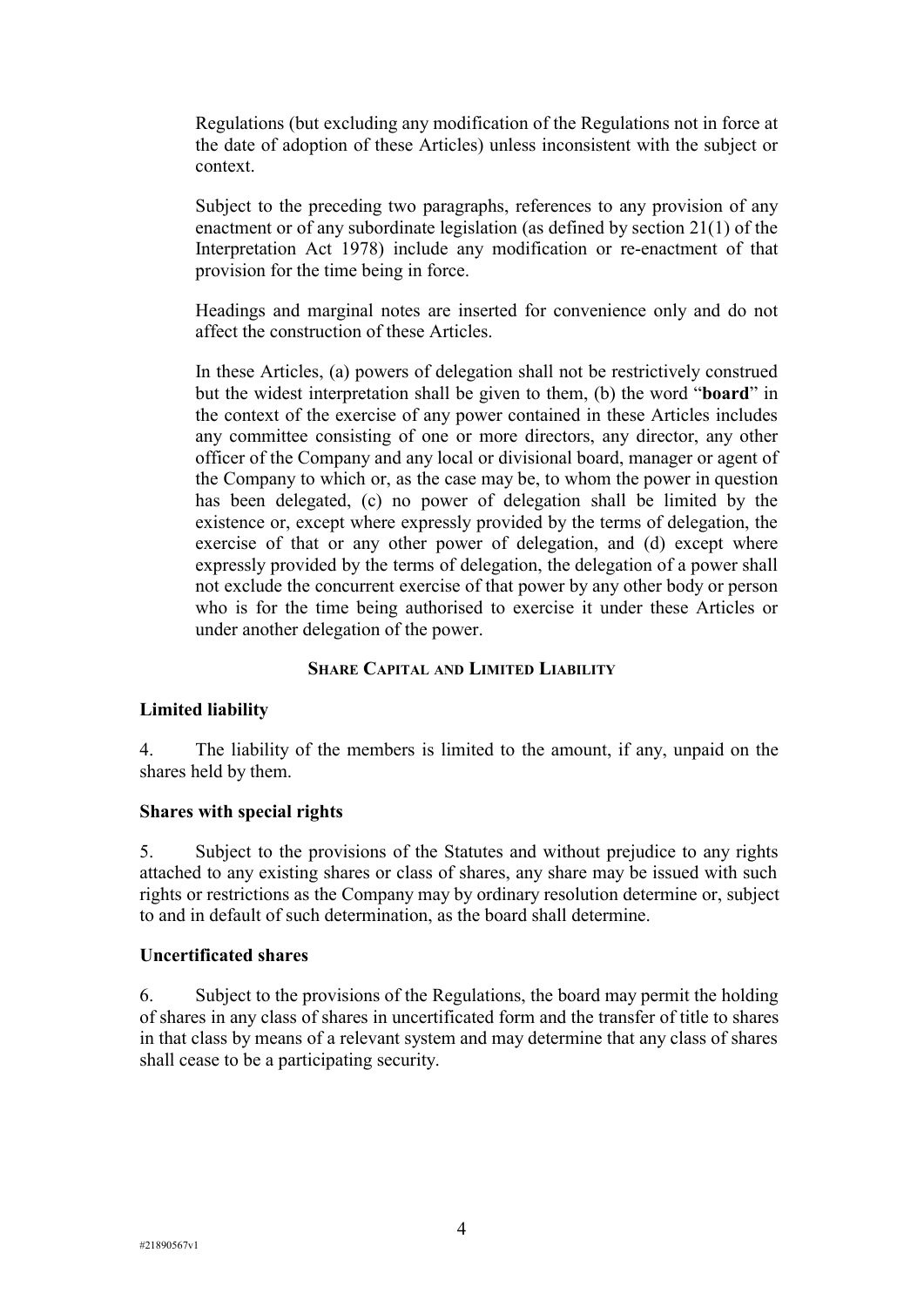#### **Not separate class of shares**

7. Shares in the capital of the Company that fall within a certain class shall not form a separate class of shares from other shares in that class because any share in that class:

(a) is held in uncertificated form; or

(b) is permitted in accordance with the Regulations to become a participating security.

# **Exercise of Company's entitlements in respect of uncertificated share**

8. Where any class of shares is a participating security and the Company is entitled under any provision of the Statutes, the Regulations or these Articles to sell, transfer or otherwise dispose of, forfeit, re-allot, accept the surrender of, or otherwise enforce a lien over, a share held in uncertificated form, the Company shall be entitled, subject to the provisions of the Statutes, the Regulations, these Articles and the facilities and requirements of the relevant system:

(a) to require the holder of that uncertificated share by notice to change that share into certificated form within the period specified in the notice and to hold that share in certificated form so long as required by the Company;

(b) to require the holder of that uncertificated share by notice to give any instructions necessary to transfer title to that share by means of the relevant system within the period specified in the notice;

(c) to require the holder of that uncertificated share by notice to appoint any person to take any step, including without limitation the giving of any instructions by means of the relevant system, necessary to transfer that share within the period specified in the notice and such steps shall be as effective as if they had been taken by the registered holder of that share;

(d) to require the Operator to convert that uncertificated share into certificated form in accordance with Regulation 32(2)(c) of the Regulations; and

(e) to take any action that the board considers appropriate to achieve the sale, transfer, disposal, forfeiture, re-allotment or surrender of that share, or otherwise to enforce a lien in respect of that share.

### **Residual allotment powers**

9. Subject to the provisions of the Statutes relating to authority, pre-emption rights or otherwise and of any resolution of the Company in general meeting passed pursuant to those provisions, and, in the case of redeemable shares, the provisions of Article 10:

(a) all shares for the time being in the capital of the Company shall be at the disposal of the board; and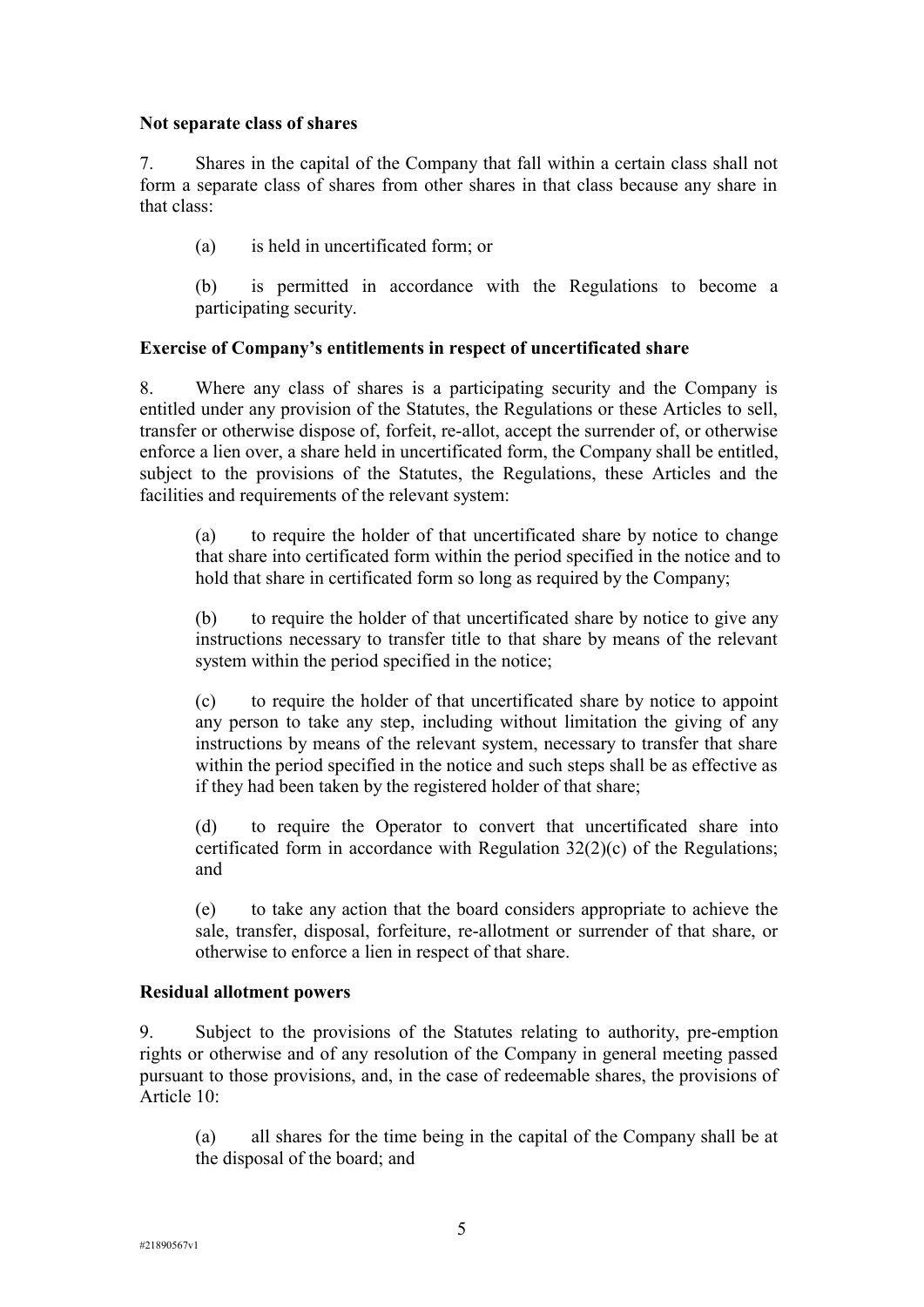(b) the board may reclassify, allot (with or without conferring a right of renunciation), grant options over, or otherwise dispose of them to such persons on such terms and conditions and at such times as it thinks fit.

#### **Redeemable and other shares**

10. Subject to the provisions of the Statutes, and without prejudice to any rights attached to any existing shares or class of shares, shares may be issued which are to be redeemed or are to be liable to be redeemed at the option of the Company or the holder. The board may determine the terms, conditions and manner of redemption of shares provided that it does so before the shares are allotted.

### **Commissions**

11. The Company may exercise all powers of paying commissions or brokerage conferred or permitted by the Statutes. Subject to the provisions of the Statutes, any such commission or brokerage may be satisfied by the payment of cash or by the allotment of fully or partly paid shares or partly in one way and partly in the other.

### **Trusts not recognised**

12. Except as required by law, the Company shall recognise no person as holding any share on any trust and (except as otherwise provided by these Articles or by law) the Company shall not be bound by or recognise (even if having notice of it) any equitable, contingent, future, partial or other claim or any interest in any share (or in any fractional part of a share) except the holder's absolute right to the entirety of the share (or fractional part of the share and all rights attaching to it).

### **VARIATION OF RIGHTS**

### **Method of varying rights**

13. Subject to the provisions of the Statutes, if at any time the capital of the Company is divided into different classes of shares, the rights attached to any class may (unless otherwise provided by the terms of allotment of the shares of that class) be varied or abrogated, whether or not the Company is being wound up:

(a) in such manner (if any) as may be provided by those rights;

(b) with the written consent of the holders of three-quarters in nominal value of the issued shares of the class (excluding any shares of that class held as treasury shares), which consent shall be in hard copy form or in electronic form sent to such address (if any) for the time being specified by or on behalf of the Company for that purpose, or in default of such specification to the office, and may consist of several documents, each executed or authenticated in such manner as the board may approve by or on behalf of one or more holders, or a combination of both; or

(c) with the sanction of a special resolution passed at a separate general meeting of the holders of the shares of the class,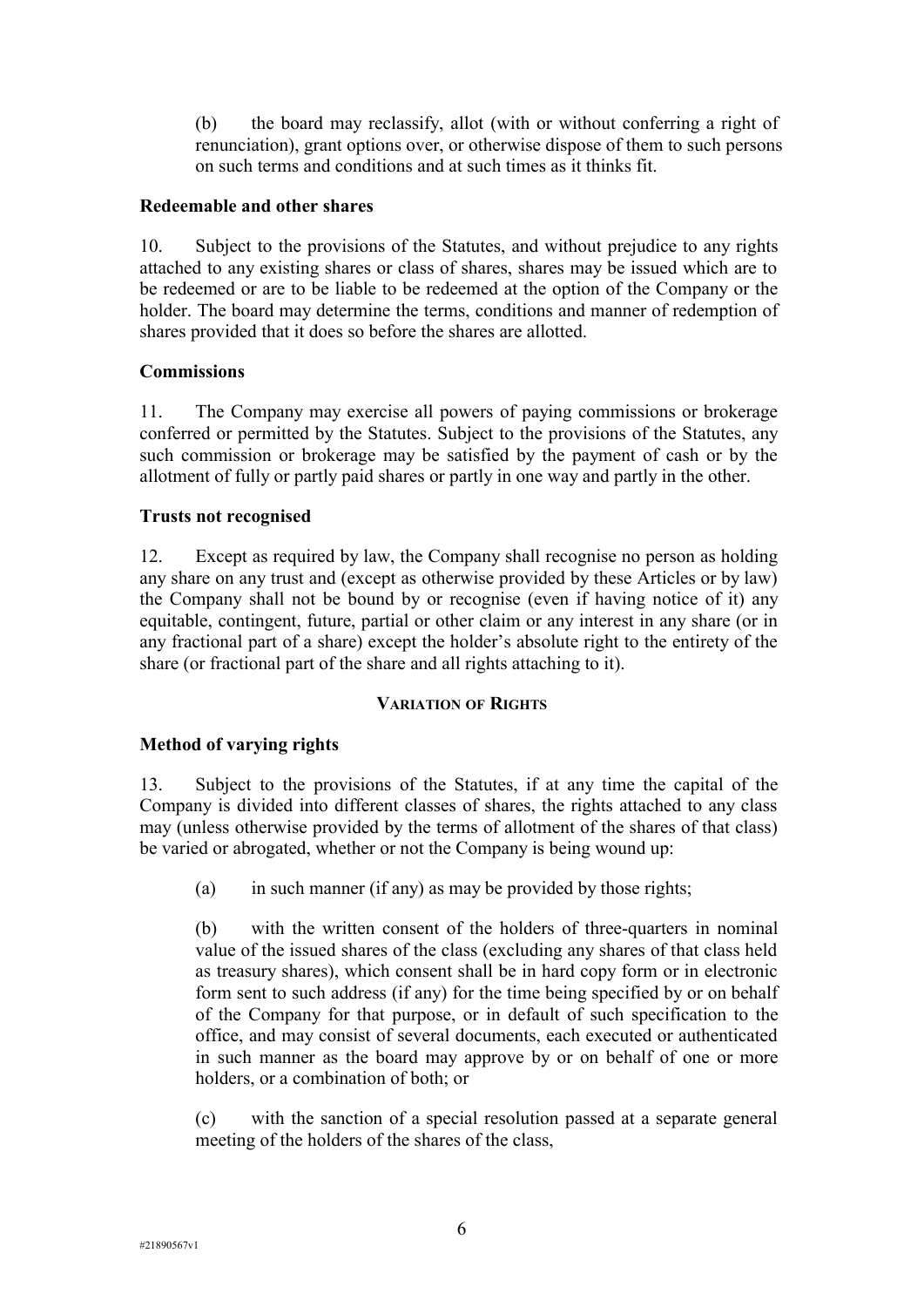but not otherwise.

## **When rights deemed to be varied**

14. For the purposes of Article 13, if at any time the capital of the Company is divided into different classes of shares, unless otherwise expressly provided by the rights attached to any share or class of shares, those rights shall not be deemed to be varied by:

(a) the creation or issue of another share ranking equally with, or subsequent to, that share or class of shares;

(b) the Company permitting, in accordance with the Regulations, the holding of and transfer of title to shares of that or any other class in uncertificated form by means of a relevant system;

(c) the purchase or redemption by the Company of its own shares or the holding of such shares as treasury shares in accordance with the provisions of the Statutes; or

(d) the sale of any shares held as treasury shares in accordance with the provisions of the Act.

### **RIGHTS AND RESTRICTIONS ATTACHING TO SHARES**

### **Ordinary shares**

15. Each Ordinary Share will have attached thereto the rights and privileges and be subject to the limitations and restrictions specified in this Article 15.

(a) Subject to the rights attached to any other share or class of share, the holders of Ordinary Shares shall be entitled to be paid any profits of the Company available for distribution and determined to be paid by the board rateably according to the amounts paid up on such shares.

(b) On a return of capital on winding up or otherwise (except on redemption in accordance with the terms of any shares, or purchase by the Company of any share or on a capitalisation issue and subject to the rights of any other class of shares that may be issued) after paying such sums as may be due in priority to the holders of any other class of shares in the capital of the Company, any further such amount shall be paid to the holders of Ordinary Shares rateably according to the amount paid up or credited as paid up in respect of each Ordinary Share.

(c) The holders of Ordinary Shares shall be entitled, in respect of their holdings of such shares, to receive notice of general meetings and to attend, speak and vote at such meetings in accordance with these Articles.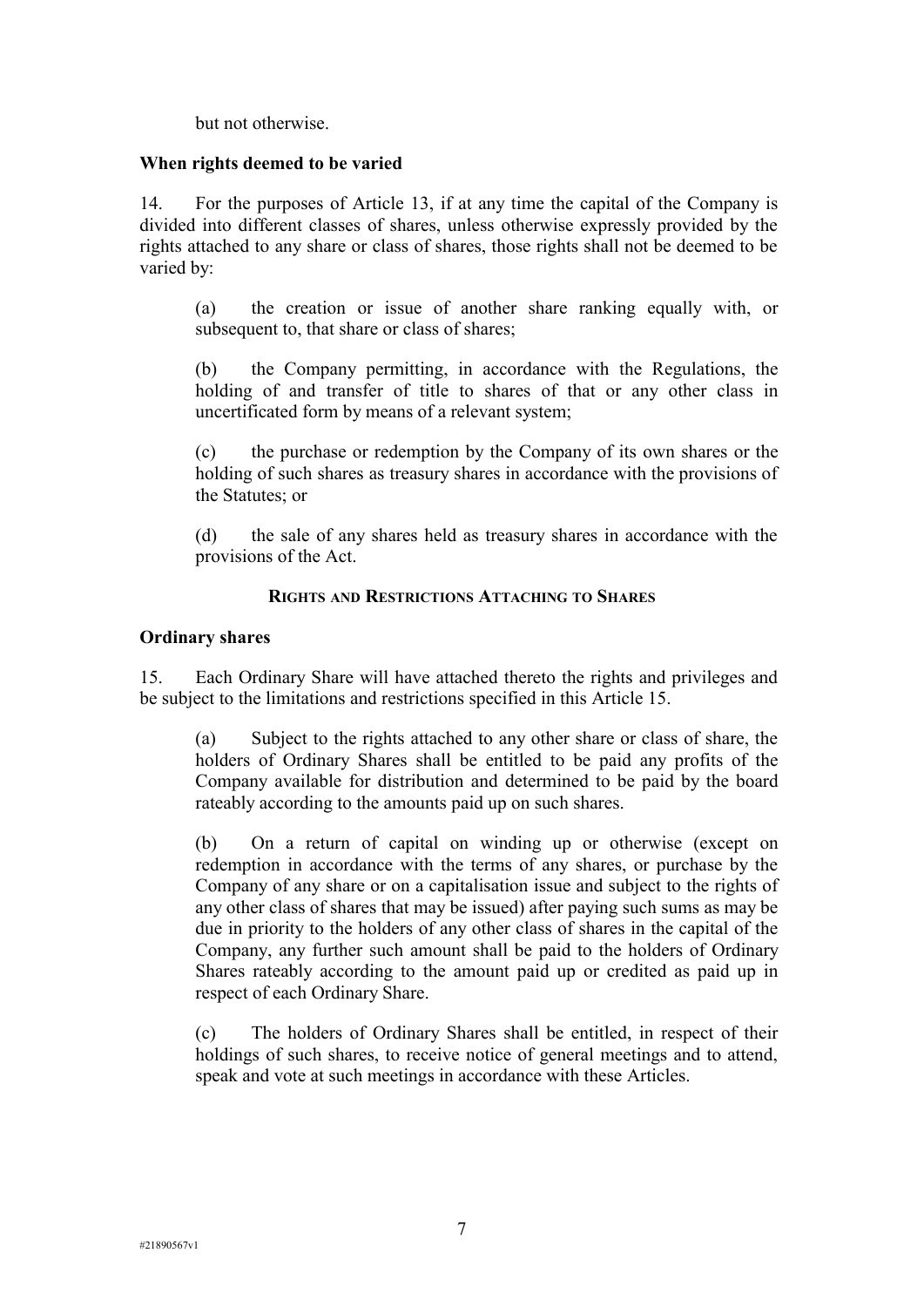#### **SHARE CERTIFICATES**

#### **Members' rights to certificates**

16. Every member, on becoming the holder of any certificated share (except a recognised person in respect of whom the Company is not required by law to complete and have ready for delivery a certificate) shall be entitled, without payment, to have issued to him within two (2) months after allotment or lodgement of a transfer one certificate for all the certificated shares of each class held by him (and, on transferring a part of his holding of certificated shares of any class, to a certificate for the balance of his holding of certificated shares). A holder may elect to receive one or more additional certificates for any of his certificated shares if he pays a reasonable sum determined from time to time by the board for every certificate after the first. Every certificate shall:

(a) be executed under the seal or otherwise in accordance with Article 175 or in such other manner as the board may approve, which may include manual or facsimile signatures by one or more directors; and

(b) specify the number, class and distinguishing numbers (if any) of the shares to which it relates and the amount or respective amounts paid up on the shares.

The Company shall not be bound to issue more than one certificate for certificated shares held jointly by more than one person and delivery of a certificate to one joint holder shall be a sufficient delivery to all of them and seniority shall be determined in accordance with Article 89. Shares of different classes may not be included in the same certificate.

### **Replacement certificates**

17. If a share certificate is defaced, worn out, lost or destroyed, it may be renewed on such terms (if any) as to evidence and indemnity and payment of any exceptional out-of-pocket expenses reasonably incurred by the Company in investigating evidence and preparing the requisite form of indemnity as the board may determine but otherwise free of charge, and (in the case of defacement or wearing out) on delivery of the old certificate.

#### **LIEN**

### **Company to have lien on shares**

18. The Company shall have a first and paramount lien on every share (not being a fully paid share) for all moneys payable to the Company (whether presently or not) in respect of that share. The board may at any time (generally or in a particular case) waive any lien or declare any share to be wholly or in part exempt from the provisions of this Article. The Company's lien on a share shall extend to any amount (including without limitation dividends) payable in respect of it.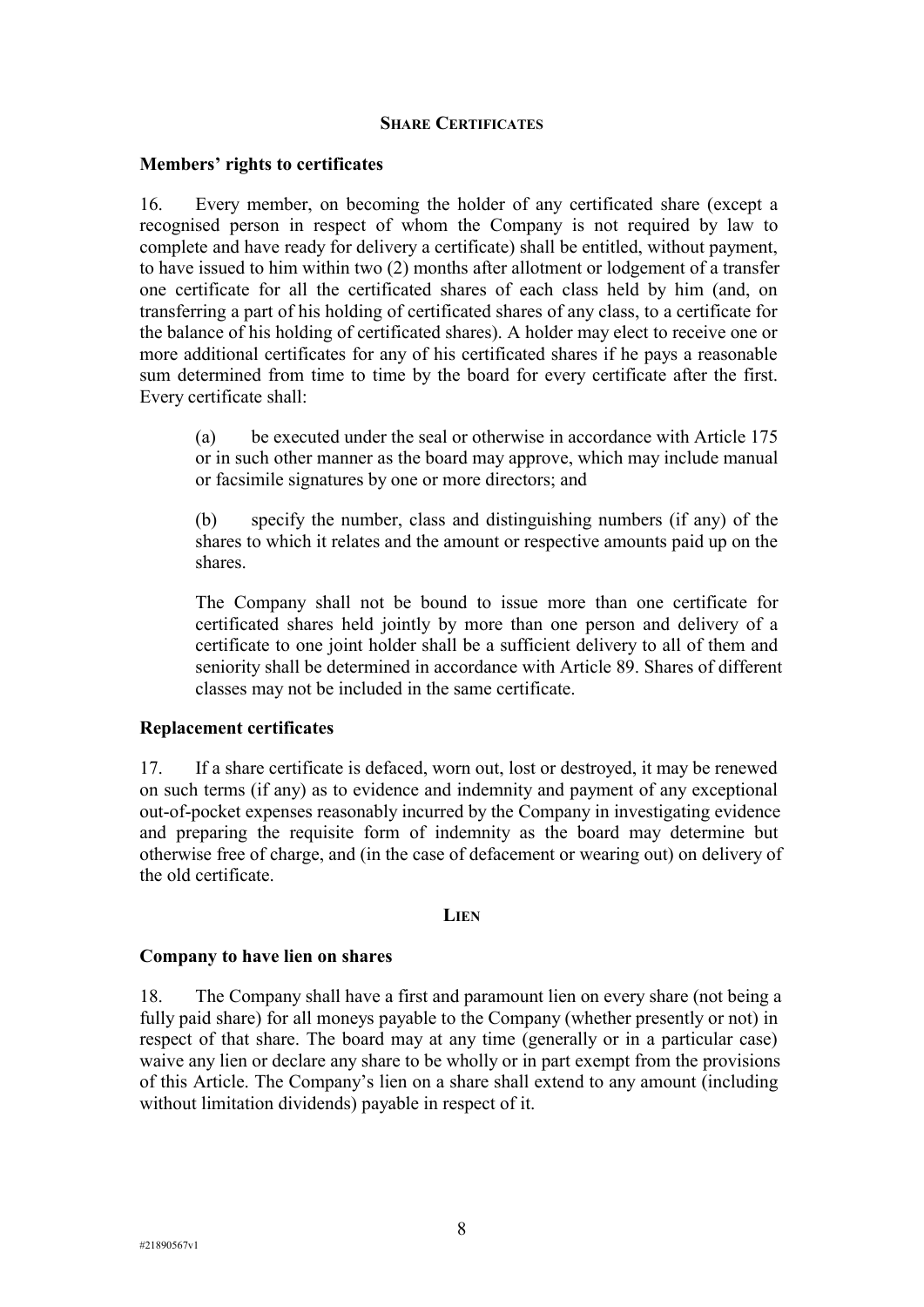# **Enforcement of lien by sale**

19. The Company may sell, in such manner as the board determines, any share on which the Company has a lien if a sum in respect of which the lien exists is presently payable and is not paid within 14 clear days after notice has been sent to the holder of the share, or to the person entitled to it by transmission, demanding payment and stating that if the notice is not complied with the share may be sold.

# **Giving effect to sale**

20. To give effect to that sale the board may, if the share is a certificated share, authorise any person to execute an instrument of transfer in respect of the share sold to, or in accordance with the directions of, the buyer. If the share is an uncertificated share, the board may exercise any of the Company's powers under Article 8 to effect the sale of the share to, or in accordance with the directions of, the buyer. The buyer shall not be bound to see to the application of the purchase money and his title to the share shall not be affected by any irregularity in or invalidity of the proceedings in relation to the sale.

# **Application of proceeds**

21. The net proceeds of the sale, after payment of the costs, shall be applied in or towards payment or satisfaction of so much of the sum in respect of which the lien exists as is presently payable. Any residue shall (if the share sold is a certificated share, on surrender to the Company for cancellation of the certificate in respect of the share sold and, whether the share sold is a certificated or uncertificated share, subject to a like lien for any moneys not presently payable as existed on the share before the sale) be paid to the person entitled to the share at the date of the sale.

# **CALLS ON SHARES**

# **Power to make calls**

22. Subject to the terms of allotment, the board may from time to time make calls on the members in respect of any moneys unpaid on their shares (whether in respect of nominal value or premium). Each member shall (subject to receiving at least 14 clear days' notice specifying when and where payment is to be made) pay to the Company the amount called on his shares as required by the notice. A call may be required to be paid by instalments. A call may be revoked in whole or part and the time fixed for payment of a call may be postponed in whole or part as the board may determine. A person on whom a call is made shall remain liable for calls made on him even if the shares in respect of which the call was made are subsequently transferred.

# **Time when call made**

23. A call shall be deemed to have been made at the time when the resolution of the board authorising the call was passed.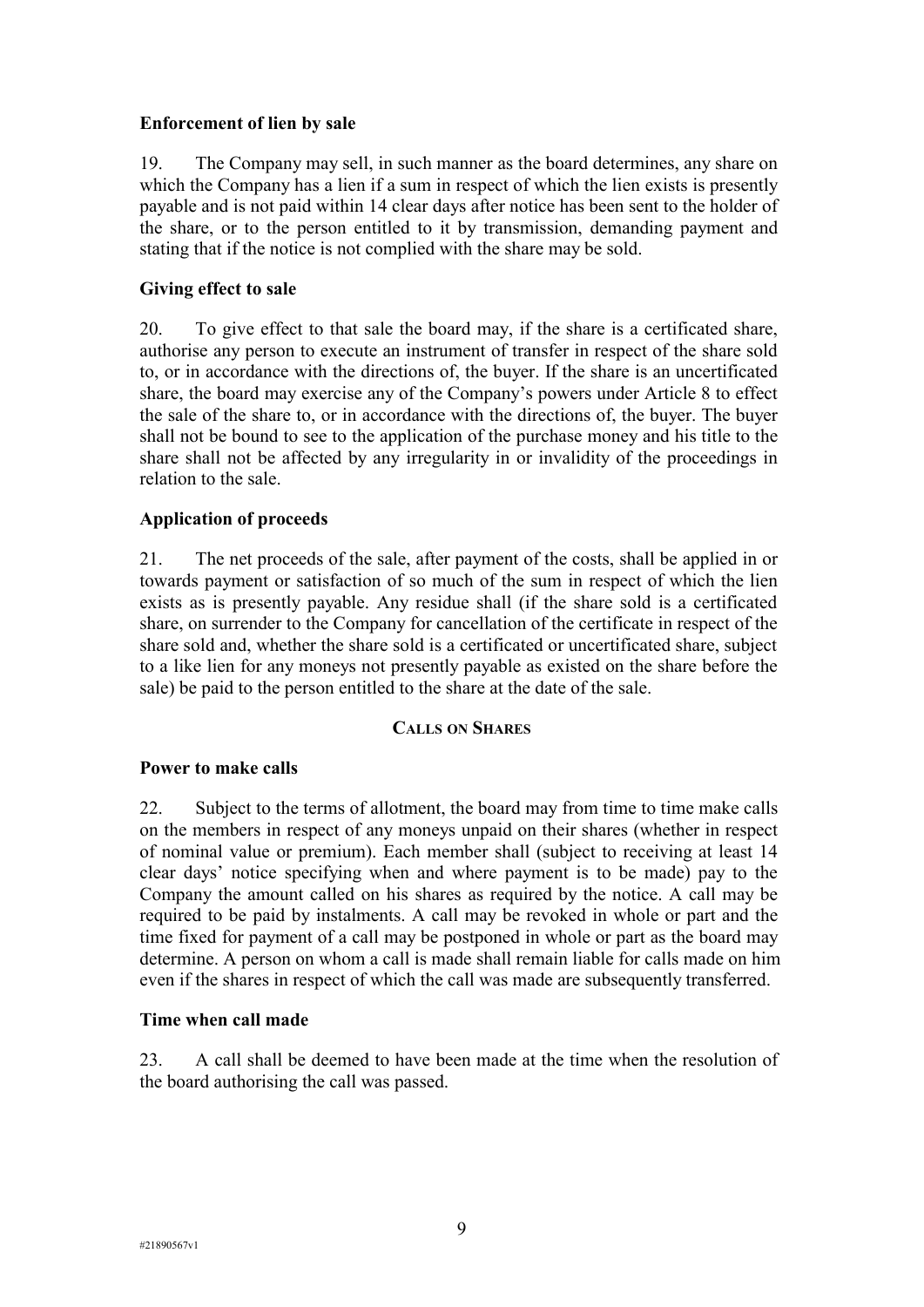# **Liability of joint holders**

24. The joint holders of a share shall be jointly and severally liable to pay all calls in respect of it.

# **Interest payable**

25. If a call or any instalment of a call remains unpaid in whole or in part after it has become due and payable the person from whom it is due and payable shall pay interest on the amount unpaid from the day it became due and payable until it is paid. Interest shall be paid at the rate fixed by the terms of allotment of the share or in the notice of the call or, if no rate is fixed, the rate determined by the board, not exceeding fifteen (15) per cent. per annum, or, if higher, the appropriate rate (as defined in the Act), but the board may in respect of any individual member waive payment of such interest wholly or in part.

# **Deemed calls**

26. An amount payable in respect of a share on allotment or at any fixed date, whether in respect of nominal value or premium or as an instalment of a call, shall be deemed to be a call duly made and notified and payable on the date so fixed or in accordance with the terms of the allotment. If it is not paid the provisions of these Articles shall apply as if that amount had become due and payable by virtue of a call duly made and notified.

# **Differentiation on calls**

27. Subject to the terms of allotment, the board may make arrangements on the issue of shares for a difference between the allottees or holders in the amounts and times of payment of calls on their shares.

### **Payment of calls in advance**

28. The board may, if it thinks fit, receive from any member all or any part of the moneys uncalled and unpaid on any share held by him. Such payment in advance of calls shall extinguish the liability on the share in respect of which it is made to the extent of the payment. The Company may pay on all or any of the moneys so advanced (until they would but for such advance become presently payable) interest at such rate agreed between the board and the member not exceeding (unless the Company by Ordinary resolution otherwise directs) fifteen (15) per cent per annum or, if higher, the appropriate rate (as defined in the Act).

### **FORFEITURE AND SURRENDER**

### **Notice requiring payment of call**

29. If a call or any instalment of a call remains unpaid in whole or in part after it has become due and payable, the board may give the person from whom it is due not less than fourteen (14) clear days' notice requiring payment of the amount unpaid together with any interest which may have accrued and any costs, charges and expenses incurred by the Company by reason of such non-payment. The notice shall name the place where payment is to be made and shall state that if the notice is not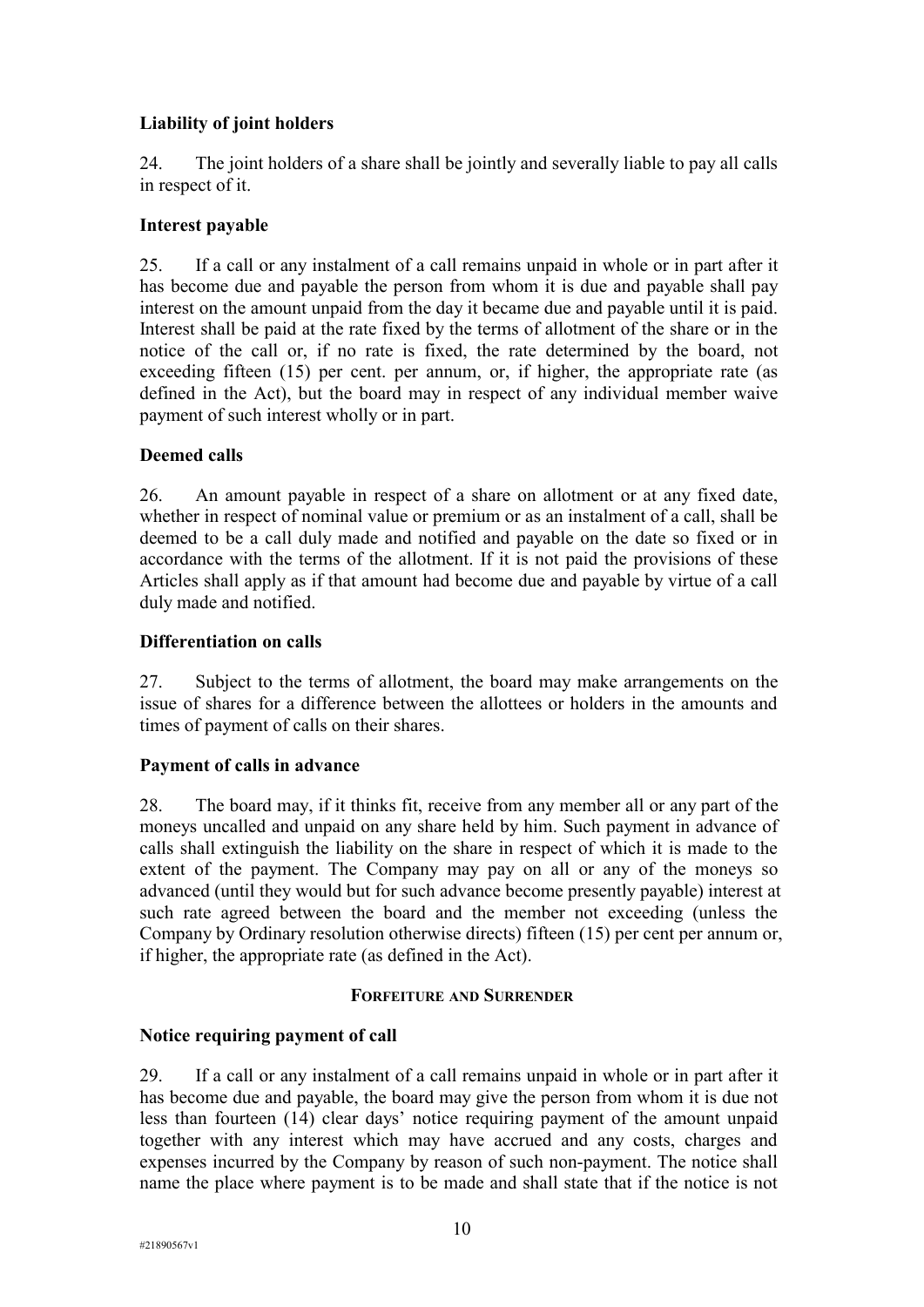complied with the shares in respect of which the call was made will be liable to be forfeited.

# **Forfeiture for non-compliance**

30. If that notice is not complied with, any share in respect of which it was sent may, at any time before the payment required by the notice has been made, be forfeited by a resolution of the board. The forfeiture shall include all dividends or other moneys payable in respect of the forfeited share which have not been paid before the forfeiture. When a share has been forfeited, notice of the forfeiture shall be sent to the person who was the holder of the share before the forfeiture. Where the forfeited share is held in certificated form, an entry shall be made promptly in the register opposite the entry of the share showing that notice has been sent, that the share has been forfeited and the date of forfeiture. No forfeiture shall be invalidated by the omission or neglect to send that notice or to make those entries.

# **Sale of forfeited shares**

31. Subject to the provisions of the Statutes, a forfeited share shall be deemed to belong to the Company and may be sold, re-allotted or otherwise disposed of on such terms and in such manner as the board determines, either to the person who was the holder before the forfeiture or to any other person. At any time before sale, re-allotment or other disposal, the forfeiture may be cancelled on such terms as the board thinks fit. Where for the purposes of its disposal a forfeited share held in certificated form is to be transferred to any person, the board may authorise any person to execute an instrument of transfer of the share to that person. Where for the purposes of its disposal a forfeited share held in uncertificated form is to be transferred to any person, the board may exercise any of the Company's powers under Article 8. The Company may receive the consideration given for the share on its disposal and may register the transferee as holder of the share.

### **Liability following forfeiture**

32. A person shall cease to be a member in respect of any share which has been forfeited and shall, if the share is held in certificated form, surrender to the Company for cancellation the certificate for any forfeited share but shall remain liable to the Company for all moneys which at the date of forfeiture were presently payable by him to the Company in respect of that share with interest on that amount at the rate at which interest was payable on those moneys before the forfeiture or, if no interest was so payable, at the rate determined by the board, not exceeding fifteen (15) per cent per annum or, if higher, the appropriate rate (as defined in the Act), from the date of forfeiture until payment. The board may waive payment wholly or in part or enforce payment without any allowance for the value of the share at the time of forfeiture or for any consideration received on its disposal.

### **Surrender**

33. The board may accept the surrender of any share which it is in a position to forfeit on such terms and conditions as may be agreed. Subject to those terms and conditions, a surrendered share shall be treated as if it had been forfeited.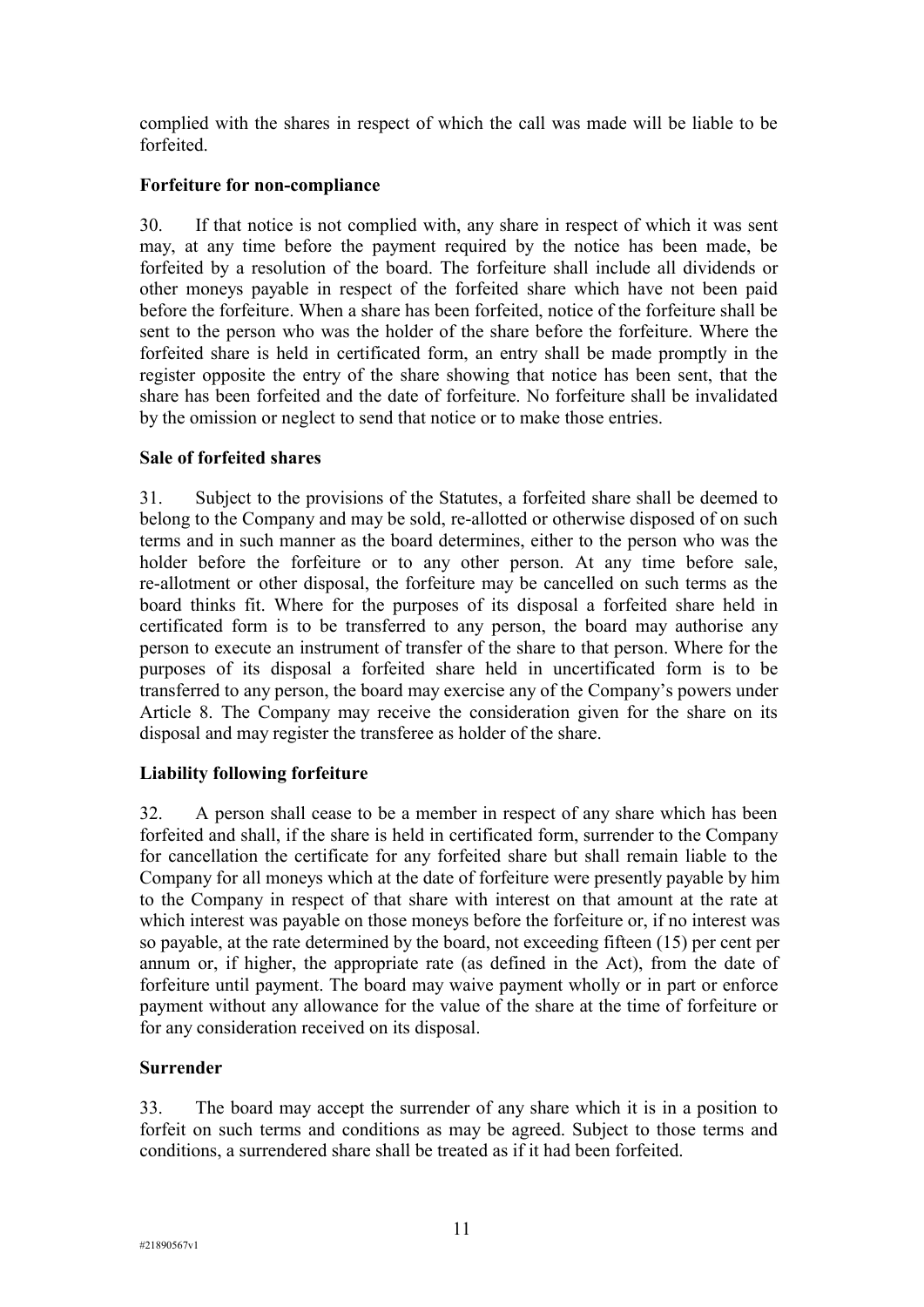# **Extinction of rights**

34. The forfeiture of a share shall involve the extinction at the time of forfeiture of all interest in and all claims and demands against the Company in respect of the share and all other rights and liabilities incidental to the share as between the person whose share is forfeited and the Company, except only those rights and liabilities expressly saved by these Articles, or as are given or imposed in the case of past members by the Statutes.

# **Evidence of forfeiture or surrender**

35. A statutory declaration by a director or the secretary that a share has been duly forfeited or surrendered on a specified date shall be conclusive evidence of the facts stated in it as against all persons claiming to be entitled to the share. The declaration shall (subject if necessary to the execution of an instrument of transfer or transfer by means of the relevant system, as the case may be) constitute a good title to the share. The person to whom the share is disposed of shall not be bound to see to the application of the purchase money, if any, and his title to the share shall not be affected by any irregularity in, or invalidity of, the proceedings in reference to the forfeiture, surrender, sale, re-allotment or disposal of the share.

# **TRANSFER OF SHARES**

# **Form and execution of transfer of certificated share**

36. Without prejudice to any power of the Company to register as shareholder a person to whom the right to any share has been transmitted by operation of law, the instrument of transfer of a certificated share may be in any usual form or in any other form which the board may approve. An instrument of transfer shall be signed by or on behalf of the transferor and, unless the share is fully paid, by or on behalf of the transferee. An instrument of transfer need not be under seal.

# **Transfers of partly paid certificated shares**

37. The board may, in its absolute discretion, refuse to register the transfer of a certificated share which is not fully paid, provided that the refusal does not prevent dealings in shares in the Company from taking place on an open and proper basis, or on which the Company has a lien.

# **Invalid transfers of certificated shares**

- 38. The board may also refuse to register the transfer of a certificated share:
	- (a) unless the instrument of transfer:

(i) is lodged, duly stamped (if stampable), at the office or at another place appointed by the board accompanied by the certificate for the share to which it relates and such other evidence as the board may reasonably require to show the right of the transferor to make the transfer;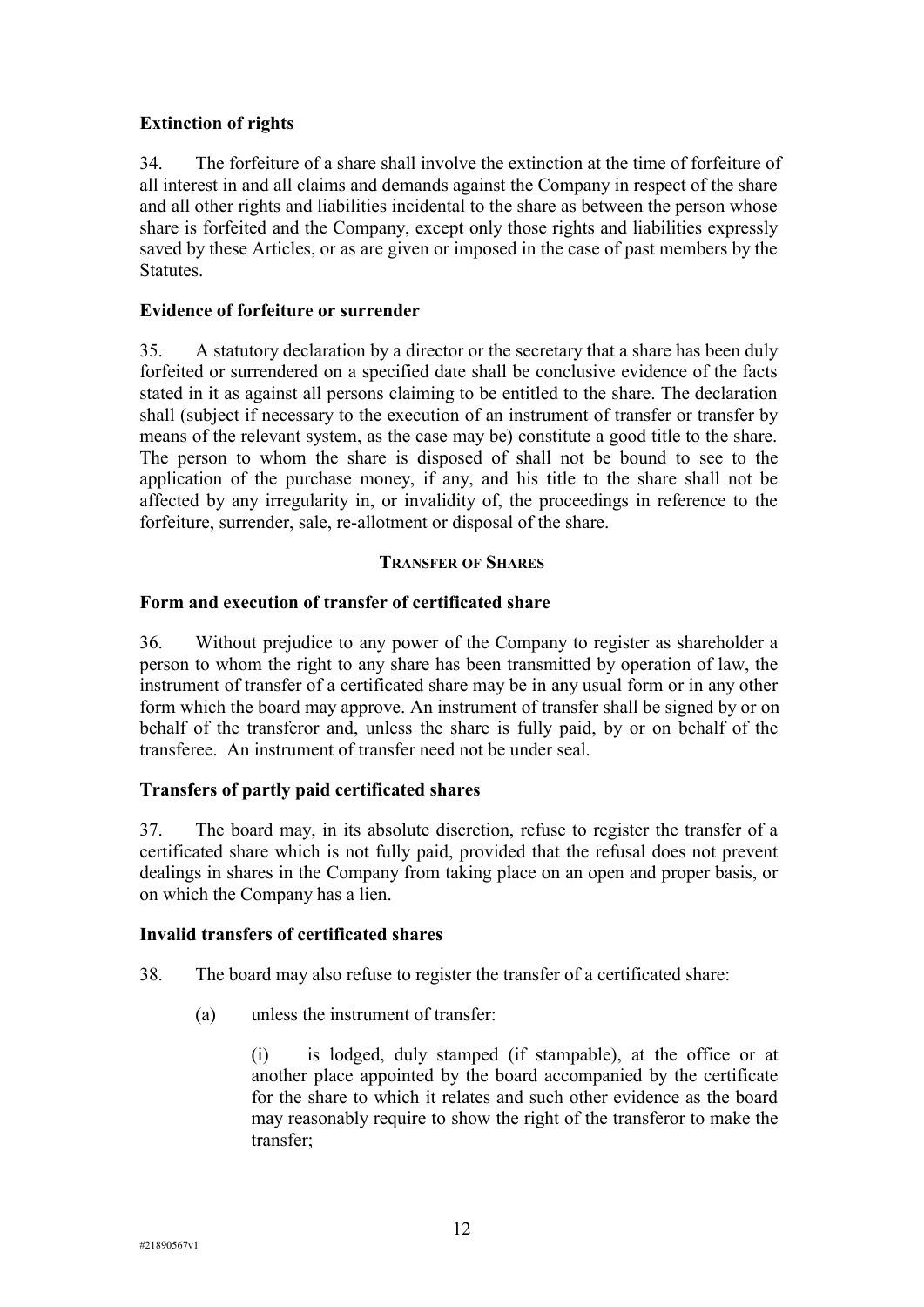- (ii) is in respect of only one class of shares; and
- (iii) is in favour of not more than four transferees; and

(b) if the transfer is with respect to a share on which the Company has a lien and a sum in respect of which the lien exists is presently payable and is not paid within fourteen (14) clear days after notice has been sent to the holder of the share in accordance with Article 19.

## **Transfers by recognised persons**

39. In the case of a transfer of a certificated share by a recognised person, the lodging of a share certificate will only be necessary if and to the extent that a certificate has been issued in respect of the share in question.

### **Notice of refusal to register**

40. If the board refuses to register a transfer of a share in certificated form, it shall send the transferee notice of its refusal within two months after the date on which the instrument of transfer was lodged with the Company together with its reasons for refusal.

### **No fee payable on registration**

41. No fee shall be charged for the registration of any instrument of transfer or other document relating to or affecting the title to a share.

### **Retention of transfers**

42. The Company shall be entitled to retain an instrument of transfer which is registered, but an instrument of transfer which the board refuses to register shall (except in the case of fraud) be returned to the person lodging it when notice of the refusal is sent.

### **Renunciation of allotment**

43. Nothing in these Articles shall preclude the board from recognising a renunciation of the allotment of any share by the allottee in favour of some other person.

### **TRANSMISSION OF SHARES**

### **Transmission**

44. If a member dies, the survivor or survivors where he was a joint holder, and his personal representatives where he was a sole holder or the only survivor of joint holders, shall be the only persons recognised by the Company as having any title to his interest. Nothing in these Articles shall release the estate of a deceased member (whether a sole or joint holder) from any liability in respect of any share which had been solely or jointly held by him.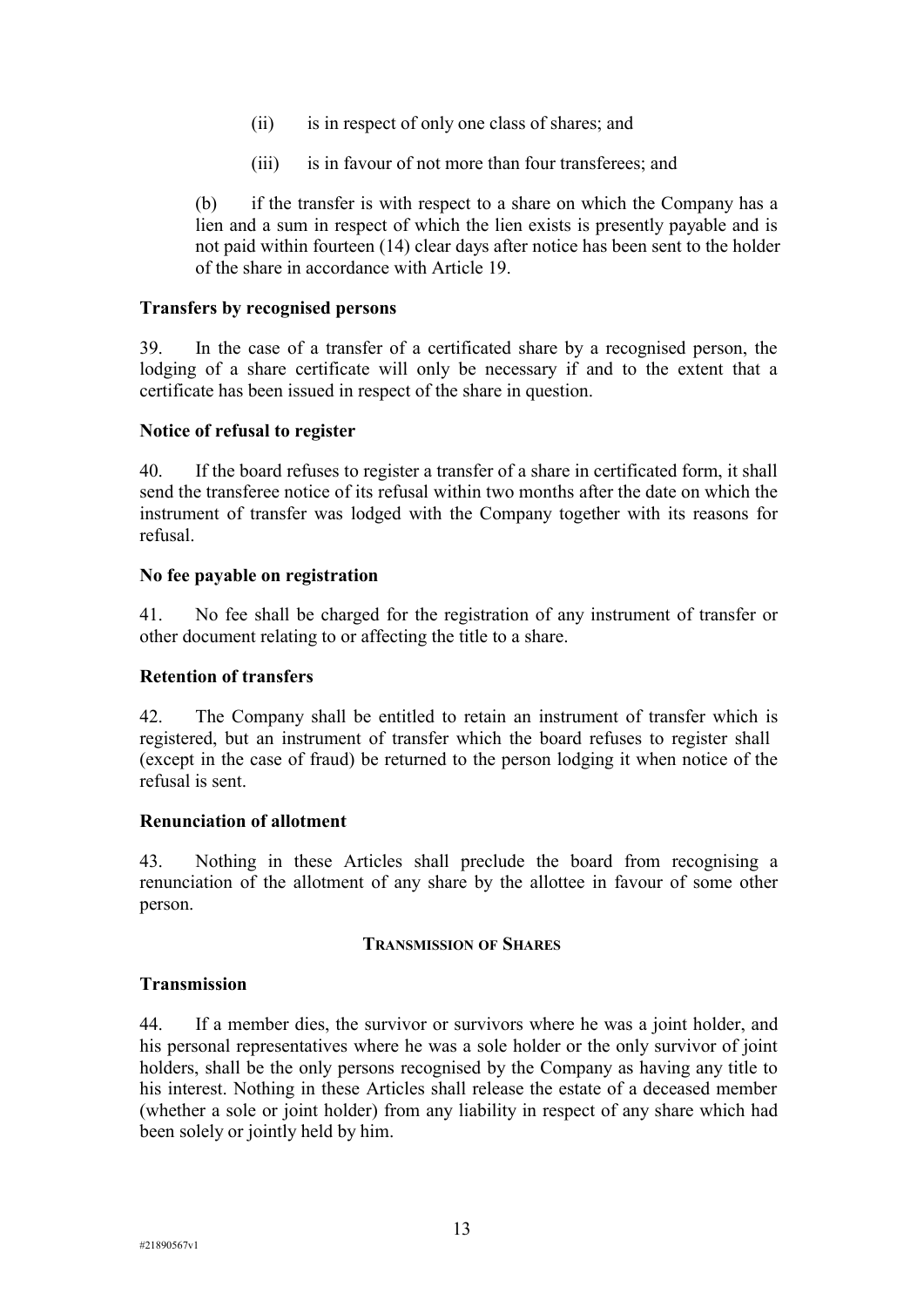# **Elections permitted**

45. A person becoming entitled by transmission to a share may, on production of any evidence as to his entitlement properly required by the board, elect either to become the holder of the share or to have another person nominated by him registered as the transferee. If he elects to become the holder he shall send notice to the Company to that effect. If he elects to have another person registered and the share is a certificated share, he shall execute an instrument of transfer of the share to that person. If he elects to have himself or another person registered and the share is an uncertificated share, he shall take any action the board may require (including, without limitation, the execution of any document and the giving of any instruction by means of a relevant system) to enable himself or that person to be registered as the holder of the share. All the provisions of these Articles relating to the transfer of shares apply to that notice or instrument of transfer as if it were an instrument of transfer executed by the member and the death or bankruptcy of the member or other event giving rise to the transmission had not occurred.

# **Elections required**

46. The board may at any time send a notice requiring any such person to elect either to be registered himself or to transfer the share. If the notice is not complied with within 60 days, the board may after the expiry of that period withhold payment of all dividends or other moneys payable in respect of the share until the requirements of the notice have been complied with.

# **Rights of persons entitled by transmission**

47. A person becoming entitled by transmission to a share shall, on production of any evidence as to his entitlement reasonably required by the board and otherwise subject to the requirements of Article 45, has the same rights in relation to the share as he would have had if he were the holder of the share, subject to Article 185. That person may give a discharge for all dividends and other moneys payable in respect of the share, but he shall not, before being registered as the holder of the share, be entitled in respect of it to receive notice of, or to attend or vote at, any meeting of the Company or to receive notice of, or to attend or vote at, any separate meeting of the holders of any class of shares in the capital of the Company.

### **ALTERATION OF SHARE CAPITAL**

### **New shares, consolidation and sub-division**

48. Subject to the provisions of the Act and the provisions of these Articles, and without prejudice to any relevant special rights attached to any class of shares, the Company may from time to time:

(a) increase its share capital by allotting new shares;

(b) consolidate and divide all or any of its share capital into shares of larger nominal amount than its existing shares;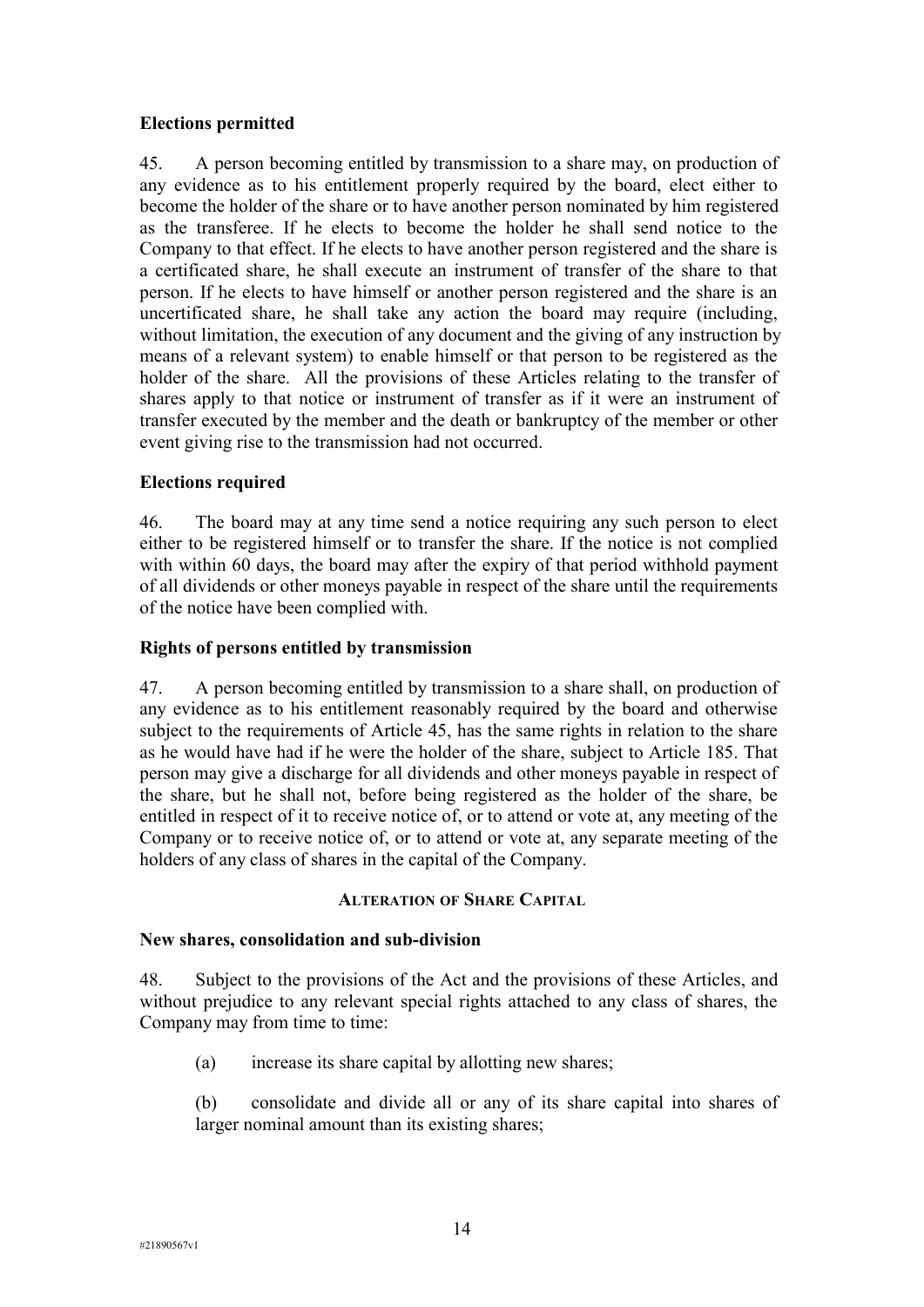(c) sub-divide its shares, or any of them, into shares of smaller nominal amount than its existing shares;

- (d) redeem and/or cancel any of its shares;
- (e) redenominate its share capital or any class of share capital;

(f) redesignate its share capital or any class of share capital into shares of another class of share capital; and

(g) determine that, as between the shares resulting from a sub-division, any of them may have any preference or advantage or different rights as compared with the others,

and where any difficulty arises in regard to any consolidation or division, the board may settle such difficulty as they see fit.

#### **Fractions arising**

49. If as a result of a consolidation, division or sub-division of shares or capitalisation of the Company's reserves, or a distribution of shares in another company, any members would become entitled to fractions of a share, the board may on behalf of the members deal with the fractions as it thinks fit. In particular, without limitation, the board may (on behalf of those members) sell shares representing fractions to which any members would otherwise become entitled to any person (including, subject to the provisions of the Statutes, the Company) and distribute the net proceeds of sale in due proportion among those members except that any proceeds in respect of any holding less than a sum fixed by the board may be retained for the benefit of the Company. Where the shares to be sold are held in certificated form the board may authorise some person to execute an instrument of transfer of the shares to, or in accordance with the directions of, the buyer. Where the shares to be sold are held in uncertificated form, the board may, to enable the Company to deal with the shares in accordance with the provisions of this Article 49, do all acts and things it considers necessary or expedient to effect the transfer of the shares to, or in accordance with the directions of, the buyer. The buyer shall not be bound to see to the application of the purchase moneys and his title to the shares shall not be affected by any irregularity in, or invalidity of, the proceedings in relation to the sale.

#### **GENERAL MEETINGS**

#### **Annual general meetings**

50. The board shall convene and the Company shall hold general meetings as annual general meetings in accordance with the requirements of the Statutes.

#### **Class meetings**

51. Subject to these Articles and to any rights for the time being attached to any class of shares in the Company, the provisions of these Articles relating to general meetings of the Company shall, mutatis mutandis, apply to every separate general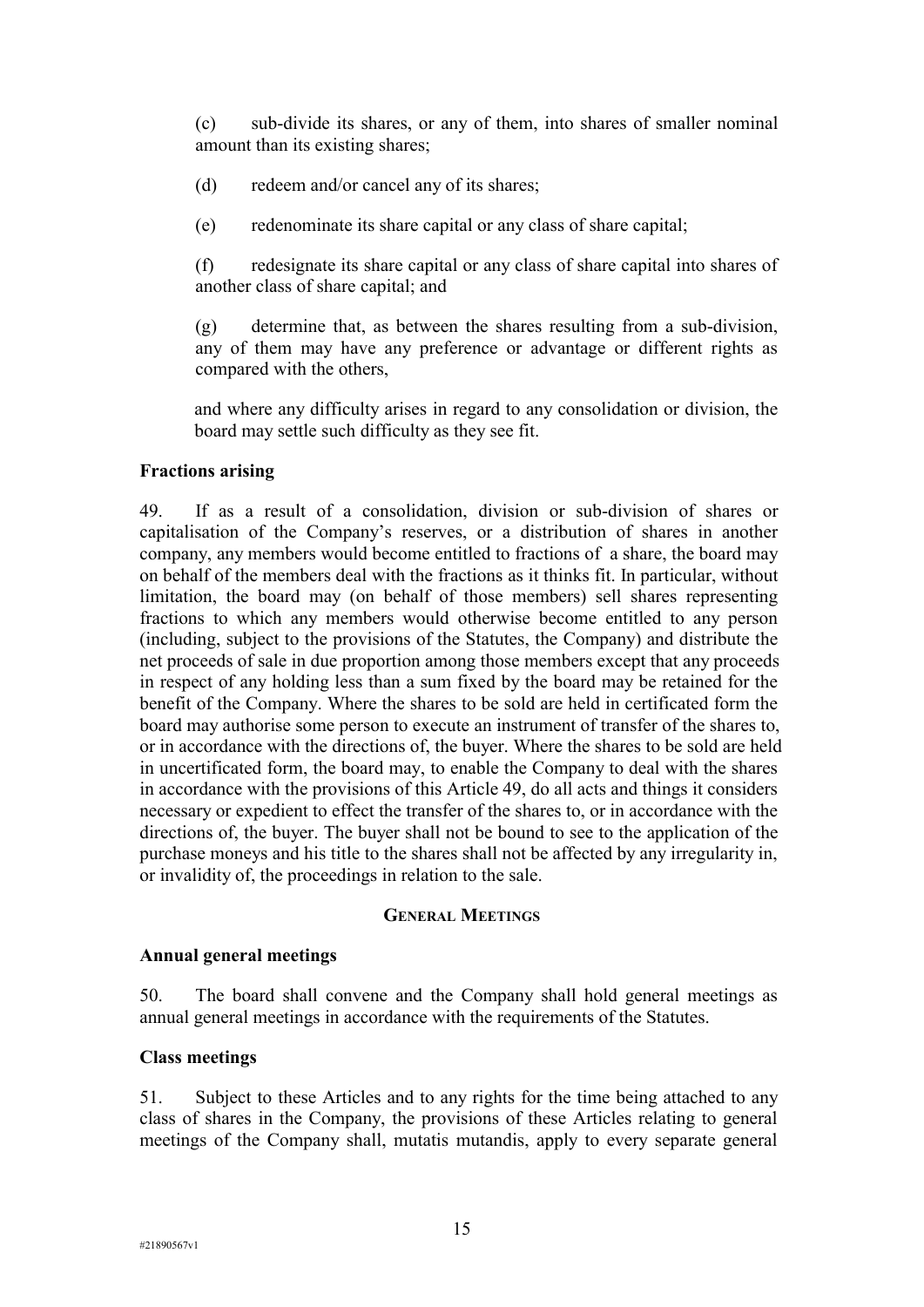meeting of the holders of any class of shares in the capital of the Company, except that:

(a) the necessary quorum shall be two (2) persons holding or representing by proxy at least one-third in nominal value of the issued shares of the class (excluding any shares of that class held as treasury shares) or, at any adjourned meeting of such holders, one holder present in person or by proxy, whatever the amount of his holding, who shall be deemed to constitute a meeting;

(b) any holder of shares of the class present in person or by proxy may demand a poll; and

(c) each holder of shares of the class shall, on a poll, have one (1) vote in respect of every share of the class held by him.

For the purposes of this Article, where a person is present by proxy or proxies, he is treated only as holding the shares in respect of which those proxies are authorised to exercise voting rights.

# **Convening general meetings**

52. The board shall determine whether a general meeting is to be held as a physical general meeting or an electronic general meeting. The board may call general meetings whenever and at such times and places (including electronic platforms) as it shall determine. On the requisition of members pursuant to the provisions of the Statutes, the board shall promptly convene a general meeting in accordance with the requirements of the Statutes. A general meeting may also be called under this Article 52 if the Company has fewer than two (2) directors and the director (if any) is unwilling or unable to appoint sufficient directors to make up a quorum or to call a general meeting any director of the Company may call a general meeting, but where no director is willing or able to do so. In such case any two members of the Company may summon a meeting for the purpose of appointing one or more directors.

### **NOTICE OF GENERAL MEETINGS**

### **Period of notice**

53. An annual general meeting shall be called by at least twenty-one (21) clear days' notice. Subject to the provisions of the Statutes, all other general meetings may be called by at least fourteen (14) clear days' notice.

### **Recipients of notice**

54. Subject to the provisions of the Statutes, to the provisions of these Articles and to any restrictions imposed on any shares, the notice shall be sent to every member as of the record date of such meeting and every director. The auditors are entitled to receive all notices of, and other communications relating to, any general meeting which any member is entitled to receive.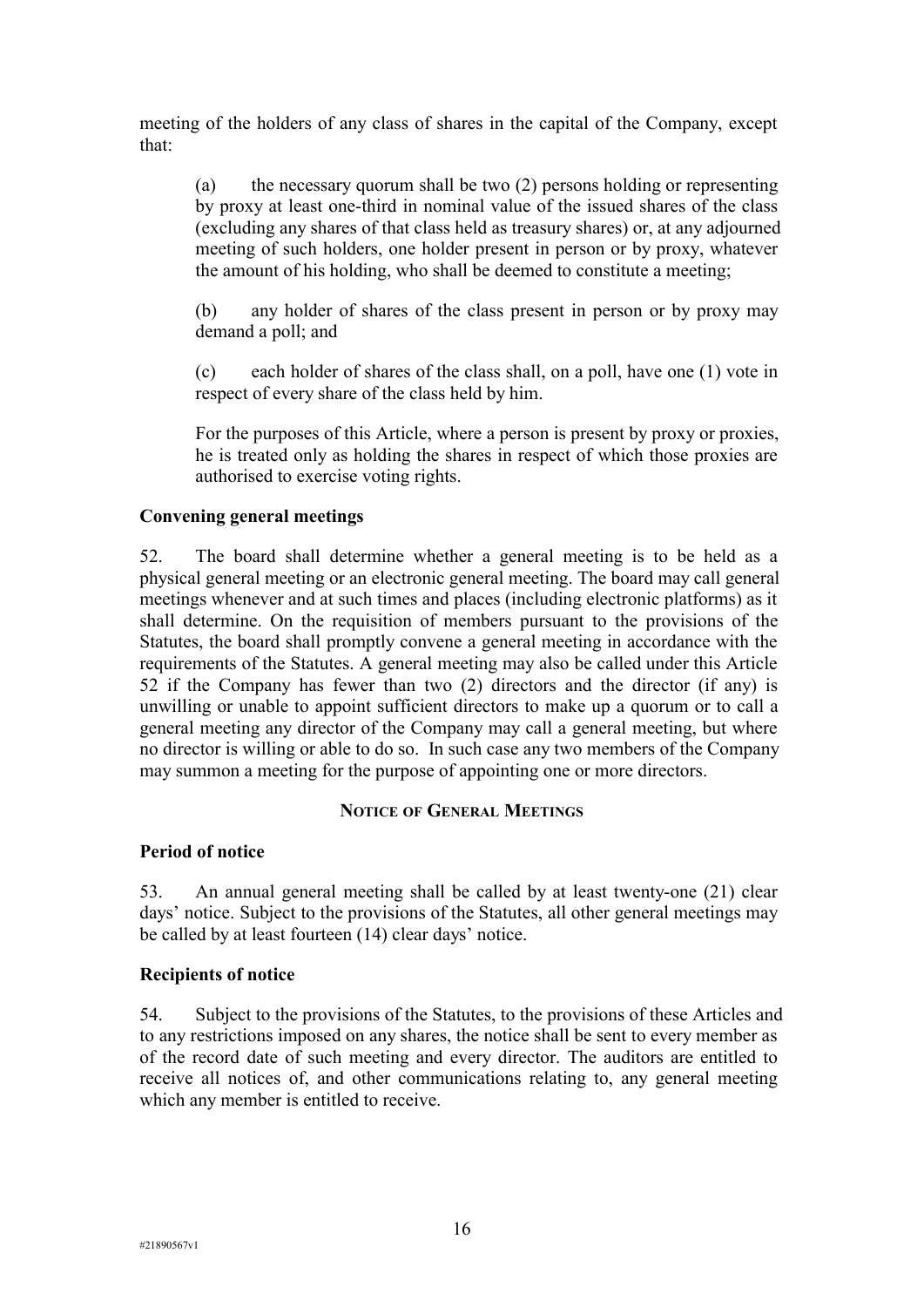# **Contents of notice: general**

55. Subject to the provisions of the Statutes, the notice shall specify:

(a) whether the meeting shall be a physical or electronic general meeting;

(b) for physical general meetings, the time, date and place of the meeting (including without limitation any satellite meeting place arranged for the purposes of Article 59, which shall be identified as such in the notice); and

(c) for electronic general meetings, the time, date and electronic platform for the meeting, which electronic platform may vary from time to time and from meeting to meeting as the board, in its sole discretion, sees fit,

and the general nature of the business to be dealt with.

56. Where the Company has given an electronic address in any notice of meeting, any document or information relating to proceedings at the meetings may be sent by electronic means to that address, subject to any conditions or limitations specified in the relevant notice.

# **Contents of notice: additional requirements**

57. In the case of an annual general meeting, the notice shall specify the meeting as such. In the case of a meeting to pass a special resolution, the notice shall specify the intention to propose the resolution as a special resolution.

# **Article 62 arrangements**

58. The notice shall include details of any arrangements made for the purpose of Article 62 (making clear that participation in those arrangements will not amount to attendance at the meeting to which the notice relates).

# **General meetings at more than one place**

59. Without prejudice to Article 60, the board may resolve to enable persons entitled to attend a general meeting or an adjourned general meeting to do so by simultaneous attendance and participation at a satellite meeting place anywhere in the world. The members present in person or by proxy at satellite meeting places shall be counted in the quorum for, and entitled to vote at, the general meeting in question, and that meeting shall be duly constituted and its proceedings valid if the chairman of the general meeting is satisfied that adequate facilities are available throughout the general meeting to ensure that members attending at all the meeting places are able to:

(a) participate in the business for which the meeting has been convened;

(b) hear all persons who speak (whether by the use of microphones, loudspeakers, audio-visual communications equipment or otherwise) in the principal meeting place and any satellite meeting place; and

(c) be heard by all other persons so present in the same way.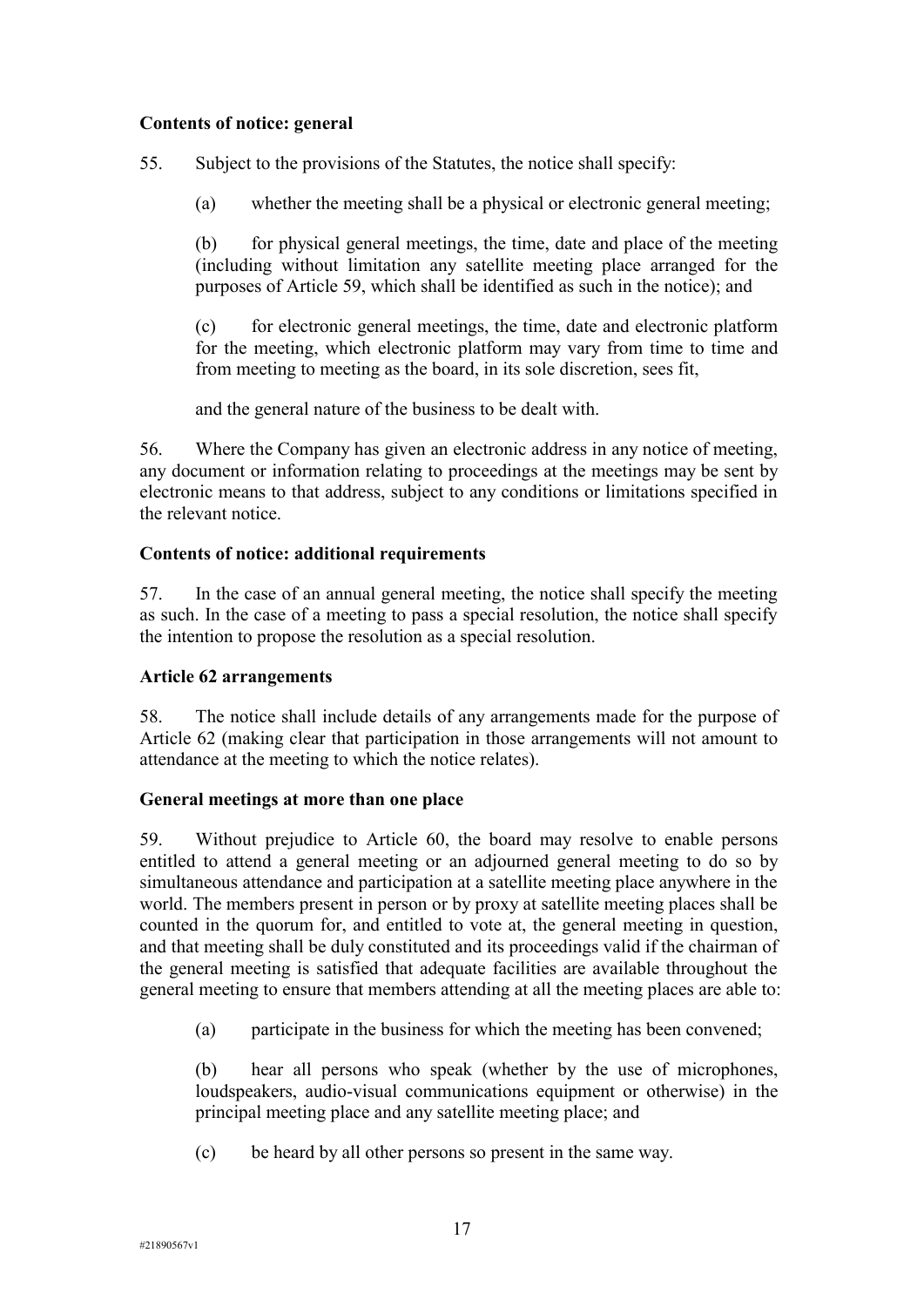The chairman of the general meeting shall be present at, and the meeting shall be deemed to take place at, the principal meeting place.

# **Electronic general meetings**

60. Without prejudice to Article 59, the board may resolve to enable persons entitled to attend a general meeting hosted on an electronic platform (such meeting being an "electronic general meeting") to do so by simultaneous attendance by electronic means with no member necessarily in physical attendance at the electronic general meeting. The members or their proxies present shall be counted in the quorum for, and entitled to vote at, the general meeting in question, and that meeting shall be duly constituted and its proceedings valid if the chairman of the general meeting is satisfied that adequate facilities are available throughout the electronic general meeting to ensure that members attending the electronic general meeting who are not present together at the same place may, by electronic means, attend and speak and vote at it.

Nothing in these Articles prevents a general meeting being held both physically and electronically.

# **Interruption or adjournment where facilities are inadequate**

61. If it appears to the chairman of the general meeting that:

(a) the facilities at the principal meeting place or any satellite meeting place; or

(b) the electronic platform, facilities or security at the electronic general meeting,

have become inadequate for the purposes referred to in Articles 59 or 60, then the chairman may, without the consent of the meeting, interrupt or adjourn the general meeting. All business conducted at that general meeting up to the time of that adjournment shall be valid. The provisions of Article 77 shall apply to that adjournment.

# **Other arrangements for viewing and hearing proceedings at physical general meetings**

62. The board may make arrangements for persons entitled to attend a general meeting or an adjourned general meeting to be able to view and hear the proceedings of the general meeting or adjourned general meeting and to speak at the meeting (whether by the use of microphones, loudspeakers, audio-visual communications equipment or otherwise) by attending at a venue anywhere in the world not being a satellite meeting place. If the general meeting is only held as a physical meeting and not also as an electronic meeting, those attending at any such venue shall not be regarded as present at the general meeting or adjourned general meeting and shall not be entitled to vote at the meeting at or from that venue. The inability for any reason of any member present in person or by proxy at such a venue to view or hear all or any of the proceedings of the physical general meeting or to speak at the meeting shall not in any way affect the validity of the proceedings of the meeting.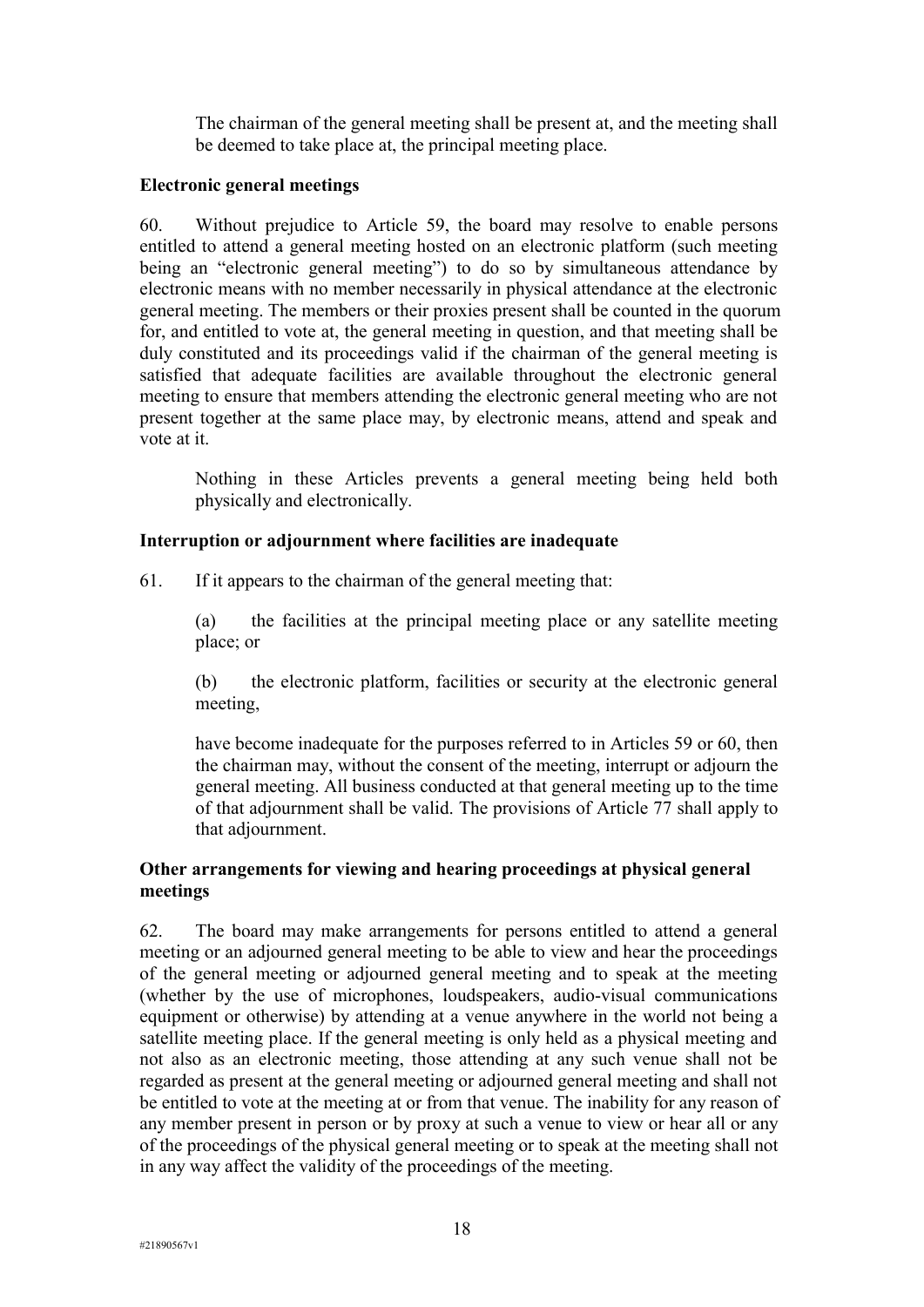# **Controlling level of attendance at physical general meetings**

63. For meetings held in accordance with Article 59, the board may from time to time make any arrangements for controlling the level of attendance at any venue for which arrangements have been made pursuant to Article 62 (including without limitation the issue of tickets or the imposition of some other means of selection) which the board in its absolute discretion considers appropriate, and may from time to time change those arrangements. If a member, pursuant to those arrangements, is not entitled to attend in person or by proxy at a particular venue, he shall be entitled to attend in person or by proxy at any other venue for which arrangements have been made pursuant to Article 62. The entitlement of any member to be present at such venue in person or by proxy shall be subject to any such arrangement then in force and stated by the notice of meeting or adjourned meeting to apply to the meeting.

# **Change in place/electronic platform and/or time of meeting**

64. If, after the sending of notice of a general meeting but before the meeting is held, or after the adjournment of a general meeting but before the adjourned meeting is held (whether or not notice of the adjourned meeting is required), the board decides that it is impracticable or unreasonable, for a reason beyond its control, to hold

(a) the physical general meeting at the declared place (or any of the declared places, in the case of a meeting to which Article 59 applies); or

(b) the electronic general meeting on the electronic platform specified in the notice,

and/or in either case at the specified time, it may change the place (or any of the places, in the case of a meeting to which Article 59 applies) or electronic platform and/or postpone the time at which the meeting is to be held. If such a decision is made, the board may then change the place (or any of the places, in the case of a meeting to which Article 59 applies) or the electronic platform and/or postpone the time again if it decides that it is reasonable to do so. In either case:

(i) no new notice of the meeting need be sent, but the board shall, if practicable, advertise the date, time and place of, or electronic platform for, the meeting by public announcement and in at least two newspapers having a national circulation in the United Kingdom and shall make arrangements for notices of the change of place or electronic platform and/or postponement to appear at the original place or electronic platform and/or at the original time; and

(ii) a proxy appointment in relation to the meeting may, if by means of a document in hard copy form, be delivered to the office or to such other place within the United Kingdom as may be specified by or on behalf of the Company in accordance with Article 107(a) or, if in electronic form, be received at the address (if any) specified by or on behalf of the Company in accordance with Article 107(b), at any time not less than forty-eight (48) hours before the postponed time appointed for holding the meeting provided that the board may specify,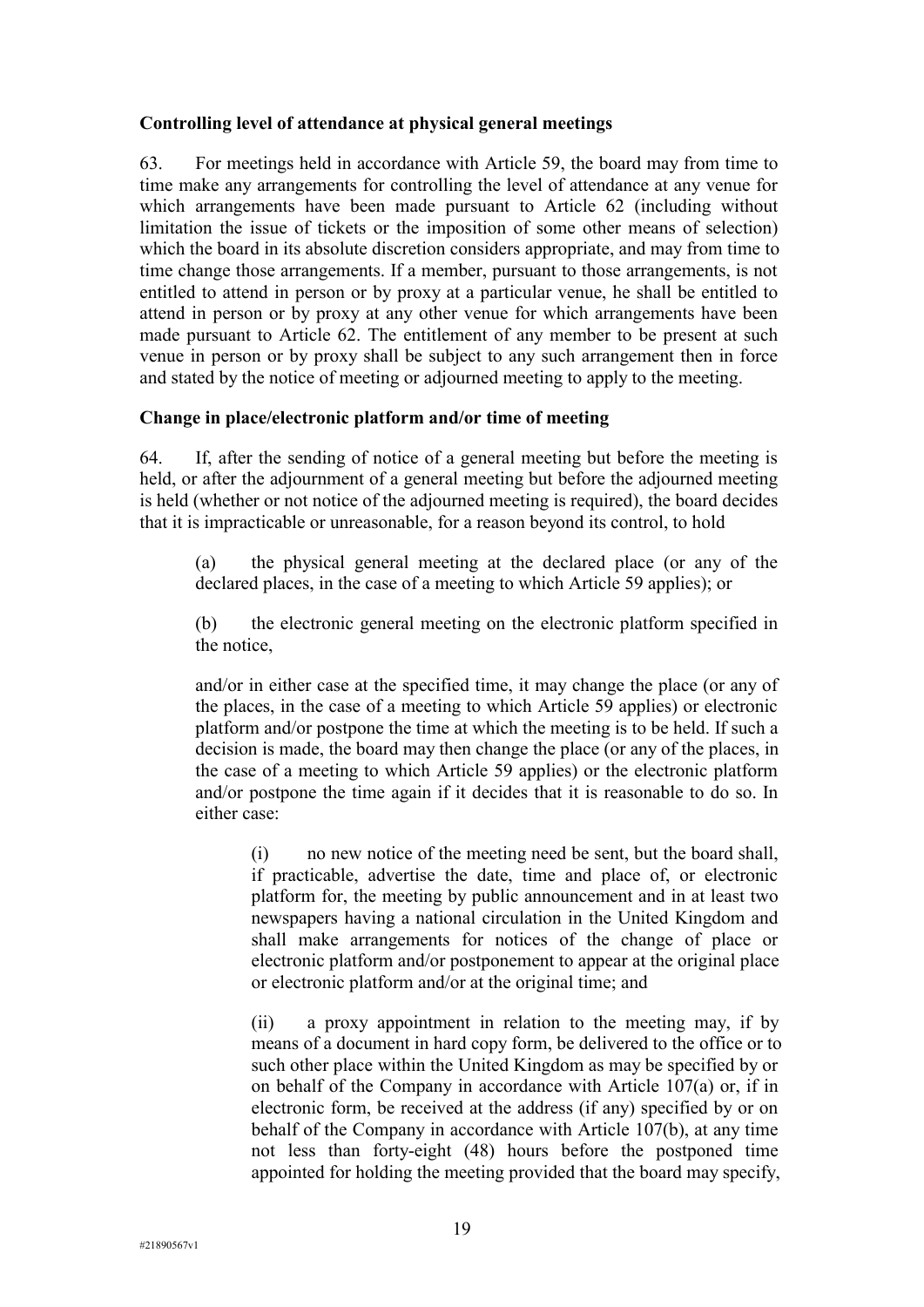in any case, that in calculating the period of forty-eight (48) hours, no account shall be taken of any part of a day that is not a working day.

#### **Meaning of participate**

65. For the purposes of Articles 59, 61, 62, 63 and 64, in relation to physical general meetings, the right of a member to participate in the business of any general meeting shall include without limitation the right to speak, vote on a show of hands, vote on a poll, be represented by a proxy and have access to all documents which are required by the Statutes or these Articles to be made available at the meeting.

66. For the purposes of Articles 60, 61 and 64, in relation to electronic general meetings, the right of a member to participate in the business of any general meeting shall include, without limitation, the right to speak, vote on a poll, be represented by a proxy and have access (including electronic access) to all documents which are required by the Statutes or these Articles to be made available at the meeting.

#### **Accidental omission to send notice, etc.**

67. The accidental omission to send a notice of a meeting or resolution, or to send any notification where required by the Statutes or these Articles in relation to the publication of a notice of meeting on a website, or to send a form of proxy where required by the Statutes or these Articles, to any person entitled to receive it, or the non-receipt for any reason of any such notice, resolution or notification or form of proxy by that person, whether or not the Company is aware of such omission or non-receipt, shall not invalidate the proceedings at that meeting.

#### **PROCEEDINGS AT GENERAL MEETINGS**

#### **Quorum**

68. No business shall be dealt with at any general meeting unless a quorum is present, but the absence of a quorum shall not preclude the choice or appointment of a chairman, which shall not be treated as part of the business of the meeting. Except as otherwise provided by these Articles, two qualifying persons present at a meeting and entitled to vote on the business to be dealt with are a quorum, unless:

(a) each is a qualifying person only because he is authorised under the Statutes to act as a representative of a corporation in relation to the meeting, and they are representatives of the same corporation; or

(b) each is a qualifying person only because he is appointed as proxy of a member in relation to the meeting, and they are proxies of the same member.

For the purposes of this Article and Article 69 a "qualifying person" means (i) an individual who is a member of the Company, (ii) a person authorised under the Statutes to act as a representative of the corporation in relation to the meeting, or (iii) a person appointed as proxy of a member in relation to the meeting.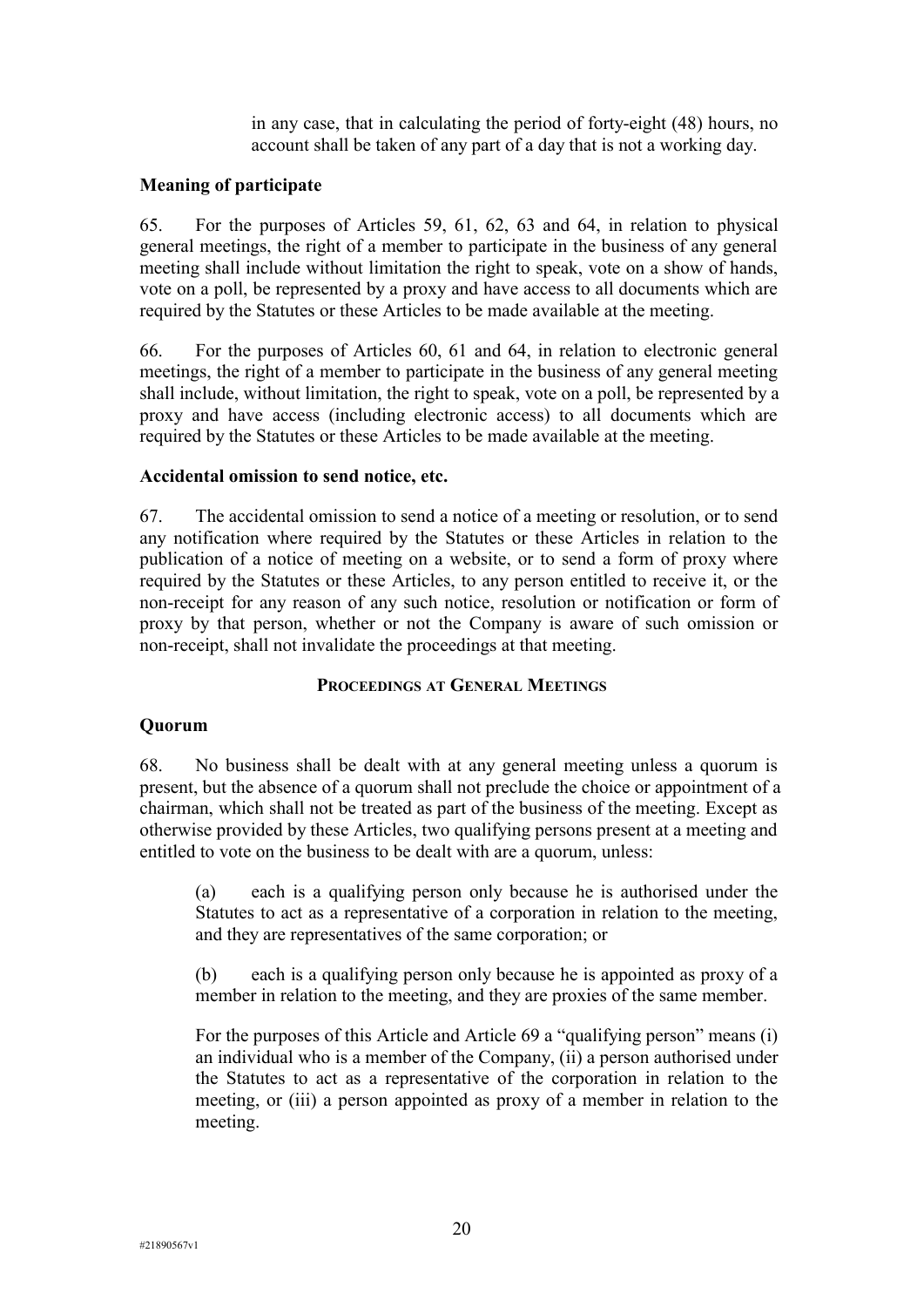69. If the Company has only one member, one qualifying person present at the meeting and entitled to vote on the business to be dealt with is a quorum.

# **If quorum not present**

70. If such a quorum is not present within 15 minutes (or such longer time not exceeding 30 minutes as the chairman of the meeting may decide to wait) from the time appointed for the meeting, or if during a meeting such a quorum ceases to be present, the meeting, if convened on the requisition of members, shall be dissolved, and in any other case shall stand adjourned to such time and place or electronic platform as the chairman of the meeting may, subject to the provisions of the Statutes, determine. The adjourned meeting shall be dissolved if a quorum is not present within 15 minutes after the time appointed for holding the meeting.

# **Chairman**

71. The chairman, if any, of the board or, in his absence, any deputy chairman of the Company or, in his absence, some other director nominated by the board, shall preside as chairman of the meeting. If neither the chairman, deputy chairman nor such other director (if any) is present within five minutes after the time appointed for holding the meeting or is not willing to act as chairman, the directors present shall elect one of their number to be chairman. If there is only one director present and willing to act, he shall be chairman. If no director is willing to act as chairman, or if no director is present within 15 minutes after the time appointed for holding the meeting, the members present in person or by proxy and entitled to vote shall choose a member or a proxy of a member or a person authorised to act as a representative of a corporation in relation to the meeting to be chairman.

# **Persons entitled to speak**

72. A director shall, notwithstanding that he is not a member, be entitled to attend and speak at any general meeting and at any separate meeting of the holders of any class of shares in the capital of the Company. The chairman of the meeting may permit other persons who are not members of the Company or otherwise entitled to exercise the rights of members in relation to general meeting to attend and, at the discretion of the chairman of the meeting, speak at a general meeting or any at any separate class meeting.

### **Security at general meetings and electronic general meetings**

73. The board or chairman of the meeting may direct that any person wishing to attend any general meeting should submit to such searches or other security arrangements (including, without limitation, requiring evidence of identity to be produced before entering the meeting and placing restrictions on the items of personal property which may be taken into the meeting) as they or he consider appropriate under the circumstances. The director or the chairman of the meeting may in their or his absolute discretion refuse entry to, or eject from, any general meeting any person who refuses to submit to a search or otherwise comply with such security arrangements.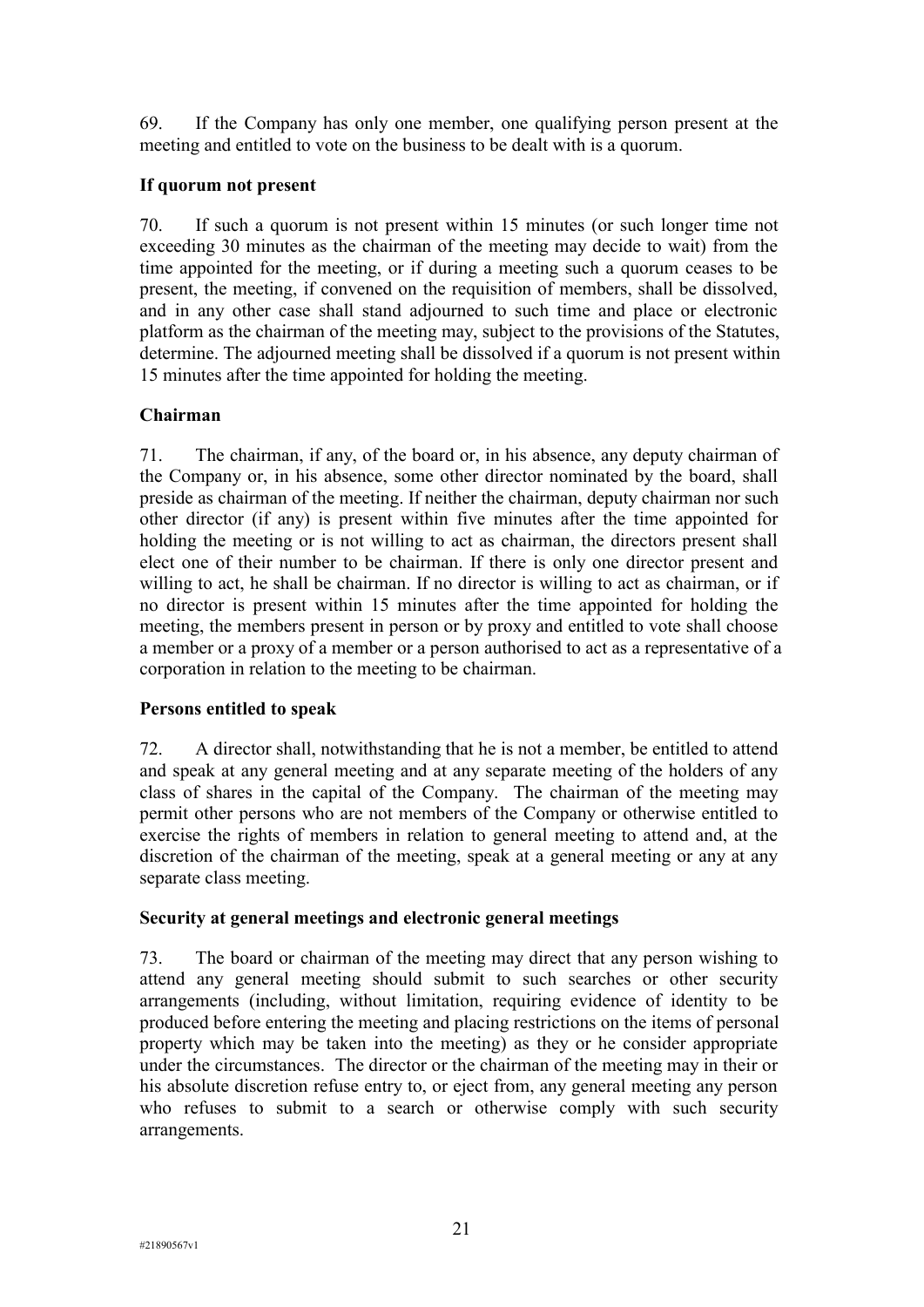74. The board and, at any electronic general meeting, the chairman may make any arrangement and impose any requirement or restriction as is:

(a) necessary to ensure the identification of those taking part and the security of the electronic communication; and

(b) proportionate to those objectives.

In this respect, the Company is able to authorise any voting application, system or facility for electronic general meetings as it sees fit.

### **Safety at general meetings**

75. The board or chairman of the meeting may take such action, give such direction or put in place such arrangements as they or he consider appropriate to secure the safety of the people attending the meeting and to promote the orderly conduct of the business of the meeting. Any decision of the chairman of the meeting on matters of procedure or matters arising incidentally from the business of the meeting, and any determination by the chairman of the meeting as to whether a matter is of such a nature, shall be final.

# **Adjournment chairman's powers**

76. Without prejudice to any other power of adjournment he may have under these Articles or at law:

(a) the chairman of the meeting may, with the consent of a meeting at which a quorum is present (and shall if so directed by the meeting), adjourn the meeting from time to time and from place to place (which place may include electronic platforms);

(b) without prejudice to the chairman's power to adjourn a meeting conferred by Article 61, the chairman may adjourn the meeting to another time and place or electronic platform without such consent if it appears to him that:

(i) it is likely to be impracticable to hold or continue that meeting because of the number of members wishing to attend who are not present;

(ii) the behaviour of anyone attending the meeting prevents or is likely to prevent the orderly continuation of the business of the meeting;

(iii) an adjournment is necessary to protect the safety of any person attending the meeting; or

(iv) an adjournment is otherwise necessary so that the business of the meeting may be properly conducted.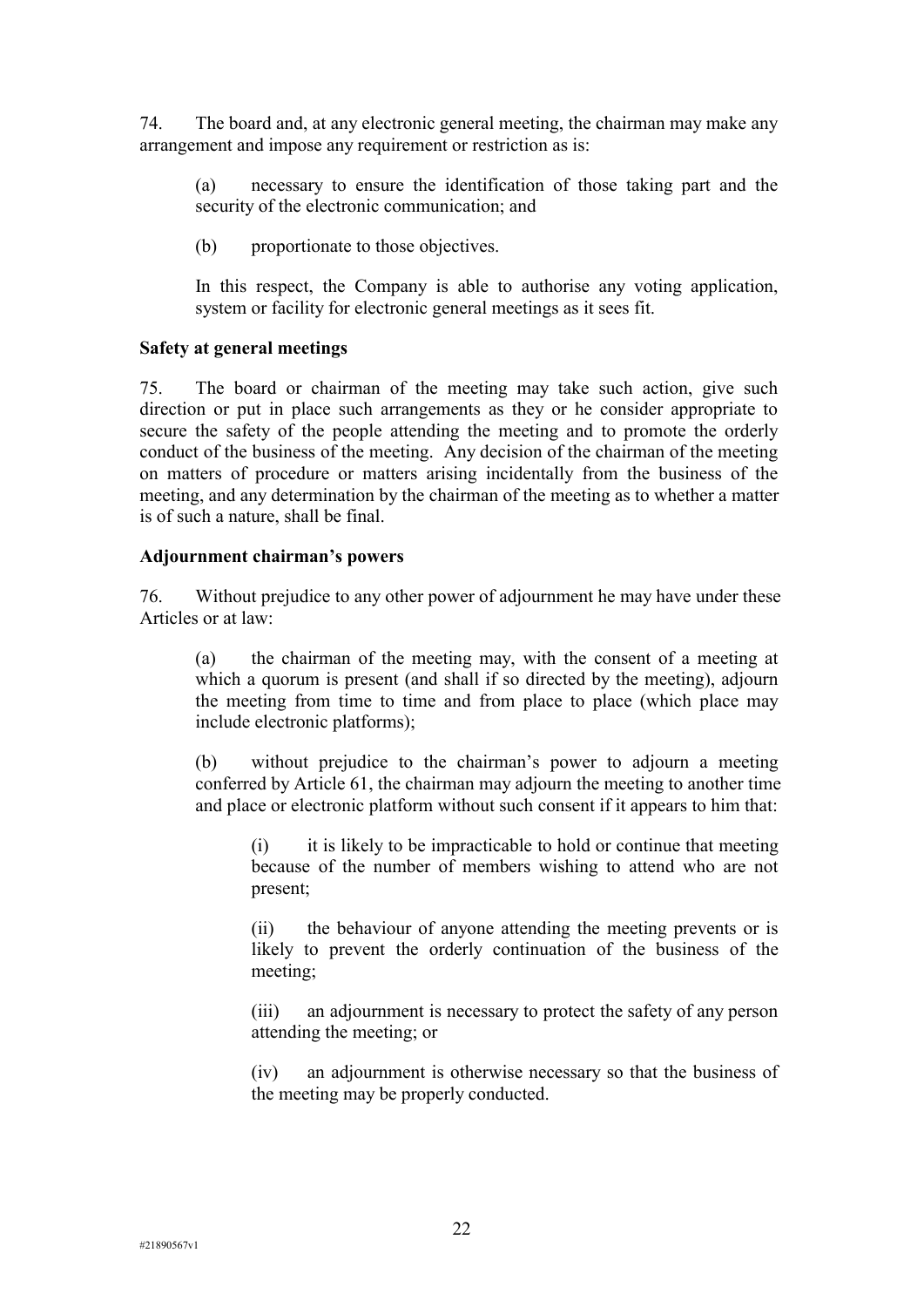# **Adjournment procedures**

77. An adjournment may, subject to the provisions of the Statutes, be for such time and to such other place (or, in the case of a meeting held at a principal meeting place and a satellite meeting place, such other places) or electronic platform as the chairman may, in his absolute discretion determine, notwithstanding that by reason of such adjournment some members may be unable to be present at the adjourned meeting. Any such member may nevertheless appoint a proxy for the adjourned meeting either in accordance with Article 107 or by means of a document in hard copy form which, if delivered (including by electronic means) at the meeting which is adjourned to the chairman or the secretary or any director, shall be valid even though it is given at less notice than would otherwise be required by Article 107(a). Subject to the provisions of the Act, it shall not be necessary to give notice of an adjourned meeting, except that when a meeting is adjourned for thirty (30) days or more or for an indefinite period, notice shall be sent at least seven (7) clear days before the date of the adjourned meeting specifying the time and place (or places, in the case of a meeting to which Article 59 applies) or electronic platform of the adjourned meeting and the general nature of the business to be transacted. Otherwise it shall not be necessary to send any notice of an adjournment or of the business to be dealt with at an adjourned meeting. No business shall be dealt with at an adjourned meeting other than business which might properly have been dealt with at the meeting had the adjournment not taken place.

### **Amendments to resolutions**

78. A resolution duly proposed as a special resolution may be amended by ordinary resolution if:

(a) the chairman of the meeting proposes the amendment at the general meeting at which the resolution is proposed; and

(b) the amendment does not go beyond what is necessary to correct a clear error in the resolution.

79. A resolution duly proposed as an ordinary resolution may be amended by ordinary resolution if:

(a) at least forty-eight (48) hours before the time appointed for holding the meeting or adjourned meeting at which the ordinary resolution is to be considered (which, if the board so specifies, shall be calculated taking no account of any part of a day that is not a working day), notice of the terms of the amendment and the intention to move it has been delivered in hard copy form to the office or to such other place as may be specified by or on behalf of the Company for that purpose, or received in electronic form at such address (if any) for the time being specified by or on behalf of the Company for that purpose and the proposed amendment does not, in the reasonable opinion of the chairman of the meeting, materially alter the substance of the resolution; or

(b) the chairman in his absolute discretion decides that the amendment may be considered and voted on.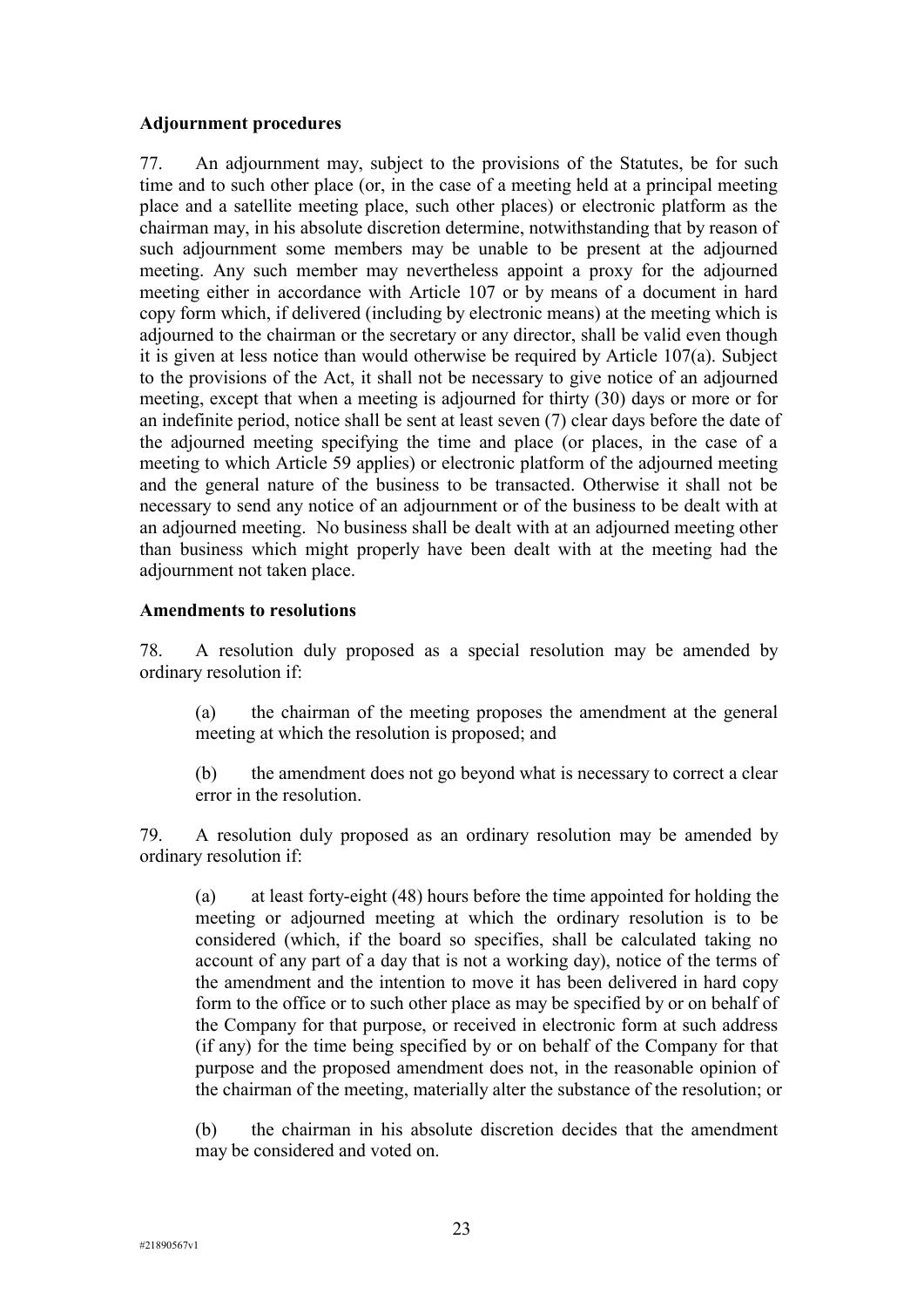With the consent of the chairman of the meeting, an amendment may be withdrawn by its proposer before it is voted on. If an amendment proposed to any resolution under consideration is in good faith ruled out by the chairman of the meeting, the proceedings on the substantive resolution shall not be invalidated by any error in such ruling.

#### **Methods of voting**

80. A resolution put to the vote of a physical general meeting shall be decided on a show of hands unless before, or on the declaration of the result of, a vote on the show of hands, or on the withdrawal of any other demand for a poll, a poll is duly demanded. Subject to the provisions of the Statutes, a poll may be demanded by:

(a) the chairman of the meeting; or

(b) (except on the election of the chairman of the meeting or on a question of adjournment) at least five members present in person or by proxy having the right to vote on the resolution; or

(c) any member or members present in person or by proxy representing not less than 10% of the total voting rights of all the members having the right to vote on the resolution (excluding any voting rights attached to any shares held as treasury shares); or

(d) any member or members present in person or by proxy holding shares conferring a right to vote on the resolution, being shares on which an aggregate sum has been paid up equal to not less than 10% of the total sum paid up on all the shares conferring that right (excluding any shares conferring a right to vote on the resolution which are held as treasury shares).

All resolutions put to the members at electronic general meetings shall be voted on by a poll, which poll votes may be cast by such electronic means as the board in its sole discretion deems appropriate for the purposes of the meeting.

The appointment of a proxy to vote on a matter at a meeting authorises the proxy to demand, or join in demanding, a poll on that matter. In applying the provisions of this Article, a demand by a proxy counts (i) for the purposes of paragraph (b) of this Article, as a demand by the member, (ii) for the purposes of paragraph (c) of this Article, as a demand by a member representing the voting rights that the proxy is authorised to exercise, and (iii) for the purposes of paragraph (d) of this Article, as a demand by a member holding the shares to which those rights are attached.

### **Declaration of result**

81. Unless a poll is duly demanded (and the demand is not withdrawn before the poll is taken) a declaration by the chairman that a resolution has been carried or carried unanimously, or by a particular majority, or lost, or not carried by a particular majority shall be conclusive evidence of the fact without proof of the number or proportion of the votes recorded in favour of or against the resolution.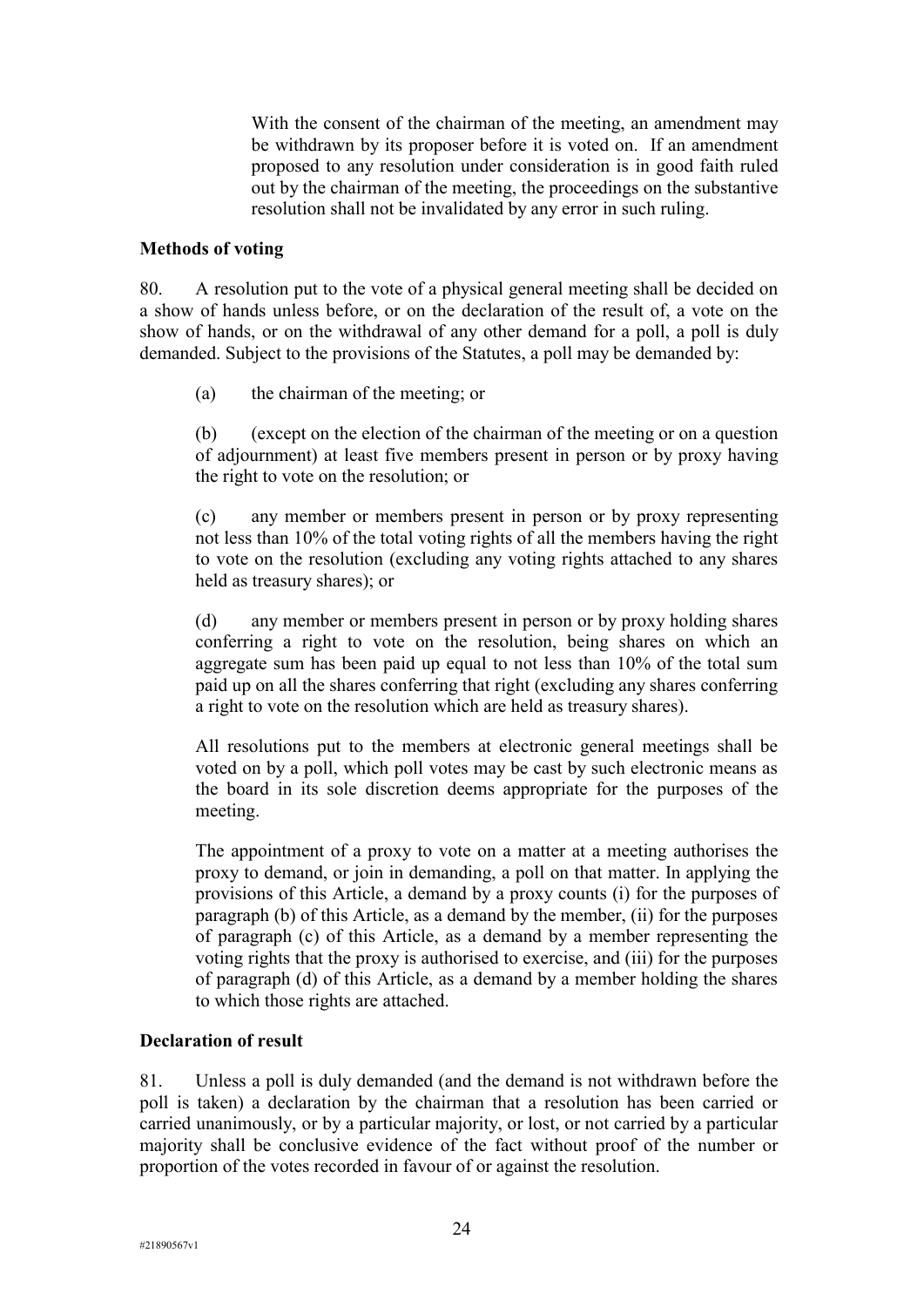# **Withdrawal of demand for poll**

82. The demand for a poll may be withdrawn before the poll is taken, but only with the consent of the chairman. A demand so withdrawn shall not be taken to have invalidated the result of a show of hands declared before the demand was made. If the demand for a poll is withdrawn, the chairman or any other member entitled may demand a poll.

# **Conduct of poll**

83. Subject to Articles 80 and 84, a poll shall be taken as the chairman directs and he may, and shall if required by the meeting, appoint scrutineers (who need not be members) and fix a time and place or electronic platform for declaring the result of the poll. The result of the poll shall be deemed to be the resolution of the meeting at which the poll was demanded.

# **When poll is to be taken**

84. A poll demanded on the election of a chairman or on a question of adjournment shall be taken immediately. A poll demanded on any other question shall be taken either at the meeting or at such time and place as the chairman directs not being more than thirty (30) days after the poll is demanded. The demand for a poll shall not prevent the continuance of a meeting for the transaction of any business other than the question on which the poll was demanded. If a poll is demanded at a physical general meeting before the declaration of the result of a show of hands and the demand is duly withdrawn, the meeting shall continue as if the demand had not been made.

### **Notice of poll**

85. No notice need be sent of a poll not taken at the meeting at which it is demanded if the time and place at, or electronic platform on, which it is to be taken are announced at the meeting. In any other case notice shall be sent at least seven clear days before the taking of the poll specifying the time and place at, or electronic platform on, which the poll is to be taken.

### **Effectiveness of special resolutions**

86. Where for any purpose an ordinary resolution of the Company is required, a special resolution shall also be effective.

#### **VOTES OF MEMBERS**

### **Right to vote on a show of hands**

87. Subject to any rights or restrictions attached to any shares, on a vote on a resolution at a physical general meeting on a show of hands:

(a) every member who is present in person shall have one vote;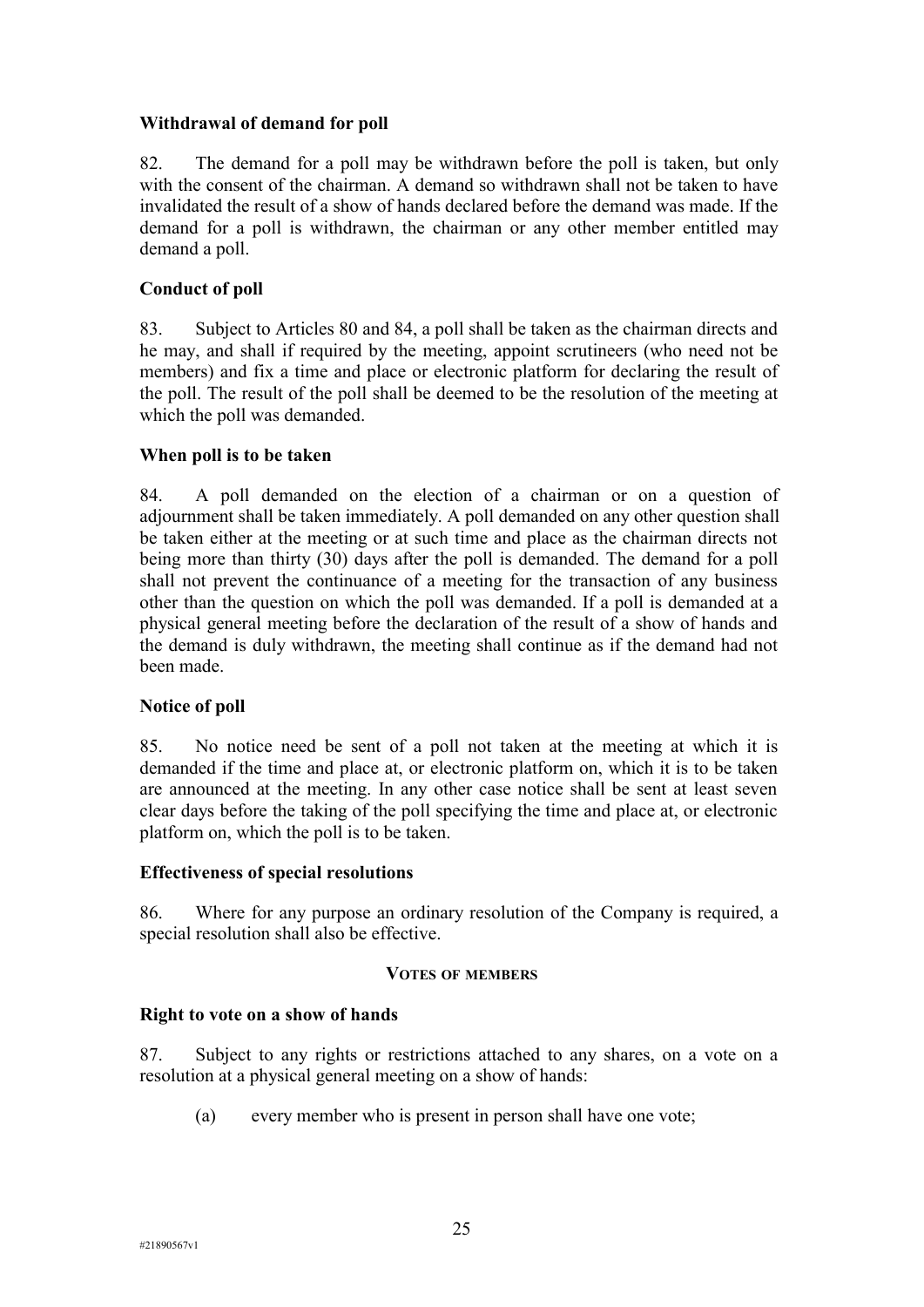(b) subject to paragraph (c) of this Article, every proxy present who has been duly appointed by one or more members entitled to vote on the resolution has one vote;

(c) a proxy has one vote for and one vote against the resolution if:

(i) the proxy has been duly appointed by more than one member entitled to vote on the resolution; and

(ii) the proxy has been instructed by one or more of those members to vote for the resolution and by one or more other of those members to vote against it.

#### **Right to vote on a poll**

88. Subject to any rights or restrictions attached to any shares, on a vote on a resolution on a poll every member present in person or by proxy shall have one (1) vote for every share of which he is the holder or in respect of which his appointment of a proxy or corporate representative has been made.

#### **Votes of joint holders**

89. In the case of joint holders of a share, the vote of the senior who tenders a vote, whether in person or by proxy, shall be accepted to the exclusion of the votes of the other joint holders. For this purpose seniority shall be determined by the order in which the names of the holders stand in the register.

### **Multiple votes.**

90. A member, proxy or corporate representative, if he votes, need not use all his votes or cast all the votes he uses the same way.

#### **Member under incapacity**

91. A member in respect of whom an order has been made by a court or official having jurisdiction (whether in the United Kingdom or elsewhere) in matters concerning mental disorder may vote, whether on a show of hands or on a poll, by his receiver, curator bonis or other person authorised for that purpose appointed by that court or official. That receiver, curator bonis or other person may, on a show of hands or on a poll, vote by proxy. The right to vote shall be exercisable only if evidence satisfactory to the board of the authority of the person claiming to exercise the right to vote has been delivered to the office, or another place specified in accordance with these Articles for the delivery of proxy appointments, not less than forty-eight (48) hours before the time appointed for holding the meeting or adjourned meeting at which the right to vote is to be exercised provided that the Company may specify, in any case, that in calculating the period of forty-eight (48) hours, no account shall be taken of any part of a day that is not a working day. Failure to satisfy the requirements of this Article 91 shall cause the right to vote not to be exercisable.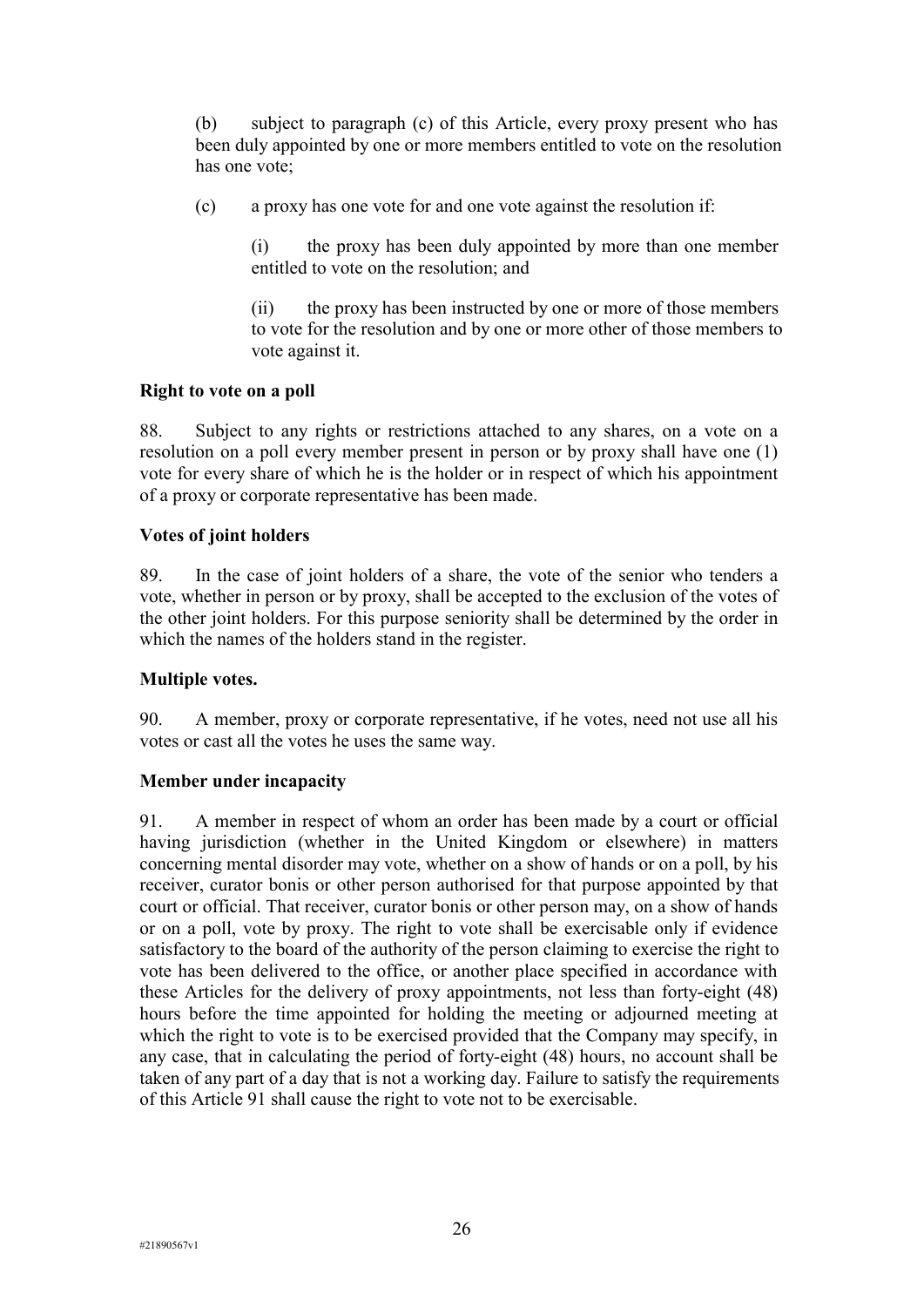# **Calls in arrears**

92. No member shall be entitled to vote at a general meeting or at a separate meeting of the holders of any class of shares in the capital of the Company, either in person or by proxy, in respect of any share held by him unless all moneys presently payable by him in respect of that share have been paid.

# **Section 793 of the Act: restrictions if in default**

93. If at any time the board is satisfied that any member, or any other person appearing to be interested in shares held by such member, has been duly served with a notice under section 793 of the Act (a "**section 793 notice**") and is in default for the prescribed period in supplying to the Company the information thereby required, or, in purported compliance with such a notice, has made a statement which is false or inadequate in a material particular, then the board may, in its absolute discretion at any time thereafter by notice (a "**direction notice**") to such member direct that:

(a) in respect of the shares in relation to which the default occurred (the "**default shares,**" which expression includes any shares issued after the date of the section 793 notice in respect of those shares) the member shall not be entitled to attend or vote either in person or by proxy at a general meeting or at a separate meeting of the holders of that class of shares or on a poll; and

(b) where the default shares represent at least <sup>1</sup>/4 of one per cent in nominal value of the issued shares of their class (excluding any shares of that class held as treasury shares), the direction notice may additionally direct that in respect of the default shares:

(i) no payment shall be made by way of dividend or other distribution and no share shall be allotted pursuant to Article 183;

(ii) no transfer of any default share shall be registered unless:

(A) the member is not himself in default as regards supplying the information requested and the transfer when presented for registration is accompanied by a certificate by the member in such form as the board may in its absolute discretion require to the effect that after due and careful enquiry the member is satisfied that no person in default as regards supplying such information is interested in any of the shares the subject of the transfer; or

(B) the transfer is an approved transfer; or

(C) registration of the transfer is required by the Regulations.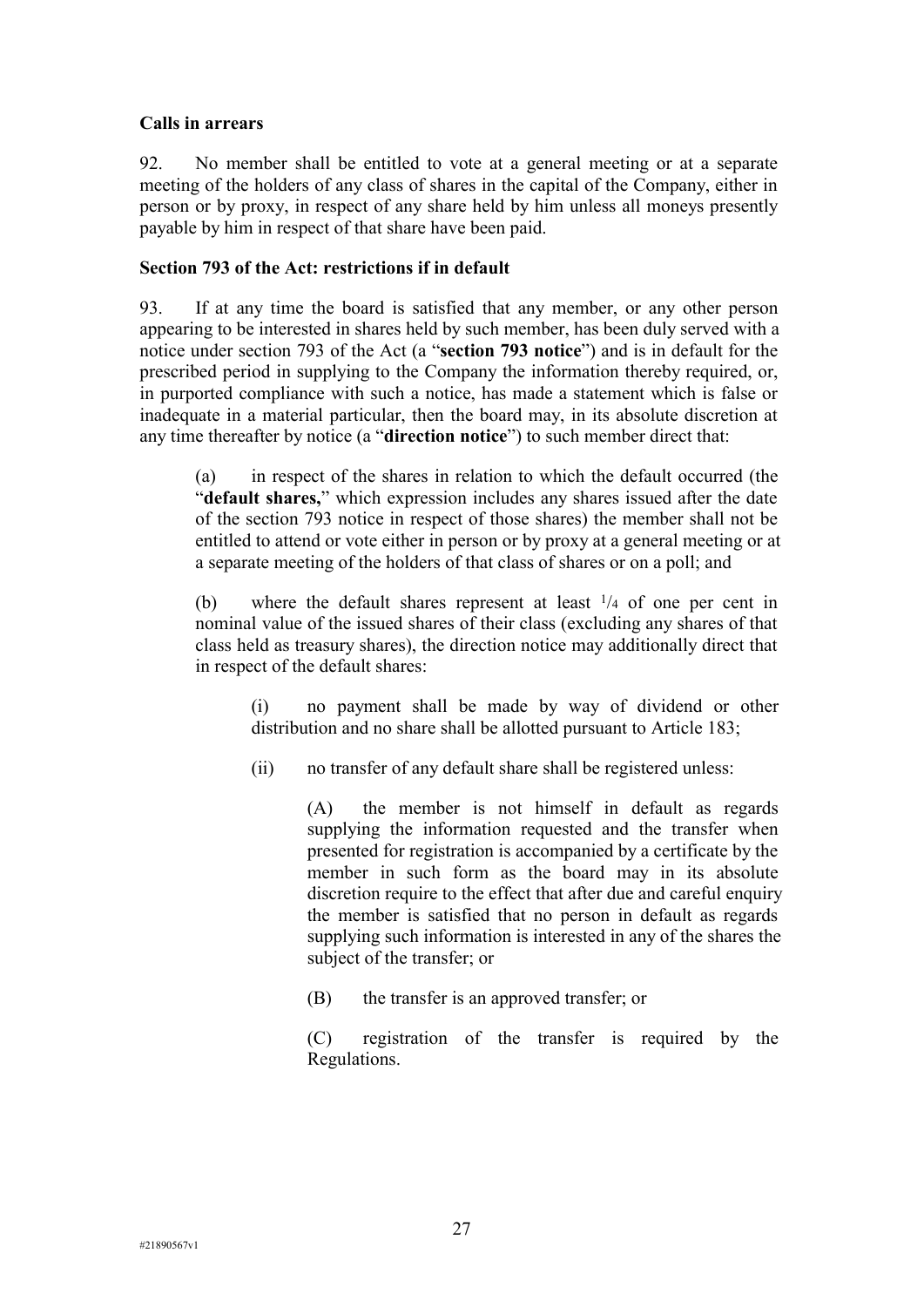# **Copy of notice to interested persons**

94. The Company shall send the direction notice to each other person appearing to be interested in the default shares, but the failure or omission by the Company to do so shall not invalidate such notice.

## **When restrictions cease to have effect**

95. Any direction notice shall cease to have effect not more than seven days after the earlier of receipt by the Company of:

(a) a notice of an approved transfer, but only in relation to the shares transferred; or

(b) all the information required by the relevant section 793 notice, in a form satisfactory to the board.

### **Board may cancel restrictions**

96. The board may at any time send a notice cancelling a direction notice.

# **Conversion of uncertificated shares**

97. The Company may exercise any of its powers under Article 8 in respect of any default share that is held in uncertificated form.

# **Supplementary provisions**

98. For the purposes of this Article and Articles 93, 94, 95, 96 and 97:

(a) a person shall be treated as appearing to be interested in any shares if the member holding such shares has sent to the Company a notification under section 793 of the Act which either (i) names such person as being so interested or (ii) fails to establish the identities of all those interested in the shares, and (after taking into account the said notification and any other relevant section 793 notification) the Company knows or has reasonable cause to believe that the person in question is or may be interested in the shares;

(b) the prescribed period is fourteen (14) days from the date of service of the section 793 notice; and

(c) a transfer of shares is an approved transfer if:

(i) it is a transfer of shares pursuant to an acceptance of a takeover offer (within the meaning of section 974 of the Act); or

(ii) the board is satisfied that the transfer is made pursuant to a *bona fide* sale of the whole of the beneficial ownership of the shares the subject of the transfer to a party unconnected with the member or with any other person appearing to be interested in the shares; or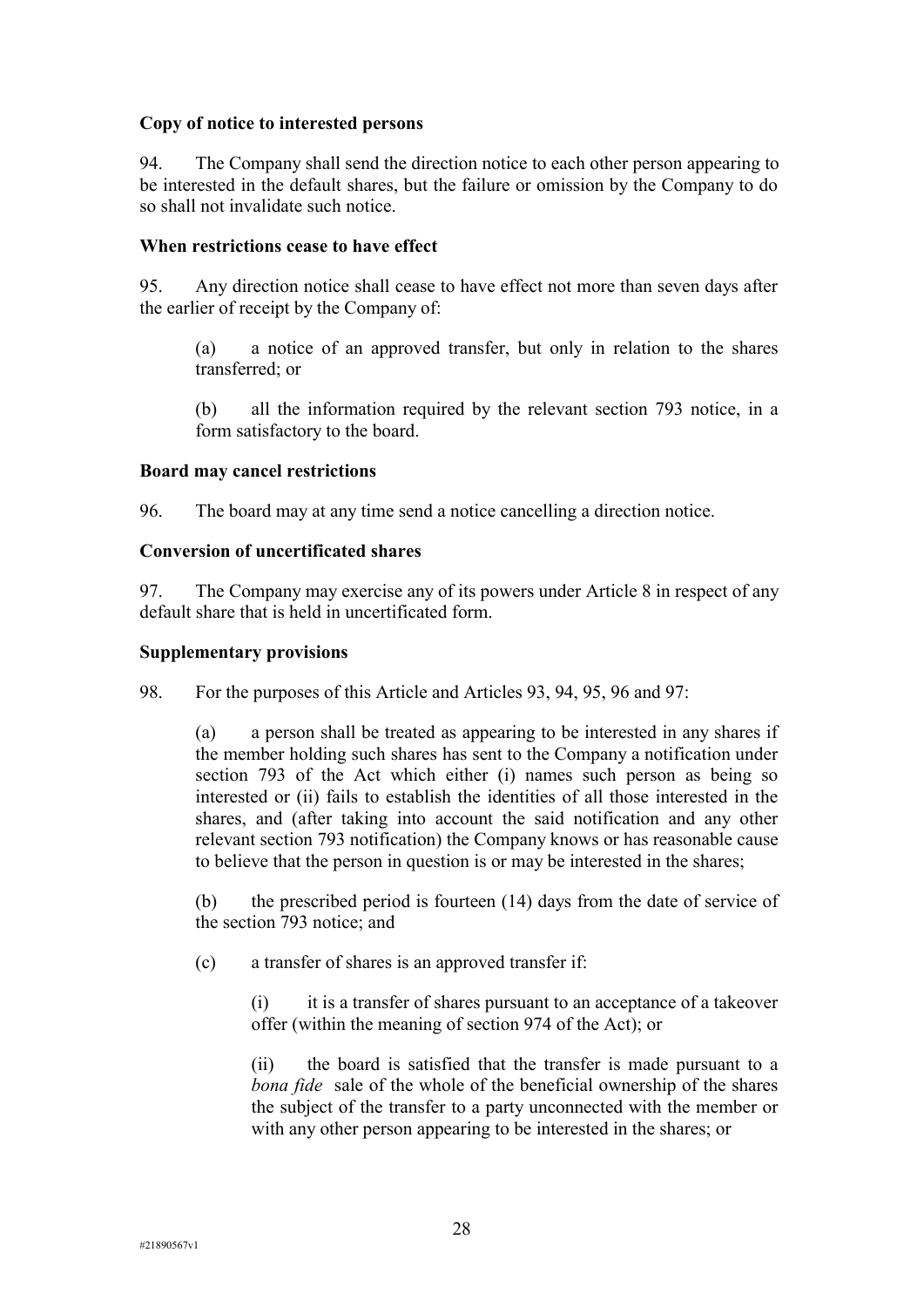(iii) the transfer results from a sale made through a recognised investment exchange as defined in the Financial Services and Markets Act 2000 or any other stock exchange outside the United Kingdom on which the Company's shares are normally traded.

For the purposes of sub-paragraph (ii), any associate (as defined in Section 435 of the Insolvency Act 1986) shall be included amongst the persons who are connected with the member or any person appearing to be interested in such shares.

# **Section 794 of the Act**

99. Nothing contained in Article 93, 94, 95, 96, 97 or 98 limits the power of the Company under section 794 of the Act.

#### **Errors in voting**

100. If any votes are counted which ought not to have been counted, or might have been rejected, the error shall not vitiate the result of the voting unless it is pointed out at the same meeting, or at any adjournment of the meeting, and, in the reasonable opinion of the chairman, it is of sufficient magnitude to vitiate the result of the voting.

#### **Objection to voting**

101. No objection shall be raised to the qualification of any voter except at the meeting or adjourned meeting or poll at which the vote objected to is tendered Every vote not disallowed at such meeting shall be valid and every vote not counted which ought to have been counted shall be disregarded. Any objection made in due time shall be referred to the chairman whose decision shall be final and conclusive.

### **Voting additional provisions**

102. On a poll, a member entitled to more than one vote need not, if he votes, use all his votes or cast all the votes he uses in the same way.

#### **PROXIES AND CORPORATE REPRESENTATIVES**

#### **Appointment of proxy form**

103. A member is entitled to appoint another person as his proxy to exercise all or any of his rights to attend and to speak and vote a meeting of the Company in respect of the shares to which the proxy appointment relates. The proxy appointment shall, unless it provides to the contrary, be valid for any adjournment of the meeting as well as for the meeting to which it relates. A proxy need not be a member.

### **Proxy form**

104. The appointment of a proxy shall be made in writing and shall be in any usual form or in any other form which the board may approve. Subject thereto, the appointment of a proxy may be: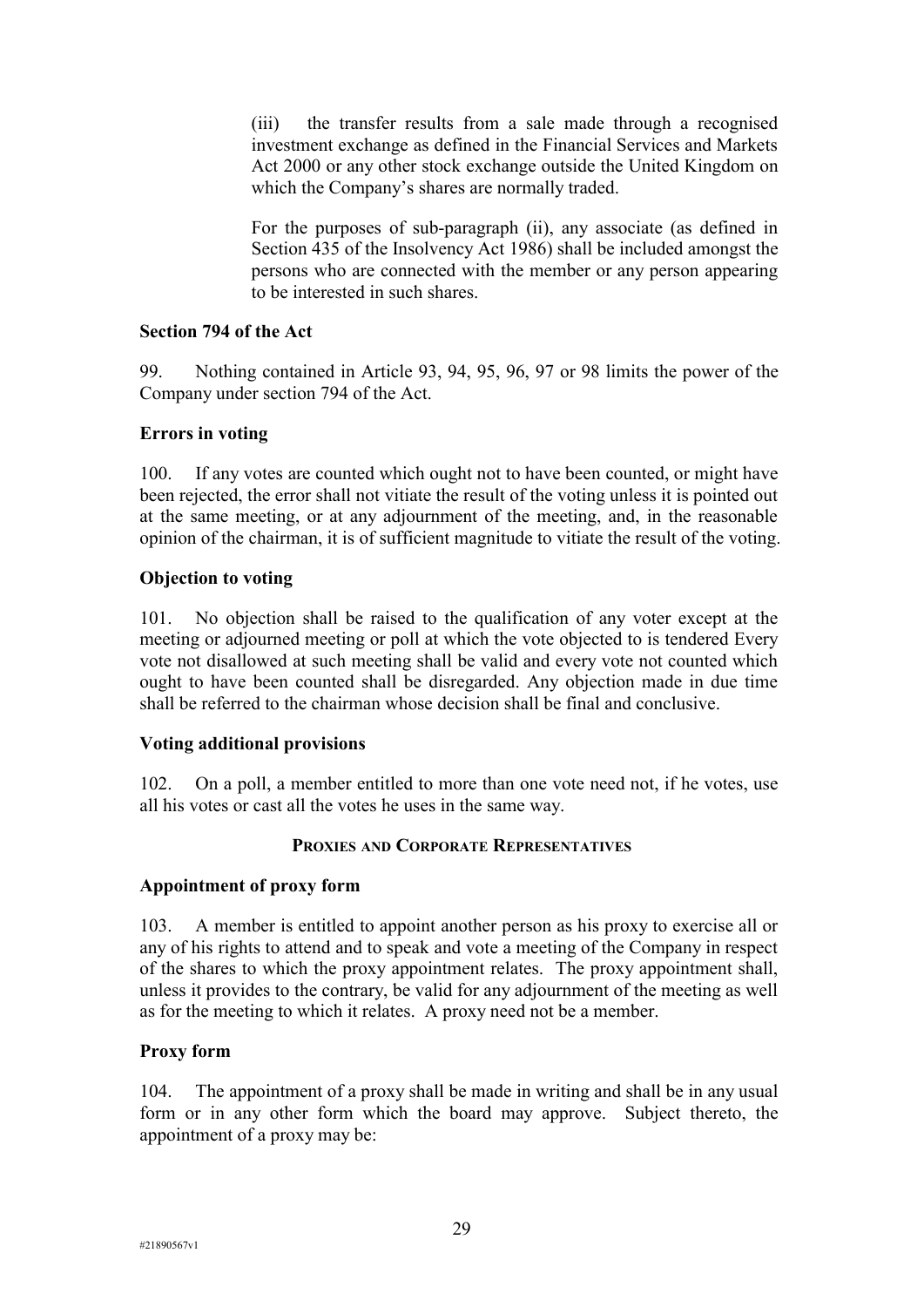- (a) in hard copy form; or
- (b) in electronic form, to the electronic address provided by the Company for this purpose.

# **Execution of proxy**

105. The appointment of a proxy, whether made in hard copy form or in electronic form, shall be executed in such manner as may be approved by or on behalf of the Company from time to time. Subject thereto, the appointment of a proxy shall be executed by the appointor or any person duly authorised by the appointor or, if the appointor is a corporation, executed by a duly authorised person or under its common seal or in any other manner authorised by its constitution.

# **Proxies other provisions**

106. The board may, if it thinks fit, but subject to the provisions of the Statutes, at the Company's expense (with or without provision for their return prepaid) send hard copy forms of proxy for use at the meeting, or at any separate meeting of the holders of any class of shares, and issue invitations in electronic form to appoint a proxy in relation to the meeting in such form as may be approved by the board. If, for the purpose of any meeting appointments of proxy or invitations to appoint as proxy a person or one of a number of persons specified in the invitations are issued at the Company's expense, they shall be issued to all (and not to some only) of the members entitled to be sent a notice of the meeting and to vote at it. The accidental omission or the failure due to circumstances beyond the Company's control, to send or make available such an appointment of proxy or give such an invitation to, or the non-receipt thereof by, any member entitled to attend and vote, at a meeting shall not invalidate the proceedings at that meeting. The appointment of a proxy shall not preclude a member from attending and voting in person at the meeting or poll concerned. A member may appoint more than one proxy to attend on the same occasion, *provided* that each such proxy is appointed to exercise the rights attached to a different share or shares held by that member. References in these Articles to an appointment of a proxy include reference to the appointment of multiple proxies.

### **Delivery/receipt of proxy appointment**

107. Without prejudice to Article 64(b) or to the second sentence of Article 77, the appointment of a proxy shall:

(a) if in hard copy form, be delivered by hand or by post to the office or such other place within the United Kingdom and by such time as may be specified by or on behalf of the Company for that purpose:

(i) in the notice convening the meeting; or

(ii) in any form of proxy sent by or on behalf of the Company in relation to the meeting,

*provided* that: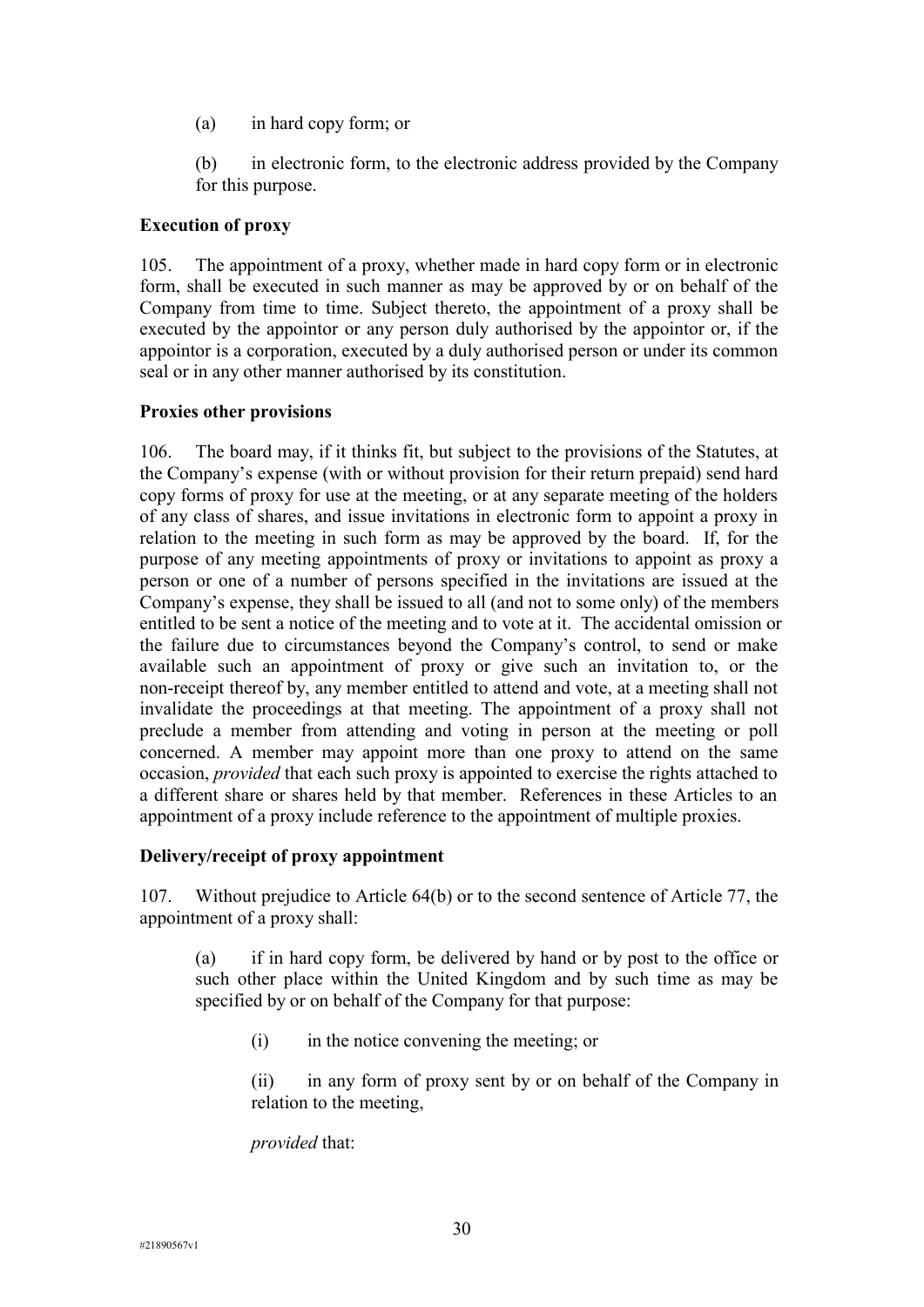(iii) the time so specified may not be earlier than 48 hours before the time appointed for holding the meeting or adjourned meeting (or any postponed time appointed for holding the meeting pursuant to Article 64) at which the person named in the appointment proposes to vote; and

(iv) if no time is specified, the appointment of a proxy shall be delivered not less than 48 hours before the time appointed for holding the meeting or adjourned meeting (or any postponed time appointed for holding the meeting pursuant to Article 64) at which the person named in the appointment proposes to vote; or

(b) if in electronic form, be received at any address to which the appointment of a proxy may be sent by electronic means pursuant to a provision of the Statutes or to any other address and by such time as may be specified by or on behalf of the Company for the purpose of receiving the appointment of a proxy in electronic form:

(i) in the notice convening the meeting; or

(ii) in any form of proxy sent by or on behalf of the Company in relation to the meeting; or

(iii) in any invitation to appoint a proxy issued by the Company in relation to the meeting; or

(iv) on a website that is maintained by or on behalf of the Company and identifies the Company,

### *provided* that:

(v) the time so specified may not be earlier than 48 hours before the time appointed for holding the meeting or adjourned meeting (or any postponed time appointed for holding the meeting pursuant to Article 64) at which the person named in the appointment proposes to vote; and

(vi) if no time is specified, the appointment of a proxy shall be received not less than 48 hours before the time appointed for holding the meeting or adjourned meeting (or any postponed time appointed for holding the meeting pursuant to Article 64) at which the person named in the appointment proposes to vote; or

(c) in either case, where a poll is taken more than 48 hours after it is demanded, be delivered or received as aforesaid after the poll has been demanded and not less than 24 hours before the time appointed for the taking of the poll; or

(d) if in hard copy form, where a poll is not taken forthwith but is taken not more than 48 hours after it was demanded, be delivered at the meeting at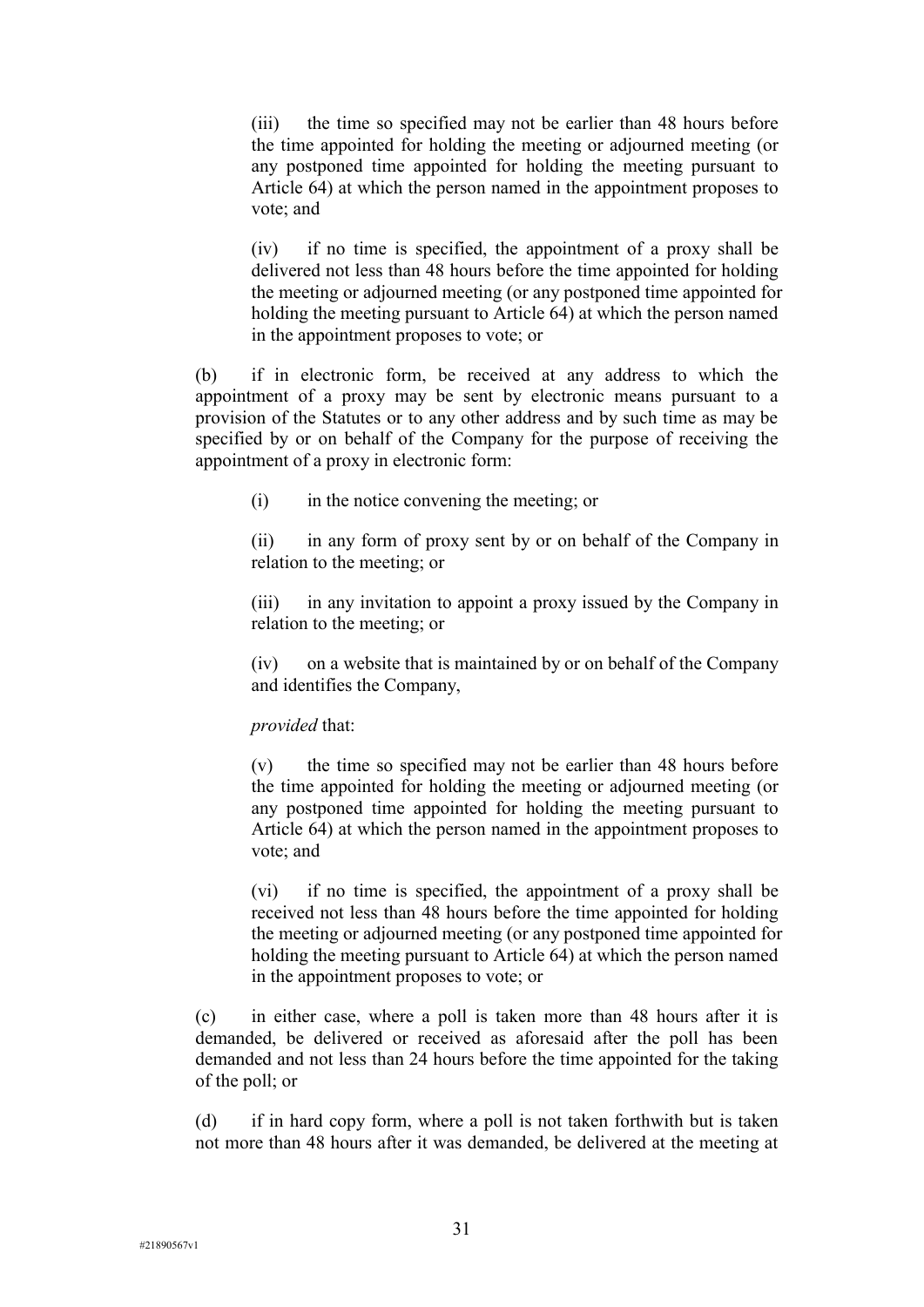which the poll was demanded to the chairman or to the secretary or to any director.

The board may specify, when determining the dates by which proxies are to be lodged, that no account shall be taken of any part of a day that is not a working day.

## **Authentication of proxy appointment not made by holder**

108. Subject to the provisions of the Statutes, where the appointment of a proxy is expressed to have been or purports to have been made, sent or supplied by a person on behalf of the holder of a share:

(a) the Company may treat the appointment as sufficient evidence of the authority of that person to make, send or supply the appointment on behalf of that holder;

(b) that holder shall, if requested by or on behalf of the Company at any time, send or procure the sending of reasonable evidence of the authority under which the appointment has been made, sent or supplied (which may include a copy of such authority certified notarially or in some other way approved by the board), to such address and by such time as may be specified in the request and, if the request is not complied with in any respect, the appointment may be treated as invalid; and

(c) whether or not a request under this Article has been made or complied with, the board may determine that it has insufficient evidence of the authority of that person to make, send or supply the appointment on behalf of that holder and may treat the appointment as invalid.

# **Validity of proxy appointment**

109. Subject to Article 108, a proxy appointment which is not delivered or received in accordance with Article 107 shall be invalid. When two (2) or more valid proxy appointments are delivered or received in respect of the same share for use at the same meeting, the one that was last delivered or received shall be treated as replacing or revoking the others as regards that share, provided that if the Company determines that it has insufficient evidence to decide whether or not a proxy appointment is in respect of the same share, it shall be entitled to determine which proxy appointment (if any) is to be treated as valid. Subject to the Statutes, the Company may determine at its discretion when a proxy appointment shall be treated as delivered or received for the purposes of these Articles.

# **Rights of proxy**

110. A proxy appointment shall be deemed to entitle the proxy to exercise all or any of the appointing member's rights to attend and to speak and vote at a meeting of the Company in respect of the shares to which the proxy appointment relates. The proxy appointment shall, unless it provides to the contrary, be valid for any adjournment of the meeting as well as for the meeting to which it relates.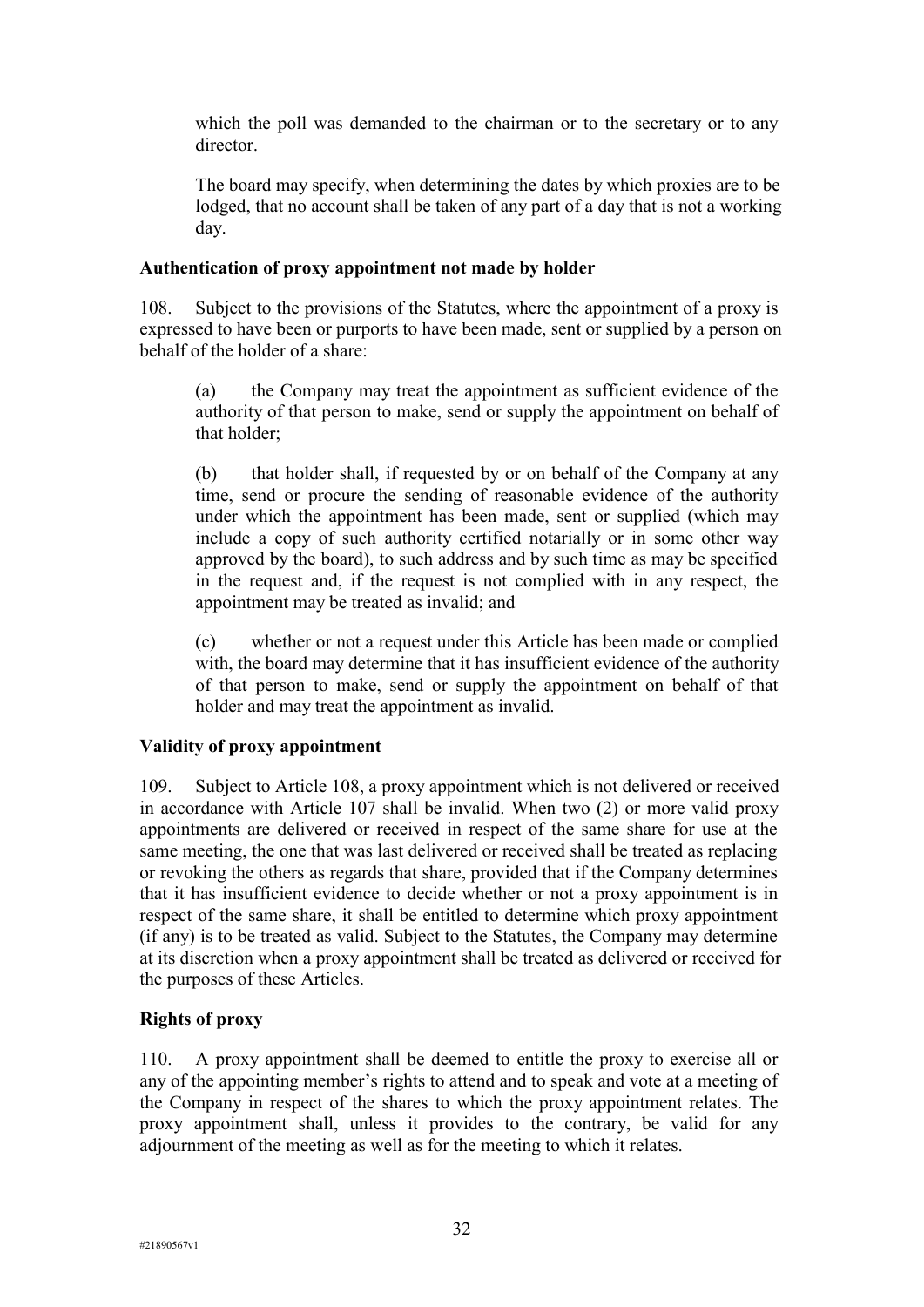# **Checking proxy votes.**

111. The Company shall not be required to check that a proxy or corporate representative votes in accordance with any instructions given by the member by whom he is appointed. Any failure to vote as instructed shall not invalidate the proceedings on the resolution.

# **Corporate representatives**

112. Any corporation which is a member of the Company (in this Article the grantor) may, by resolution of its directors or other governing body, authorise such person or persons as it thinks fit to act as its representative or representatives at any meeting of the Company or at any separate meeting of the holders of any class of shares. A director, the secretary or other person authorised for the purpose by the secretary may require all or any of such persons to produce a certified copy of the authorisation before permitting him to exercise his powers. Such person is entitled to exercise (on behalf of the grantor) the same powers as the grantor could exercise if it were an individual member of the Company. Where a grantor authorises more than one person:

(a) on a vote on a resolution on a show of hands at a physical general meeting of the Company, each authorised person has the same voting rights as the grantor would be entitled to; and

(b) where paragraph (a) of this Article does not apply and more than one authorised person purports to exercise a power in respect of the same shares:

(i) if they purport to exercise the power in the same way as each other, the power is treated as exercised in that way; and

(ii) if they do not purport to exercise the power in the same way as each other, the power is treated as not exercised.

### **Revocation of authority**

113. The termination of the authority of a person to act as a proxy or duly authorised representative of a corporation does not affect:

- (a) whether he counts in deciding whether there is a quorum at a meeting;
- (b) the validity of anything he does as chairman of the meeting;
- (c) the validity of a poll demanded by him at a meeting; or
- (d) the validity of a vote given by that person,

unless notice of the termination was either delivered or received as mentioned in the following sentence at least twenty-four (24) hours before the start of the relevant meeting or adjourned meeting or (in the case of a poll taken otherwise than on the same day as the meeting or adjourned meeting) the time appointed for taking the poll. Such notice of termination shall be either by means of a document in hard copy form delivered to the office or to such other place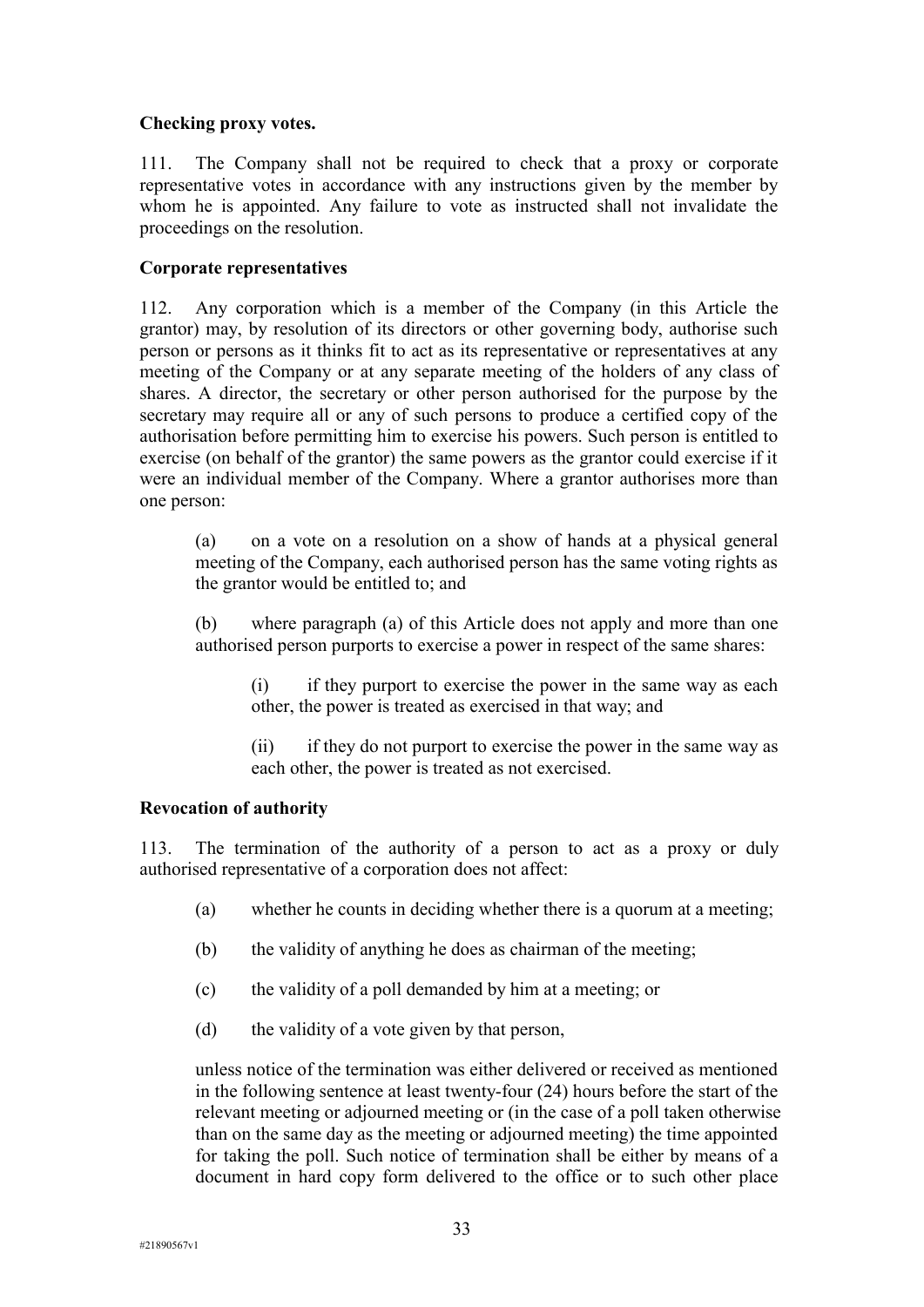within the United Kingdom as may be specified by or on behalf of the Company in accordance with Article 107(a) or in electronic form received at the address specified (if any) by or on behalf of the Company in accordance with Article 107(b), regardless of whether any relevant proxy appointment was effected in hard copy form or in electronic form.

#### **NUMBER OF DIRECTORS**

### **Limits on number of directors**

114. Unless otherwise determined by ordinary resolution, the number of directors (other than alternate directors) shall be not less than two (2) but shall not be subject to any maximum in number.

#### **APPOINTMENT AND RETIREMENT OF DIRECTORS**

### **Appointment by the Company**

115. Subject to the provisions of these Articles, the Company may by ordinary resolution appoint a person who is willing to act, and is permitted by law to do so, to be a director either to fill a vacancy or as an additional director. The appointment of a person to fill a vacancy or as an additional director shall take effect from the end of the meeting.

### **Appointment by the board**

116. Subject to the provisions of these Articles, the board may appoint a person who is willing to act, and is permitted by law to do so, to be a director, either to fill a vacancy or as an additional director and in either case whether or not for a fixed term.

### **Number of directors to retire**

117. At every annual general meeting held after the date of adoption of these Articles, all the directors at the date of the notice convening the annual general meeting shall retire from office.

#### **When director deemed to be re-appointed**

118. If the Company does not fill the vacancy at the meeting at which a director retires, the retiring director shall, if willing to act, be deemed to have been re-appointed unless at the meeting it is resolved not to fill the vacancy or unless a resolution for the re-appointment of the director is put to the meeting and lost.

#### **Eligibility for election**

- 119. No person shall be appointed a director at any general meeting unless:
	- (a) he is a director retiring at the meeting;
	- (b) he is recommended by the board; or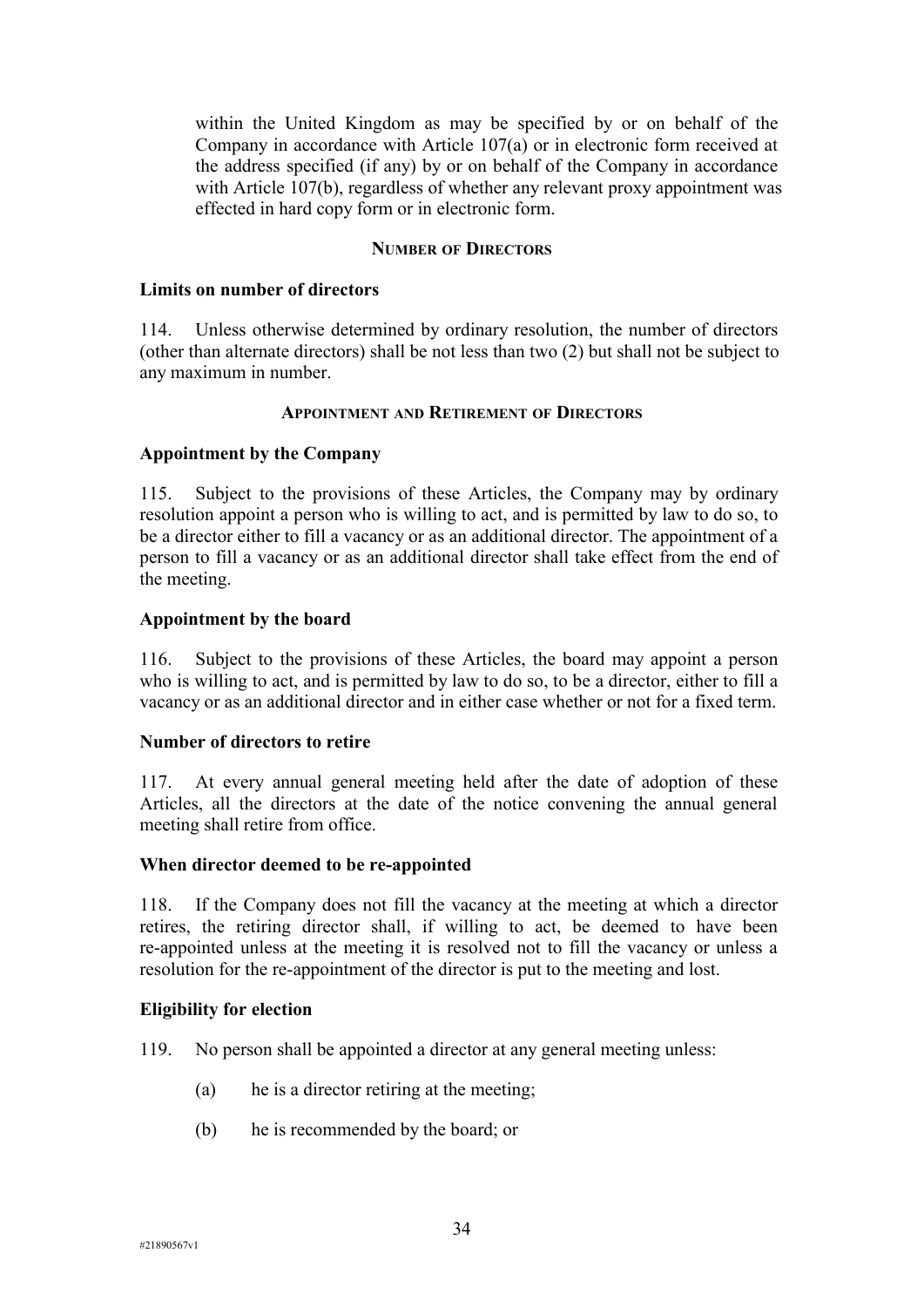(c) not less than seven nor more than forty-two (42) days before the date appointed for the meeting, or in accordance with Section 338 of the Act, notice by a member qualified to vote at the meeting (not being the person to be proposed) has been received by the Company of the intention to propose that person for appointment stating the particulars which would, if he were so appointed, be required to be included in the Company's register of directors, together with notice by that person of his willingness to be appointed.

# **Provisions if insufficient directors appointed**

120. If:

(a) any resolution or resolutions for the appointment or re-appointment of the persons eligible for appointment or re-appointment as directors are put to the annual general meeting and lost; and

(b) at the end of that meeting the number of directors is fewer than any minimum number of directors required under Article 114,

all retiring directors who stood for re-appointment at that meeting (the "**Retiring Directors**") shall be deemed to have been re-appointed as directors and shall remain in office, but the Retiring Directors may only:

(c) act for the purpose of filling vacancies and convening general meetings of the Company; and

(d) perform such duties as are appropriate to maintain the Company as a going concern and to comply with the Company's legal and regulatory obligations,

but not for any other purpose.

# **Provisions for meeting convened under Article 120**

121. The Retiring Directors shall convene a general meeting as soon as reasonably practicable following the annual general meeting referred to Article 120, and they shall retire from office at that meeting. If at the end of any meeting convened under this Article the number of directors is fewer than any minimum number of directors required under Article 114, the provisions of Article 120 and Article 121 shall also apply to that meeting.

### **Separate resolutions on appointment**

122. Except as otherwise authorised by the Statutes, a motion for the appointment of two or more persons as directors by a single resolution shall not be made unless a resolution that it should be so made has first been agreed to by the meeting without any vote being given against it.

### **Position of retiring directors**

123. A director who retires at an annual general meeting may, if willing to act, be re-appointed. If he or she is re-appointed he or she is treated as continuing in office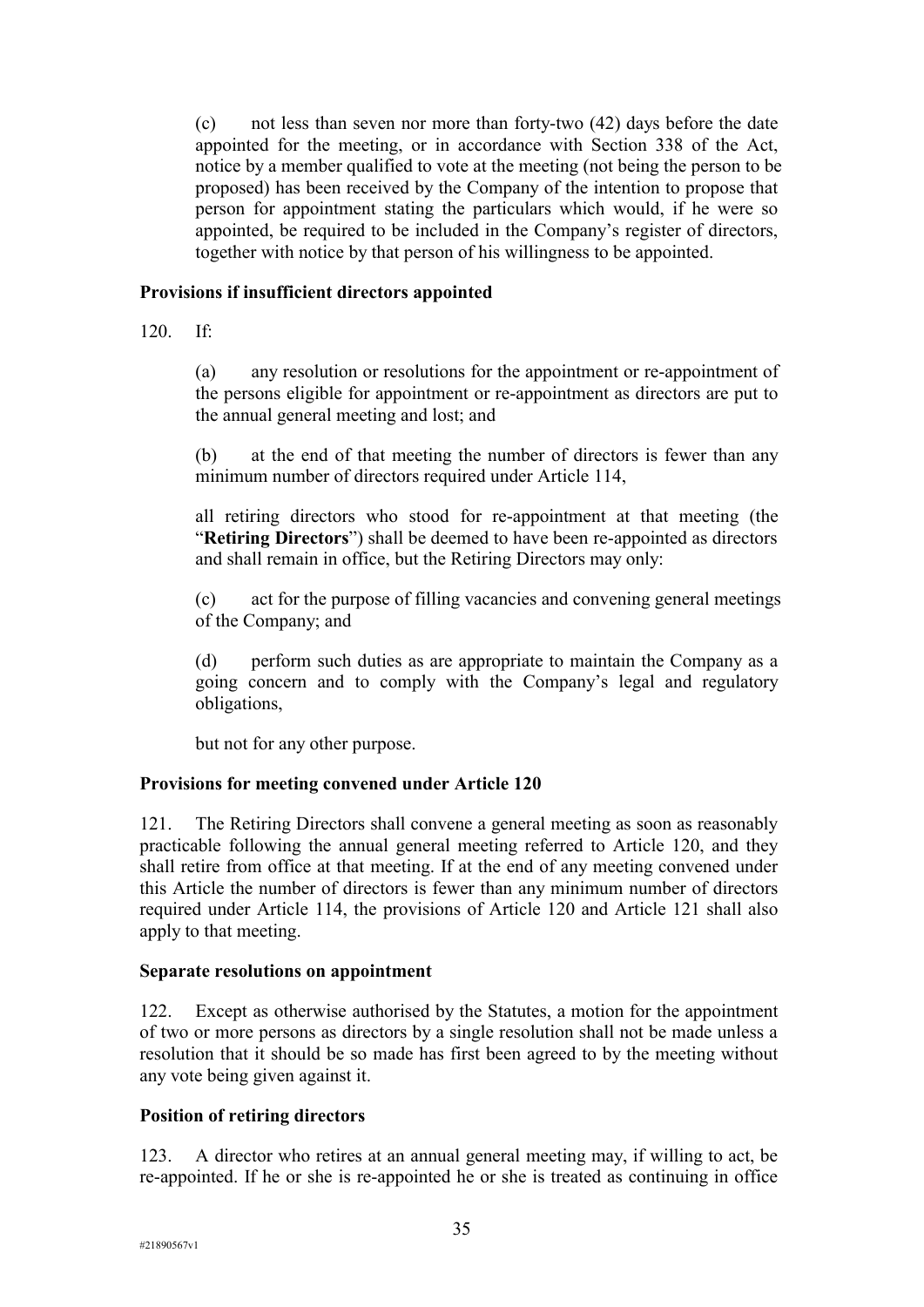throughout. If he or she is not re-appointed, he or she shall, unless Article 120 applies, retain office until the meeting appoints someone in his place, or if it does not do so, until the end of the meeting.

## **No share qualification**

124. A director shall not be required to hold any shares in the capital of the Company by way of qualification.

### **ALTERNATE DIRECTORS**

# **Power to appoint alternates**

125. Any director (other than an alternate director) may appoint any other director, or any other person approved by resolution of the board and willing to act, and is permitted by law to do so, to be an alternate director and may remove from office an alternate director so appointed by him. Subject to the foregoing, a director may appoint more than one (1) alternate and a person may act as an alternate for more than one (1) director.

# **Alternates entitled to receive notice**

126. An alternate director shall be entitled to receive notice of all meetings of the board and of all meetings of committees of the board of which his appointor is a member, to attend and vote at any such meeting at which his appointor is not personally present, but at which such appointor would be entitled to vote, and generally to perform all the functions of his appointor (except as regards power to appoint an alternate) as a director in his absence.

### **Alternates representing more than one director**

127. A director or any other person may act as alternate director to represent more than one director, and an alternate director shall be entitled at meetings of the board or any committee of the board to one (1) vote for every director whom he represents (and who is not present) in addition to his own vote (if any) as a director, but he shall count as only one (1) for the purpose of determining whether a quorum is present.

### **Expenses and remuneration of alternates**

128. An alternate director may be repaid by the Company such expenses as might properly have been repaid to him if he had been a director but shall not be entitled to receive any remuneration from the Company in respect of his services as an alternate director except such part (if any) of the remuneration otherwise payable to his appointor as such appointor may by notice to the Company from time to time direct. An alternate director shall be entitled to be indemnified by the Company to the same extent as if he were a director.

### **Termination of appointment**

129. An alternate director shall cease to be an alternate director: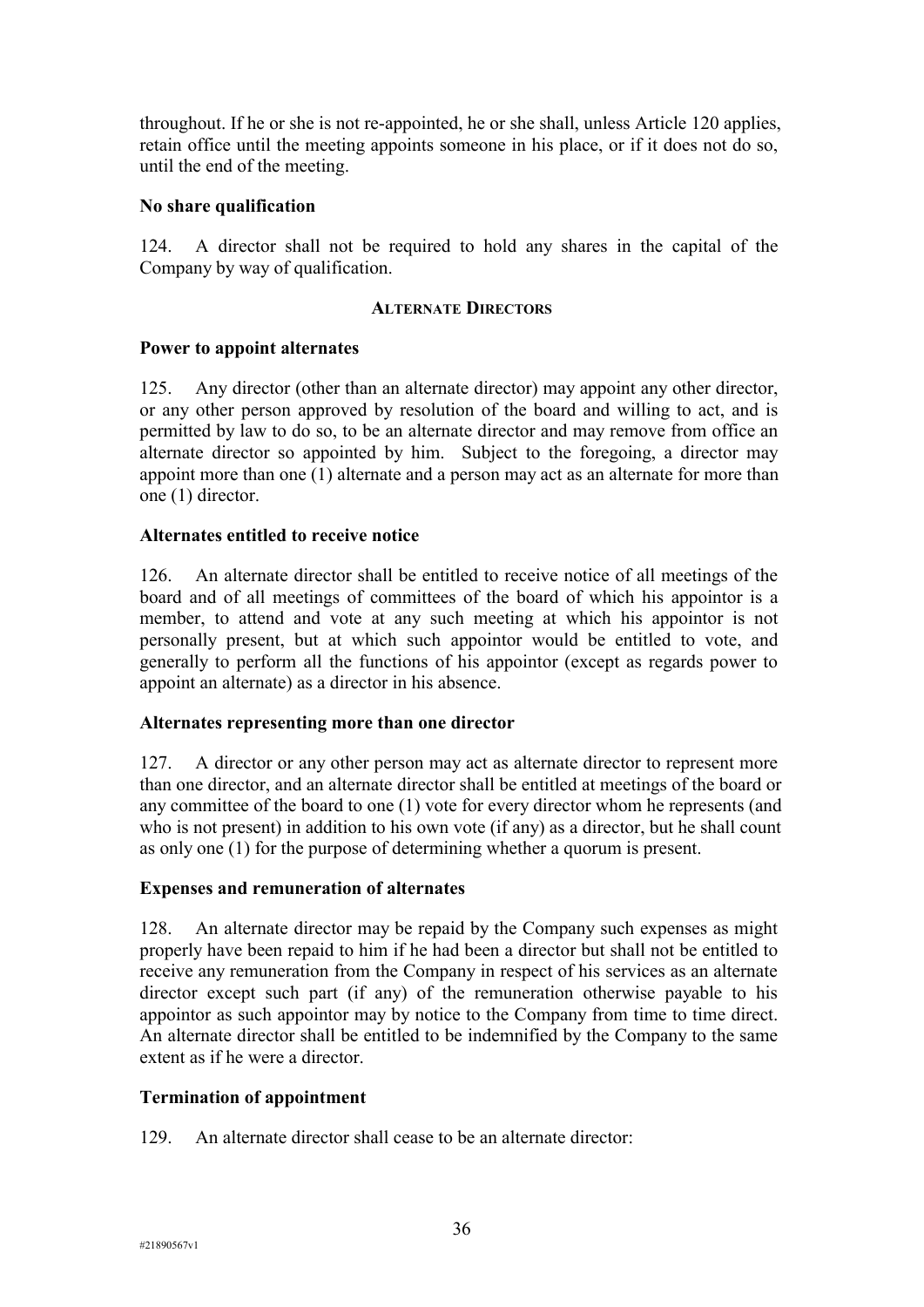(a) if his appointor ceases to be a director, but, if a director retires by rotation or otherwise but is re-appointed or deemed to have been re-appointed at the meeting at which he retires, any appointment of an alternate director made by him which was in force immediately prior to his retirement shall continue after his re-appointment; or

(b) on the happening of any event which, if he were a director, would cause him to vacate his office as director or if it occurred in relation to his appointor, would result in termination of the appointor's appointment as a director; or

(c) if he resigns his office by notice to the Company.

# **Method of appointment and revocation**

130. Any appointment or removal of an alternate director shall be by notice to the Company by the director making or revoking the appointment and shall take effect in accordance with the terms of the notice (subject to any approval required by Article 125) on receipt of such notice by the Company which shall be in hard copy form or in electronic form sent to such address (if any) for the time being specified by or on behalf of the Company for that purpose.

# **Alternate not an agent of appointor**

131. Except as otherwise expressly provided in these Articles, an alternate director:

- (a) shall be deemed for all purposes to be a director;
- (b) shall alone be responsible for his own acts and omissions;

(c) shall, in addition to any restrictions which may apply to him personally, be subject to the same restrictions as his appointor;

(d) shall not be deemed to be the agent of the director appointing him,

and accordingly, except where the context otherwise requires, a reference to a director shall be deemed to include a reference to an alternate director.

### **POWERS OF THE BOARD**

### **Business to be managed by board**

132. Subject to the provisions of the Statutes and these Articles and to any directions given by special resolution to take, or refrain from taking, specified action, the business of the Company shall be managed by the board who may exercise all the powers of the Company. No alteration of the Articles and no such direction shall invalidate any prior act of the board which would have been valid if that alteration had not been made or that direction had not been given. The powers given by this Article shall not be limited by any special power given to the board by these Articles.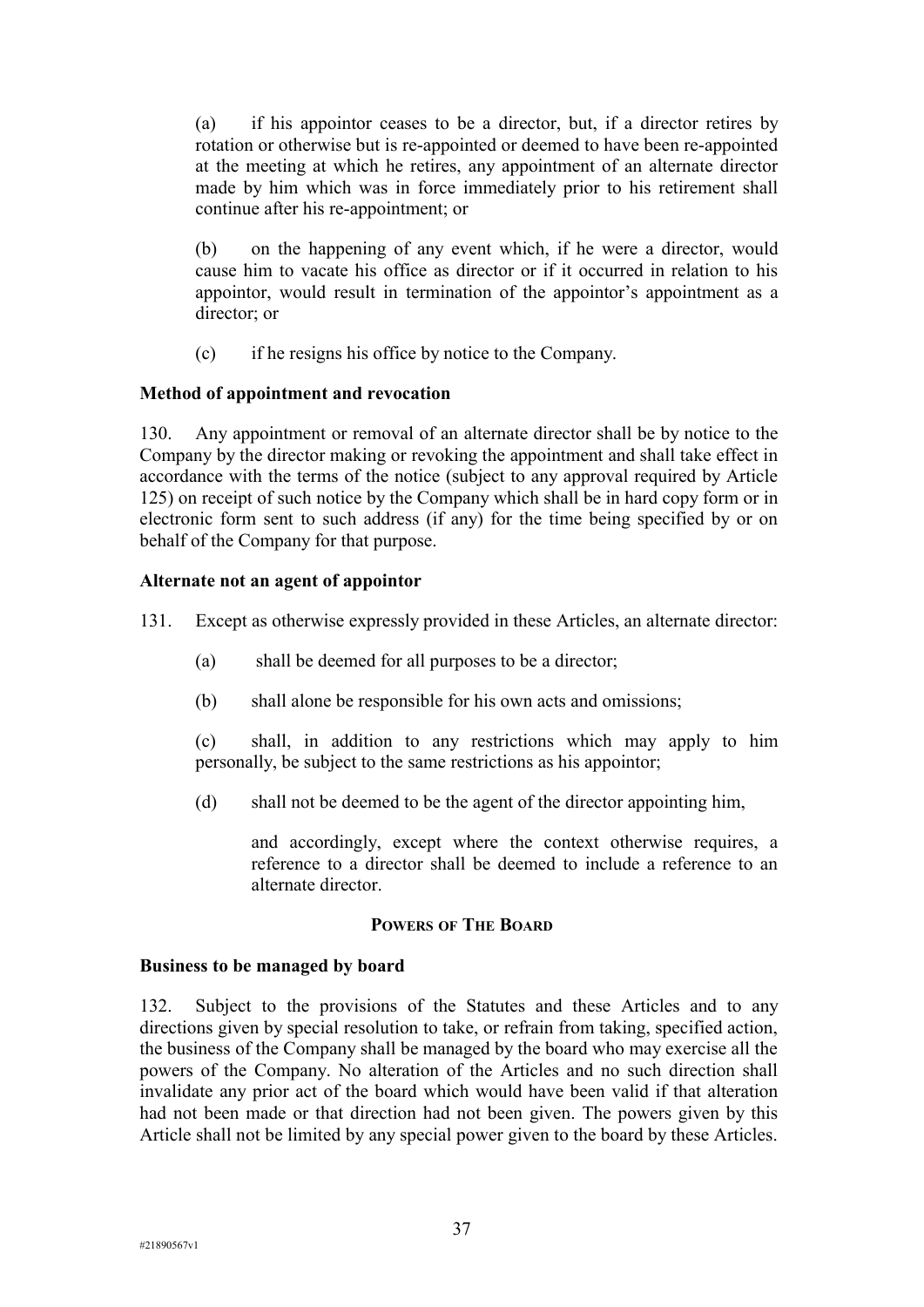A meeting of the board at which a quorum is present may exercise all powers exercisable by the board.

## **Exercise by company of voting rights**

133. The board may exercise the voting power conferred by the shares in any body corporate held or owned by the Company in such manner in all respects as it thinks fit (including without limitation the exercise of that power in favour of any resolution appointing its members or any of them directors of such body corporate, or voting or providing for the payment of remuneration to the directors of such body corporate).

### **Power to borrow**

134. The board may exercise all the powers of the Company to borrow money, to guarantee, to indemnify, to mortgage or charge its undertaking, property, assets (present and future) and uncalled capital, and to issue debentures and other securities, whether outright or as collateral security for any debt, liability or obligations of the Company or of any third party.

### **DELEGATION OF POWERS OF THE BOARD**

### **Committees of the board**

135. Subject to the provisions of these Articles, the board may delegate any of the powers which are conferred on it under these Articles:

(a) to a committee consisting of one (1) or more directors and (if thought fit) one (1) or more other persons, to such an extent and on such terms and subject to such conditions as the board thinks fit; and

(b) to such person by such means (including by power of attorney), to such an extent, and on such terms and subject to such conditions, as the board thinks fit including delegation to any director holding any executive office such of its powers as the board considers desirable to be exercised by him.

Any such delegation shall, in the absence of express provision to the contrary in the terms of delegation, be deemed to include authority to sub-delegate to one (1) or more directors (whether or not acting as a committee) or to any employee or agent of the Company all or any of the powers delegated and may be made subject to such conditions as the board may specify, and may be revoked or altered.

Subject to any conditions imposed by the board, the proceedings of a committee with two (2) or more members shall be governed by these Articles regulating the proceedings of directors so far as they are capable of applying and the quorum at any such meeting shall be two (2).

The power to delegate under this Article 135 includes the power to delegate the determination of any fee, remuneration or other benefit which may be paid or provided to any director.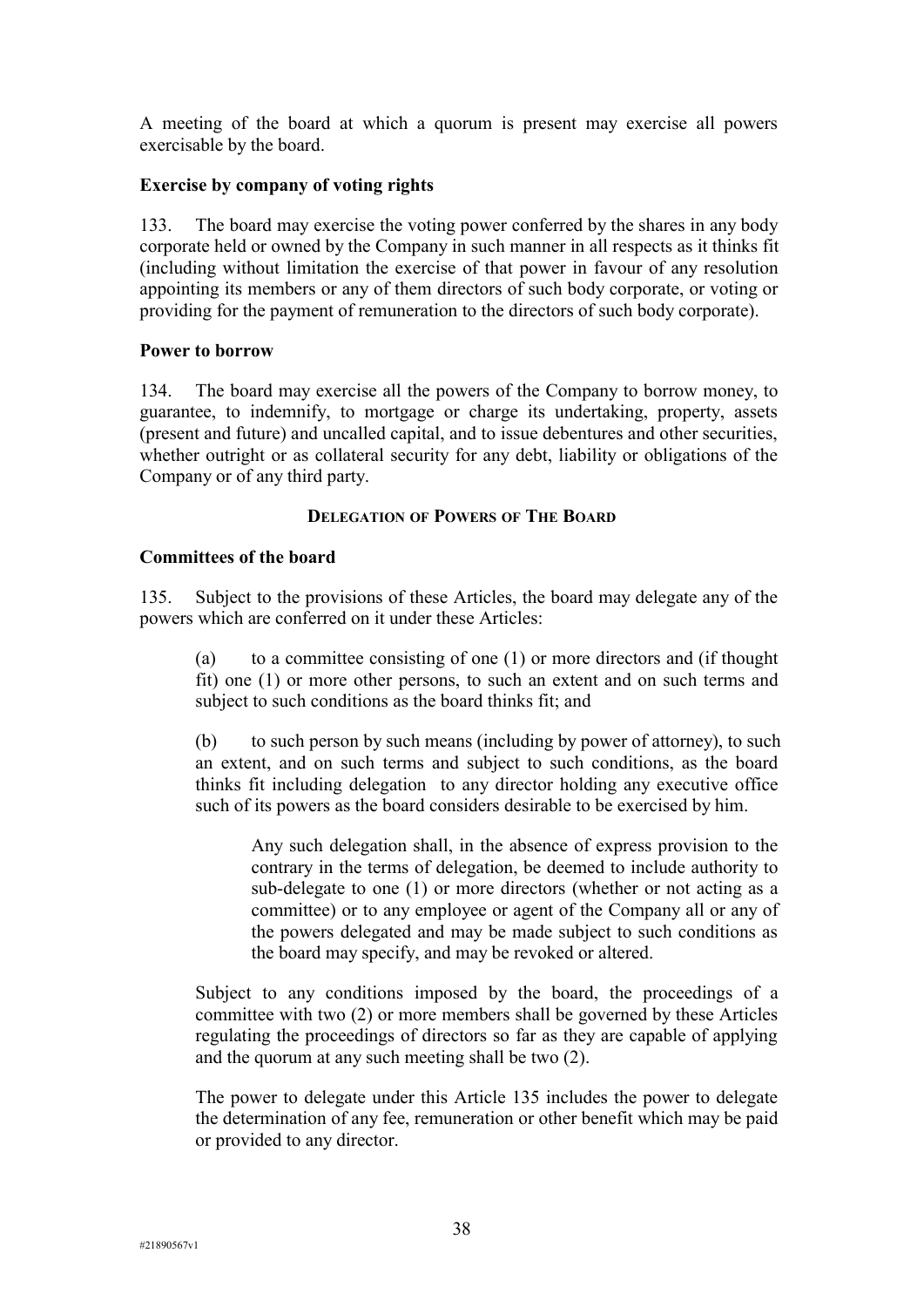# **Local boards, etc.**

136. The board may establish local or divisional boards or agencies for managing any of the affairs of the Company, either in the United Kingdom or elsewhere, and may appoint any persons to be members of the local or divisional boards, or any managers or agents, and may fix their remuneration. The board may delegate to any local or divisional board, manager or agent any of the powers, authorities and discretions vested in or exercisable by the board, with power to sub-delegate, and may authorise the members of any local or divisional board, or any of them, to fill any vacancies and to act notwithstanding vacancies. Any appointment or delegation made pursuant to this Article may be made on such terms and subject to such conditions as the board may decide. The board may remove any person so appointed and may revoke or vary the delegation but no person dealing in good faith and without notice of the revocation or variation shall be affected by it.

# **Agents**

137. The board may, by power of attorney or otherwise, appoint any person to be the agent of the Company for such purposes, with such powers, authorities and discretions (not exceeding those vested in the board) and on such conditions as the board determines, including, without limitation, authority for the agent to delegate all or any of his powers, authorities and discretions, and may revoke or vary such delegation.

# **Offices including title "director"**

138. The board may appoint any person to any office or employment having a designation or title including the word "director" or attach to any existing office or employment with the Company such a designation or title and may terminate any such appointment or the use of any such designation or title. The inclusion of the word "director" in the designation or title of any such office or employment shall not imply that the holder is a director of the Company, and the holder shall not thereby be empowered in any respect to act as, or be deemed to be, a director of the Company for any of the purposes of these Articles.

### **DISQUALIFICATION AND REMOVAL OF DIRECTORS**

# **Disqualification as a director**

139. A person ceases to be a director as soon as:

(a) that person ceases to be a director by virtue of any provision of the Act or is prohibited from being a director by law;

(b) a bankruptcy order is made against that person;

(c) a composition is made with that person's creditors generally in satisfaction of that person's debts;

(d) a registered medical practitioner who is treating that person gives a written opinion to the Company stating that that person has become physically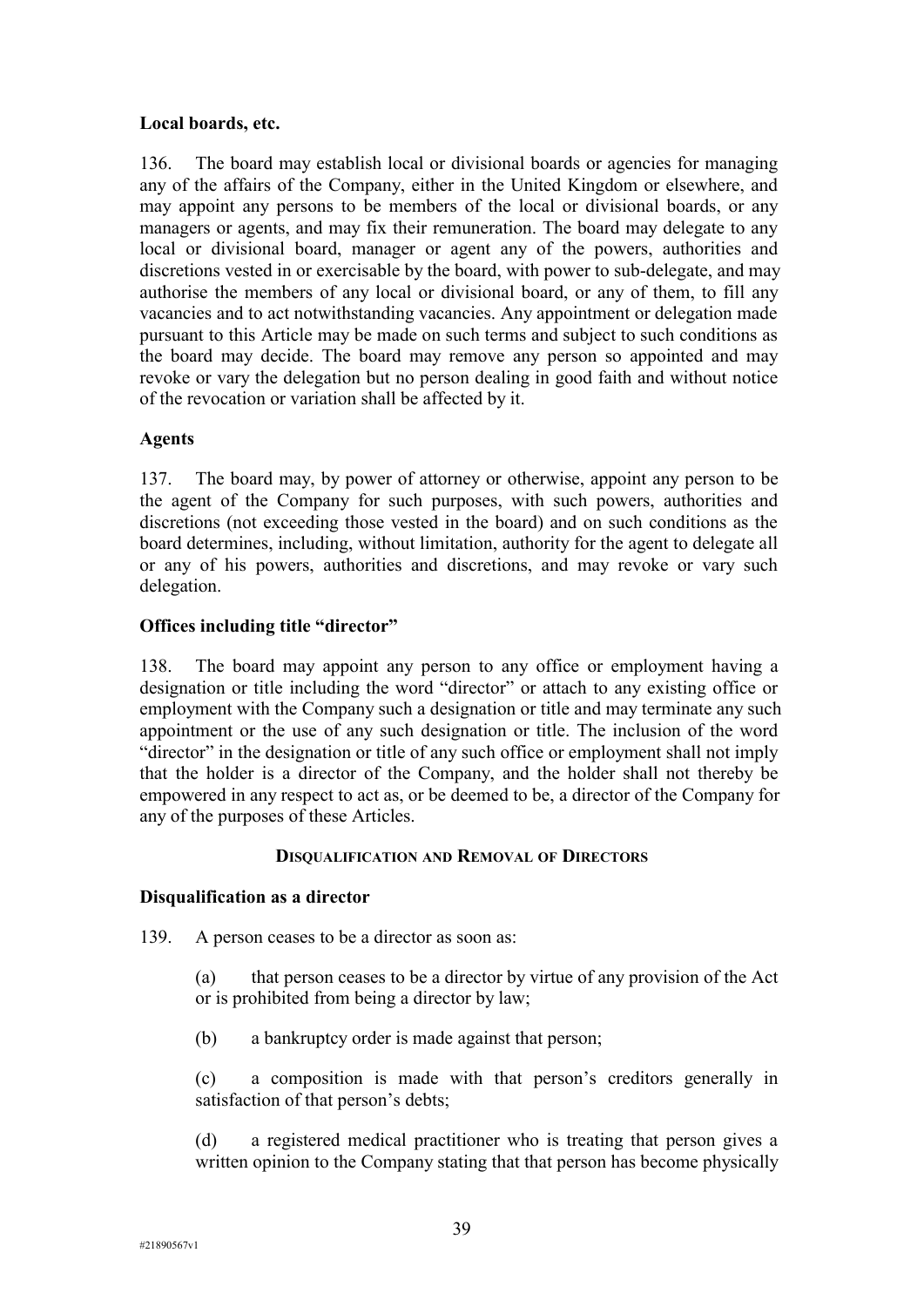or mentally incapable of acting as a director and may remain so for more than three months;

(e) by reason of that person's mental health, a court makes an order which wholly or partly prevents that person from personally exercising any powers or rights which that person would otherwise have;

(f) in the case of a director who hold any executive office, his appointment as such is terminated or expires and the board resolves that he should cease to be a director;

(g) notification is received by the Company from the director that the director is resigning or retiring from office, and such resignation or retirement has taken effect in accordance with its terms, or his office as a director is vacated pursuant to Article 116;

(h) that person has been absent for more than six consecutive months without permission of the board from meetings of the board held during that period and his alternate director (if any) has not attended in his place during that period and the board resolves that his office be vacated;

(i) that person receives notice approved by not less than three quarters of the other directors stating that that person should cease to be a director. In calculating the number of directors who are required to give such notice to the director, (i) an alternate director appointed by him acting in his capacity as such shall be excluded, and (ii) a director and any alternate director appointed by him and acting in his capacity as such shall constitute a single director for this purpose, so that notice by either shall be sufficient; or

(j) that person dies.

### **Power of company to remove director**

140. The Company may, without prejudice to the provisions of the Statutes, by ordinary resolution remove any director from office (notwithstanding any provision of these Articles or of any agreement between the Company and such director, but without prejudice to any claim he may have for damages for breach of any such agreement). No special notice need be given of any resolution to remove a director in accordance with this Article and no director proposed to be removed in accordance with this Article has any special right to protest against his removal. The Company may, by ordinary resolution, appoint another person in place of a director removed from office in accordance with this Article.

### **NON-EXECUTIVE DIRECTORS**

### **Arrangements with non-executive directors**

141. Subject to the provisions of the Statutes, the board may enter into, vary and terminate an agreement or arrangement with any director who does not hold executive office for the provision of his services to the Company. Subject to Article 142 and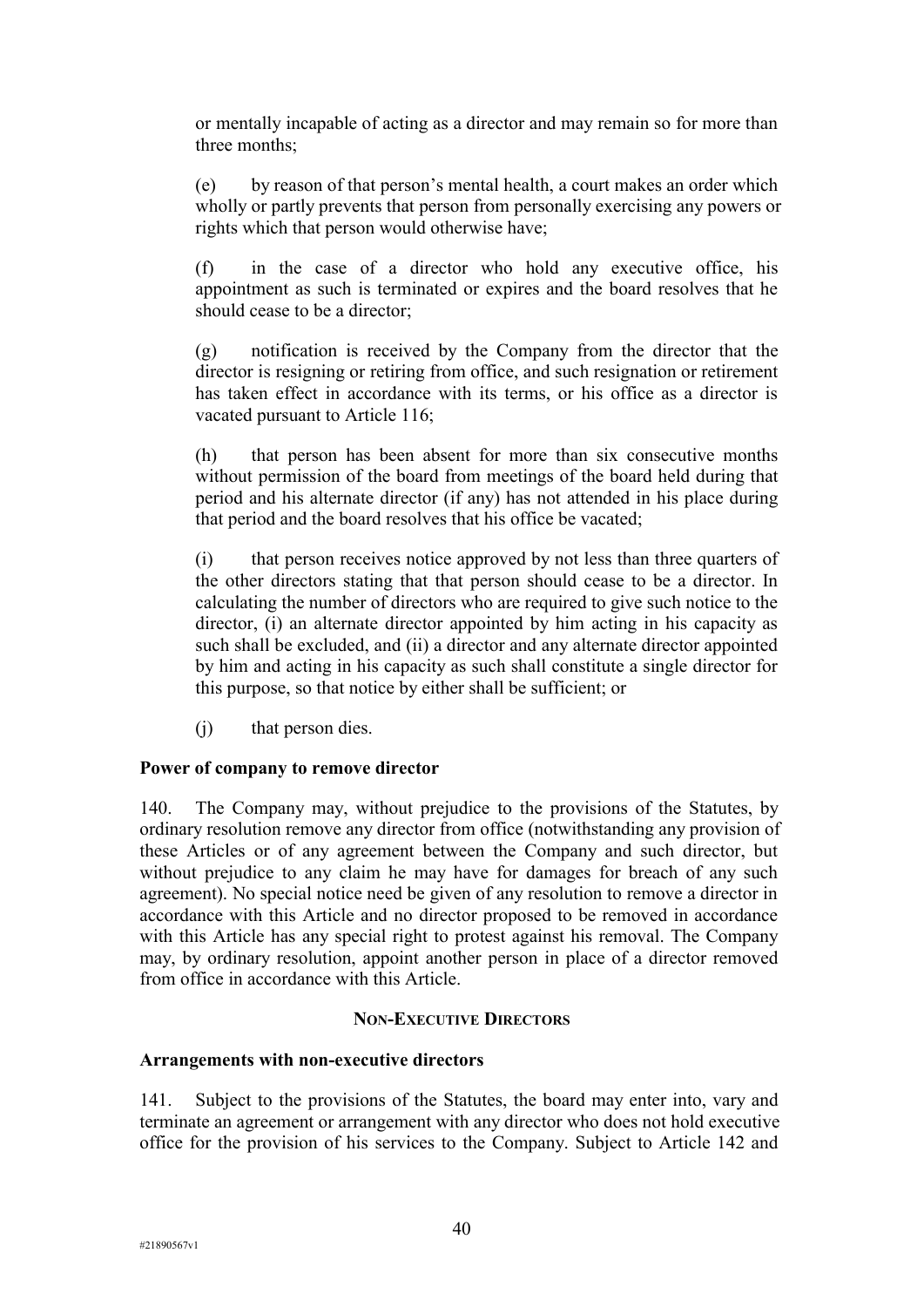143, any such agreement or arrangement may be made on such terms as the board determines.

## **Ordinary remuneration**

142. Each non-executive director shall be paid a fee for their services (which shall be deemed to accrue from day to day) at such rate as may from time to time be determined by the board.

# **Additional remuneration for special services**

143. Any director who does not hold executive office and who performs special services which in the opinion of the board are outside the scope of the ordinary duties of a director, may (without prejudice to the provisions of Article 142) be paid such extra remuneration by way of additional fee, salary, commission or otherwise as the board may determine.

# **DIRECTORS' EXPENSES**

# **Directors may be paid expenses**

144. The directors may be paid all travelling, hotel, and other expenses properly incurred by them in connection with their attendance at meetings of the board or committees of the board, general meetings or separate meetings of the holders of any class of shares or of debentures of the Company or otherwise in connection with the discharge of their duties.

### **EXECUTIVE DIRECTORS**

### **Appointment to executive office**

145. Subject to the provisions of the Statutes, the board may appoint one or more of its body to be the holder of any executive office (except that of auditor) in the Company and may enter into an agreement or arrangement with any such director for his employment by the Company or for the provision by him of any services outside the scope of the ordinary duties of a director. Any such appointment, agreement or arrangement may be made on such terms, including without limitation terms as to remuneration, as the board determines. The board may revoke or vary any such appointment but without prejudice to any rights or claims which the person whose appointment is revoked or varied may have against the Company because of the revocation or variation.

### **Termination of appointment to executive office**

146. Any appointment of a director to an executive office shall terminate if he ceases to be a director but without prejudice to any rights or claims which he may have against the Company by reason of such cessation. A director appointed to an executive office shall not cease to be a director merely because his appointment to such executive office terminates.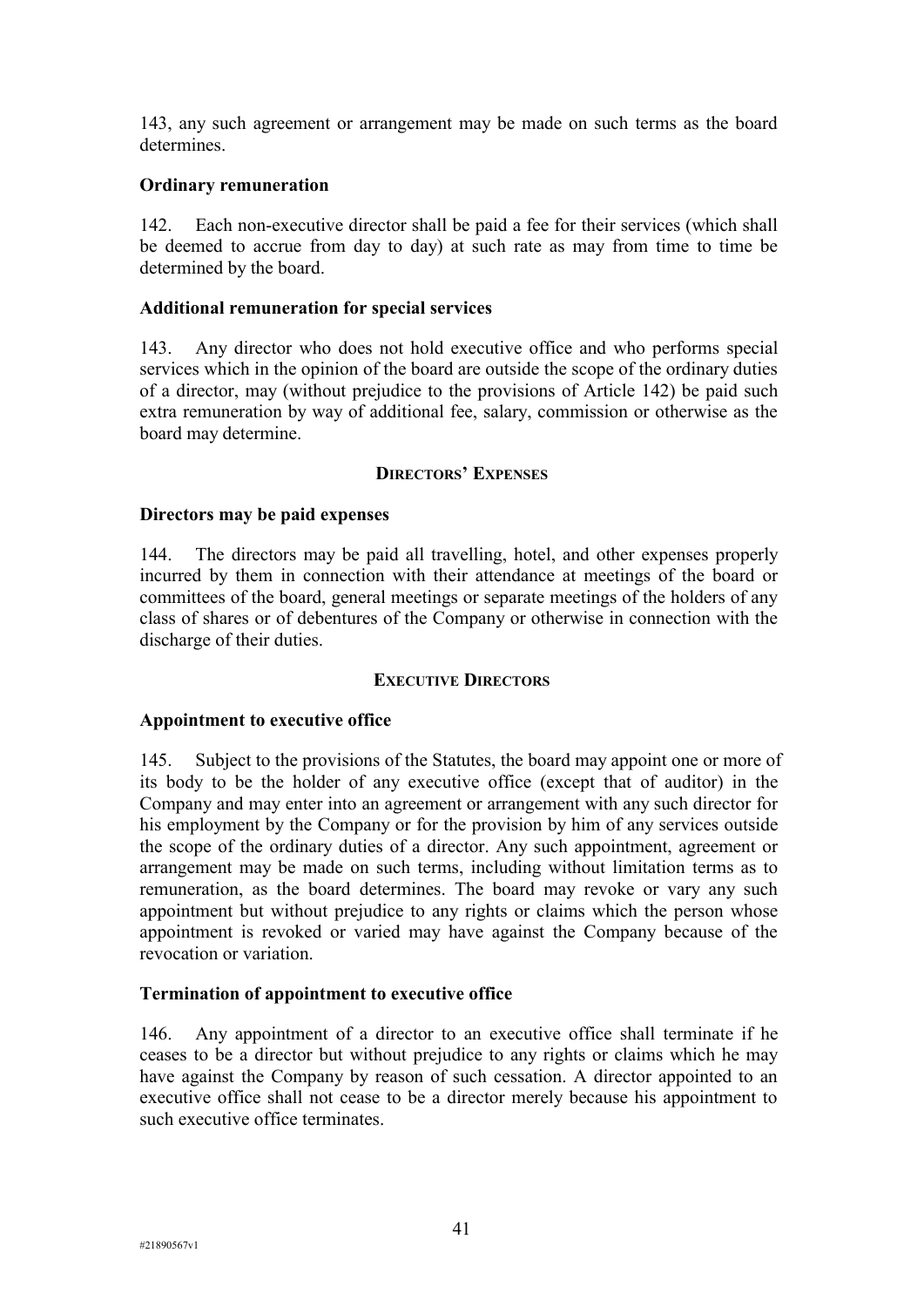### **Emoluments to be determined by the board**

147. The emoluments of any director holding executive office for his services as such shall be determined by the board, and may be of any description, including without limitation admission to, or continuance of, membership of any scheme (including any share acquisition scheme) or fund instituted or established or financed or contributed to by the Company for the provision of pensions, life assurance or other benefits for employees or their dependants, or the payment of a pension or other benefits to him or his dependants on or after retirement or death, apart from membership of any such scheme or fund.

### **DIRECTORS' INTERESTS**

### **Conflicts of interest and duties**

For the purposes of the Articles, a conflict of interest includes a conflict of interest and duty and a conflict of duties, and interest includes both direct and indirect interests.

### **Authorisation under section 175 of the Act**

148. For the purposes of section 175 of the Act, the board may (subject to such terms and conditions, if any, as the board may think fit to impose from time to time and always subject to the board's right to vary or terminate such authorisation) authorise to the fullest extent permitted by law:

(a) any matter proposed to it in accordance with these Articles which would, if not so authorised, involve a breach of duty by a director under that section, including, without limitation, any matter which relates to a situation in which a director has, or can have, an interest which conflicts, or possibly may conflict, with the interests of the Company or which may reasonably be regarded as likely to give rise to a conflict of interest;

(b) a director to accept or continue in any office, employment or position in addition to his office as a director and, without prejudice to Article 148(a), may authorise the manner in which a conflict of interest arising out of such office, employment or position may be dealt with, either before or at the time that such a conflict of interest arises,

provided that, any such authorisation will be effective only if:

(c) any requirement as to quorum at the meeting at which the matter is considered is met without counting the director in question or any other interested director; and

(d) the matter was agreed to without their voting or would have been agreed to if their votes had not been counted.

The board may (whether at the time of the giving of the authorisation or subsequently) make any such authorisation subject to any limits or conditions it expressly imposes but such authorisation is otherwise given to the fullest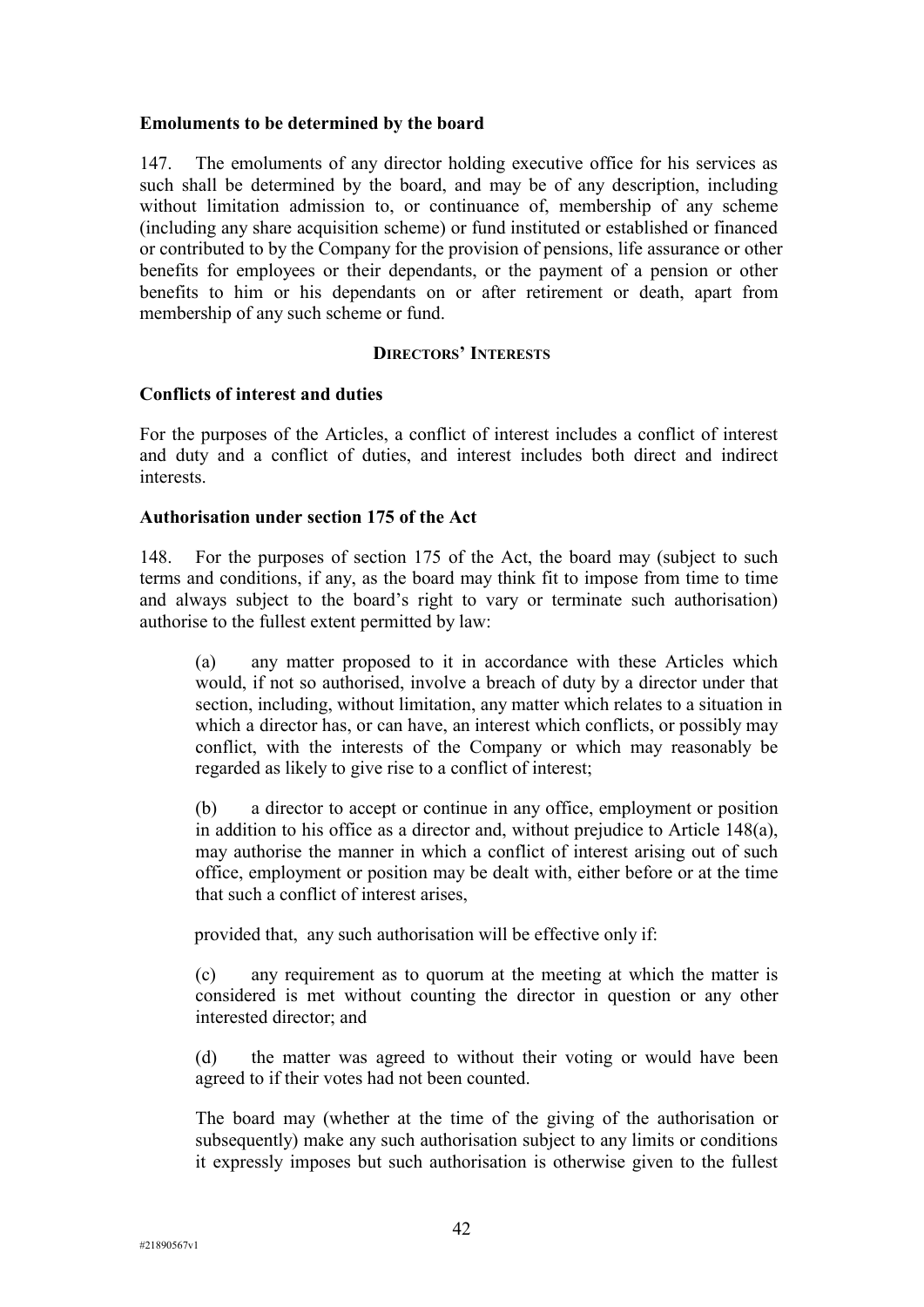extent permitted. The board may vary or terminate any such authorisation at any time.

### **Director may contract with the company and hold other Offices, etc.**

149. Subject to the provisions of the Act and provided that he has disclosed to the board the nature and extent of his interest (unless the circumstances referred to in section 177(5) or section 177(6) of the Act apply, in which case no such disclosure is required) a director notwithstanding his office:

(a) may be a party to, or otherwise interested in, any transaction or arrangement with the Company or in which the Company is otherwise (directly or indirectly) interested;

(b) may (or any firm of which he is a member) act in a professional capacity for the Company (otherwise than as auditor) or any other body in which the Company is interested and he or his firm shall be entitled to remuneration for professional services as if he were not a director; and

(c) may be a director or other officer of, or employed by, or a party to a transaction or arrangement with, or otherwise interested in, any body corporate:

(i) in which the Company is (directly or indirectly) interested as shareholder or otherwise; or

(ii) with which he has such a relationship at the request or direction of the Company.

For the purposes of this Article 149:

(A) a general notice given to the directors that a director is to be regarded as having an interest of the nature and extent specified in the notice in any transaction or arrangement in which a specified person or class of persons is interested shall be deemed to be a disclosure that the director has an interest in any such transaction of the nature and extent so specified;

(B) an interest of which a director has no knowledge and of which it is unreasonable to expect him to have knowledge shall not be treated as an interest of his; and

(C) a director shall be deemed to have disclosed the nature and extent of an interest which consists of him being a director, officer or employee of any undertaking in which the Company is interested.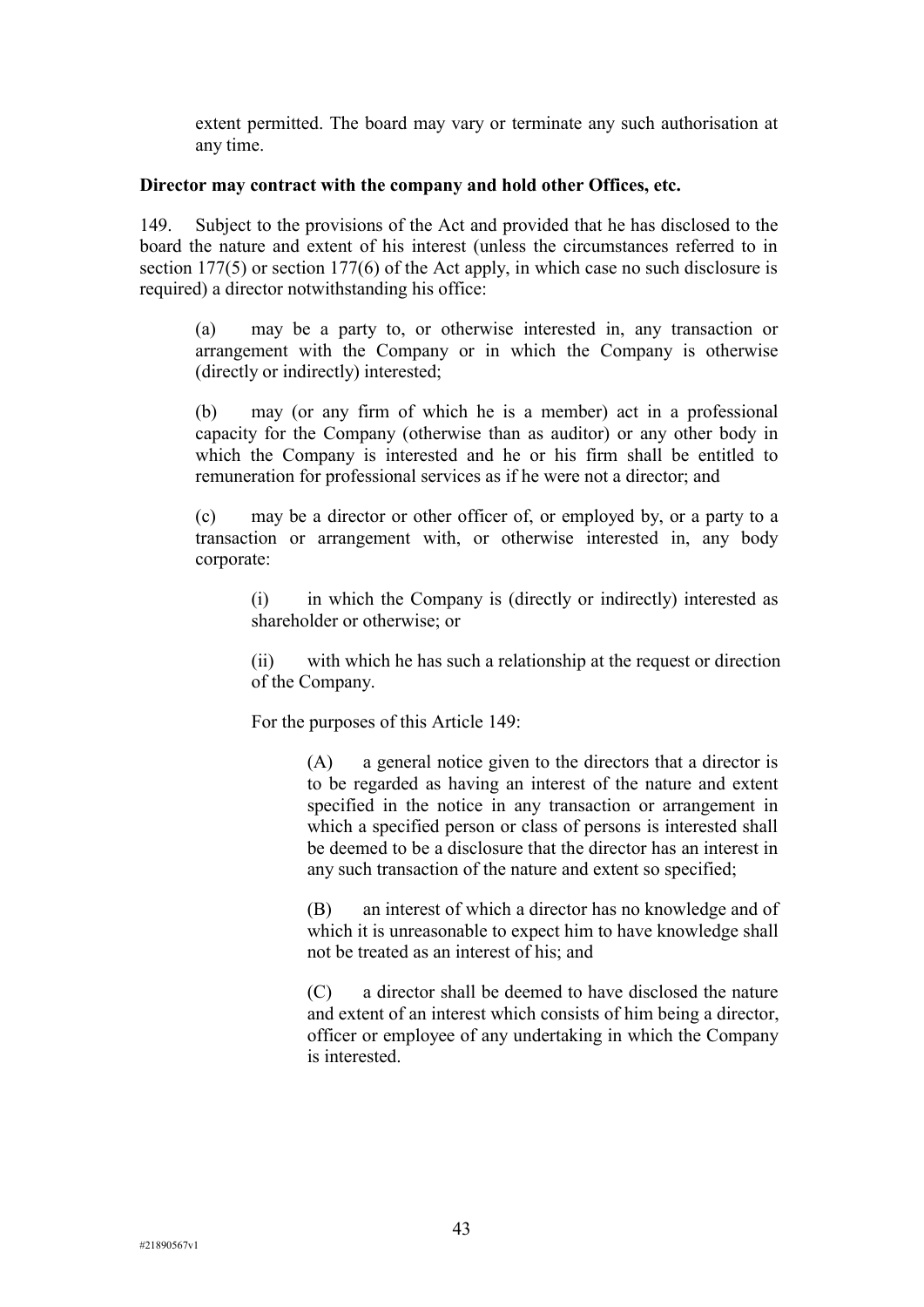# **Remuneration, benefits, etc.**

150. A director shall not, by reason of his office, be accountable to the Company for any remuneration or other benefit which he derives from any office or employment or from any transaction or arrangement or from any interest in any body corporate:

(a) the acceptance, entry into or existence of which has been approved by the board pursuant to Article 148 (subject, in any such case, to any limits or conditions to which such approval was subject); or

(b) which he is permitted to hold or enter into by virtue of paragraph (a), (b) or (c) of Article 149,

nor shall the receipt of any such remuneration or other benefit constitute a breach of his duty under section 176 of the Act.

# **Notification of interests**

151. Any disclosure required by Article 149 may be made at a meeting of the board, by notice in writing or by general notice or otherwise in accordance with section 177 of the Act.

### **Duty of confidentiality to another person**

152. A director shall be under no duty to the Company with respect to any information which he obtains or has obtained otherwise than as a director of the Company and in respect of which he owes a duty of confidentiality to another person. However, to the extent that his relationship with that other person gives rise to a conflict of interest or possible conflict of interest, this Article applies only if the existence of that relationship has been approved by the board pursuant to Article 148. In particular, the director shall not be in breach of the general duties he owes to the Company by virtue of sections 171 to 177 of the Act because he fails:

(a) to disclose any such information to the board or to any director or other officer or employee of the Company; and/or

(b) to use or apply any such information in performing his duties as a director of the Company.

### **Consequences of authorisation**

153. Where the existence of a director's relationship with another person has been approved by the board pursuant to Article 148 and his relationship with that person gives rise to a conflict of interest or possible conflict of interest, the director shall not be in breach of the general duties he owes to the Company by virtue of sections 171 to 177 of the Act because he:

(a) absents himself from meetings of the board at which any matter relating to the conflict of interest or possible conflict of interest will or may be discussed or from the discussion of any such matter at a meeting or otherwise; and/or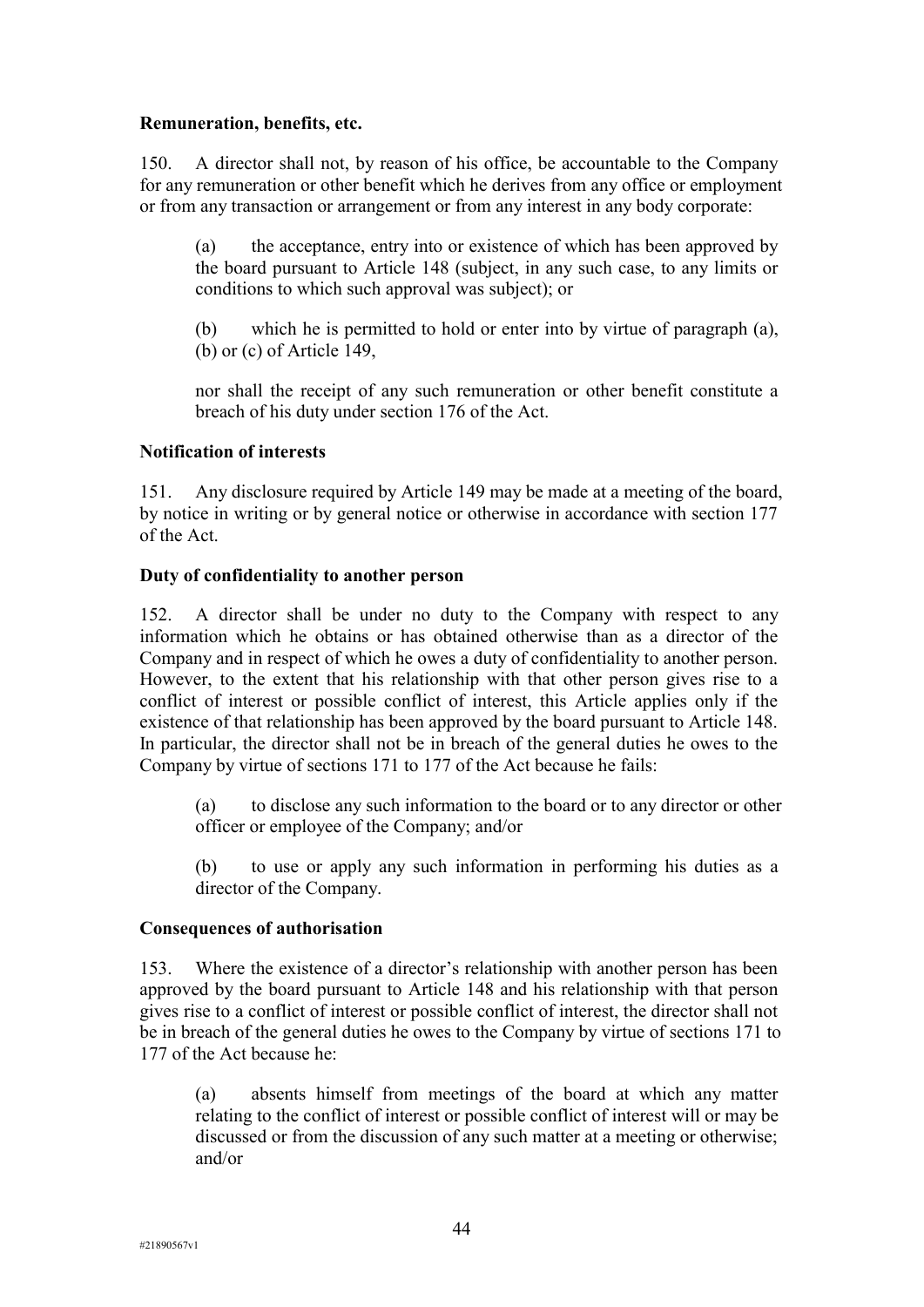(b) makes arrangements not to receive documents and information relating to any matter which gives rise to the conflict of interest or possible conflict of interest sent or supplied by the Company and/or for such documents and information to be received and read by a professional adviser,

for so long as he reasonably believes such conflict of interest or possible conflict of interest subsists.

### **Without prejudice to equitable principles or rule of law**

154. The provisions of Articles 152 and 153 are without prejudice to any equitable principle or rule of law which may excuse the director from:

(a) disclosing information, in circumstances where disclosure would otherwise be required under these Articles; or

(b) attending meetings or discussions or receiving documents and information as referred to in Article 153, in circumstances where such attendance or receiving such documents and information would otherwise be required under these Articles.

#### **GRATUITIES AND PENSIONS**

#### **Gratuities and pensions**

155. The board may (by establishment of, or maintenance of, schemes or otherwise) provide benefits, whether by the payment of gratuities or pensions or by insurance or otherwise, for any past or present director or employee of the Company or any of its subsidiary undertakings or any body corporate associated with, or any business acquired by, any of them, and for any member of his family (including a spouse, a civil partner, a former spouse and a former civil partner) or any person who is or was dependent on him, and may (as well before as after he ceases to hold such office or employment) contribute to any fund and pay premiums for the purchase or provision of any such benefit.

#### **Directors not liable to account**

156. No director or former director shall be accountable to the Company or the members for any benefit provided pursuant to these Articles. The receipt of any such benefit shall not disqualify any person from being or becoming a director of the Company.

#### **Section 247 of the Act**

157. The board may make provision for the benefit of any persons employed or formerly employed by the Company or any of its subsidiaries other than a director or former director or shadow director in connection with the cessation or the transfer of the whole or part of the undertaking of the Company or any subsidiary. Any such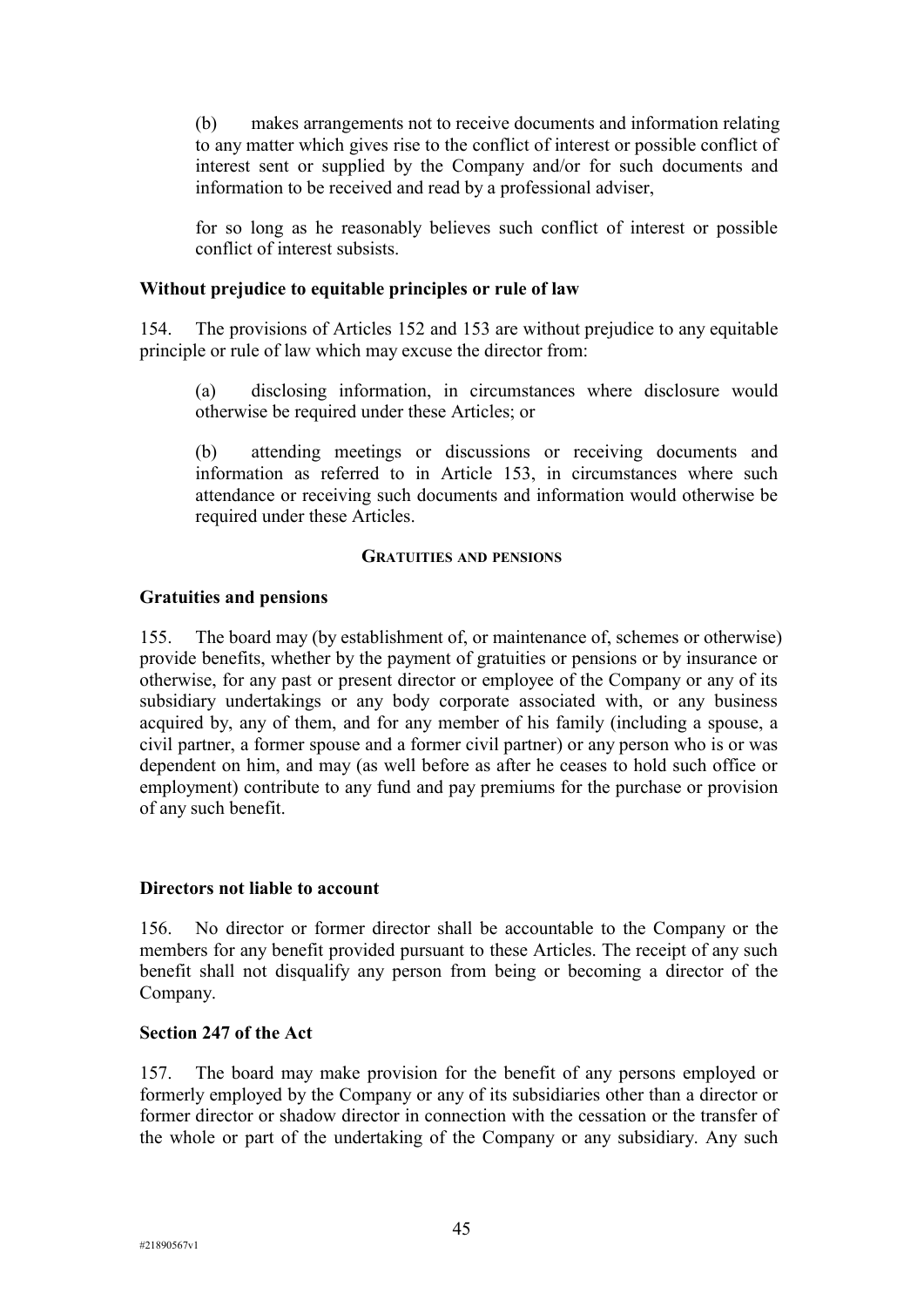provision shall be made by a resolution of the board in accordance with section 247 of the Act.

### **PROCEEDINGS OF THE BOARD**

# **Regulation of proceedings**

158. Subject to the provisions of these Articles, the board may regulate its proceedings as it thinks fit.

# **Convening meetings**

159. A director may, and the secretary at the request of a director shall, call a meeting of the board by giving notice of the meeting to each director. Notice of a board meeting shall be deemed to be given to a director if it is given to him personally or by word of mouth or sent in hard copy form to him at his last known address or such other address (if any) as may for the time being be specified by him or on his behalf to the Company for that purpose, or sent in electronic form to such address (if any) for the time being specified by him or on his behalf to the Company for that purpose. Any director may waive notice of a meeting and any such waiver may be retrospective. Any notice pursuant to this Article need not be in writing if the board so determines and any such determination may be retrospective.

# **Quorum**

160. Subject to these Articles and the Act, no business shall be transacted at any meeting of the board unless a quorum is present. The quorum for the transaction of the business of the board may be fixed by the board and unless so fixed at any other number shall be two (2). A person who is not a director shall, if his appointor is not present but is entitled to be counted in the quorum, be counted in the quorum. Any director who ceases to be a director at a board meeting may continue to be present and to act as a director and be counted in the quorum until the termination of the board meeting if no director objects. A director shall not be counted in the quorum present in relation to a matter or resolution on which he is not entitled to vote (or when his vote cannot be counted) but shall be counted in the quorum present in relation to all other matters or resolutions considered or voted on at the meeting.

### **Decision making**

161. Questions arising at a meeting shall be decided by a majority of votes. In the case of an equality of votes, the chairman shall have a second or casting vote (unless he is not entitled to vote on the resolution in question).

# **Powers of directors if number falls below minimum**

162. The continuing directors or a sole continuing director may act notwithstanding any vacancies in their number, but if the number of directors is less than the number fixed as the quorum the continuing directors or director may, unless Article 115 applies, act only for the purpose of filling vacancies or of calling a general meeting.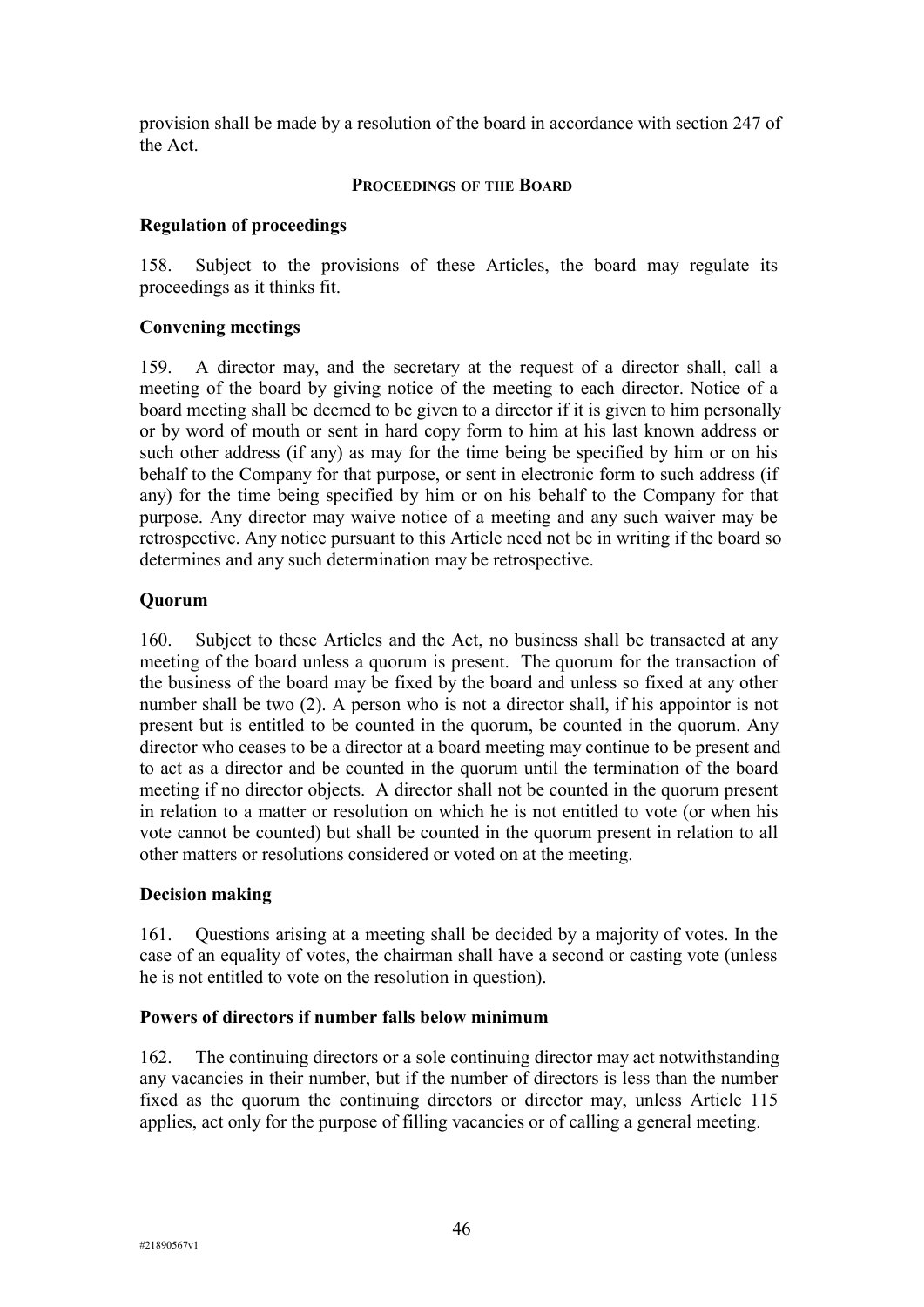# **Chairman and deputy chairman**

163. The board may appoint one of their number to be the chairman, and one of their number to be the deputy chairman, of the board and may at any time remove either of them from such office. Unless he is unwilling to do so, the director appointed as chairman, or in his stead the director appointed as deputy chairman, shall preside at every meeting of the board at which he is present. If there is no director holding either of those offices, or if neither the chairman nor the deputy chairman is willing to preside or neither of them is present within five minutes after the time appointed for the meeting, the directors present may appoint one of their number to be chairman of the meeting.

# **Validity of acts of the board**

164. All acts done by a meeting of the board, or of a committee of the board, or by a person acting as a director or alternate director, shall, notwithstanding that it be afterwards discovered that there was a defect in the appointment of any director or any member of the committee or alternate director or that any of them were disqualified from holding office, or had vacated office, or were not entitled to vote, or that the meeting was not quorate (provided that the directors present at the inquorate meeting believed, in good faith, that the meeting was quorate and made all such enquiries as were reasonable in the circumstances to establish that the meeting was quorate) be as valid as if every such person had been duly appointed and was qualified and had continued to be a director or, as the case may be, an alternate director and had been entitled to vote and that the meeting was quorate.

# **Resolutions in writing**

165. A resolution in writing agreed to by all the directors entitled to vote at a meeting of the board or of a committee of the board but excluding any director whose vote is not to be counted in respect of the matter in question (not being less than the number of directors required to form a quorum of the board) shall be as valid and effectual as if it had been passed at a meeting of the board or (as the case may be) a committee of the board duly convened and held. For this purpose:

(a) a director signifies his agreement to a proposed written resolution when the Company receives from him a document indicating his agreement to the resolution authenticated in the manner permitted by the Statutes for a document in the relevant form;

(b) the director may send the document in hard copy form or in electronic form (including facsimile transmission) to such address (if any) for the time being specified by the Company for that purpose;

(c) if an alternate director signifies his agreement to the proposed written resolution, his appointor need not also signify his agreement; and

(d) if a director signifies his agreement to the proposed written resolution, an alternate director appointed by him need not also signify his agreement in that capacity.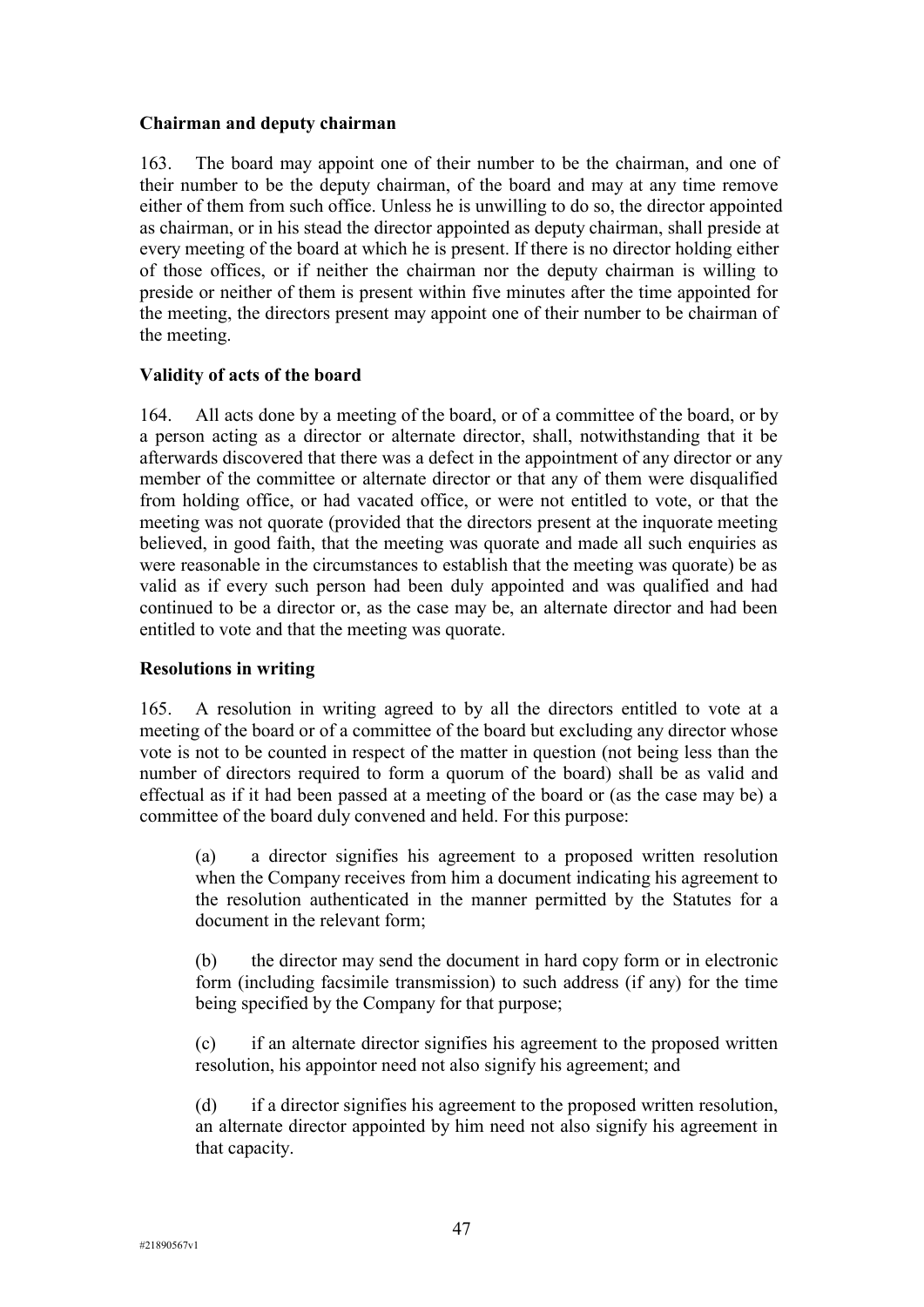### **Meetings by conference communications**

166. Without prejudice to Article 158, a meeting of the board or of a committee of the board may consist of a conference between directors who are not all in one place, but each of whom is able (whether directly or by conference telephone or by any other form of communication equipment) to hear each of the other participating directors and to speak to and be heard by all those present or deemed to be present simultaneously. A director taking part in such a conference shall be deemed to be present in person at the meeting and shall be entitled to vote and be counted in the quorum accordingly and the word "**meeting**" in these Articles shall be construed accordingly. Such a meeting shall be deemed to take place where it is convened to be held or (if no director is present in that place) where the largest group of those participating is assembled, or, if there is no such group, where the chairman of the meeting is.

### **Directors' power to vote on contracts in which they are interested**

167. Except as otherwise provided by these Articles, a director shall not vote at a meeting of the board or a committee of the board on any resolution of the board concerning a matter in which he has an interest (other than by virtue of his interests in shares or debentures or other securities of, or otherwise in or through, the Company) which can reasonably be regarded as likely to give rise to a conflict with the interests of the Company, unless his interest arises only because the resolution concerns one (1) or more of the following matters:

(a) the giving of a guarantee, security or indemnity in respect of money lent or obligations incurred by him or any other person at the request of or for the benefit of, the Company or any of its subsidiary undertakings;

(b) the giving of a guarantee, security or indemnity in respect of a debt or obligation of the Company or any of its subsidiary undertakings for which the director has assumed responsibility (in whole or part and whether alone or jointly with others) under a guarantee or indemnity or by the giving of security;

(c) the giving to him of any other indemnity which is on substantially the same terms as indemnities given or to be given to all of the other directors and/or to the funding by the Company of his expenditure on defending proceedings or the doing by the Company of anything to enable him to avoid incurring such expenditure where all other directors have been given or are to be given substantially the same arrangements;

(d) a contract, arrangement, transaction or proposal concerning an offer of shares, debentures or other securities of the Company or any of its subsidiary undertakings for subscription or purchase, in which offer he is or may be entitled to participate as a holder of securities or in the underwriting or sub-underwriting of which he is to participate;

(e) a contract, arrangement, transaction or proposal concerning any other body corporate in which he or any person connected with him is interested, directly or indirectly, and whether as an officer, shareholder, creditor or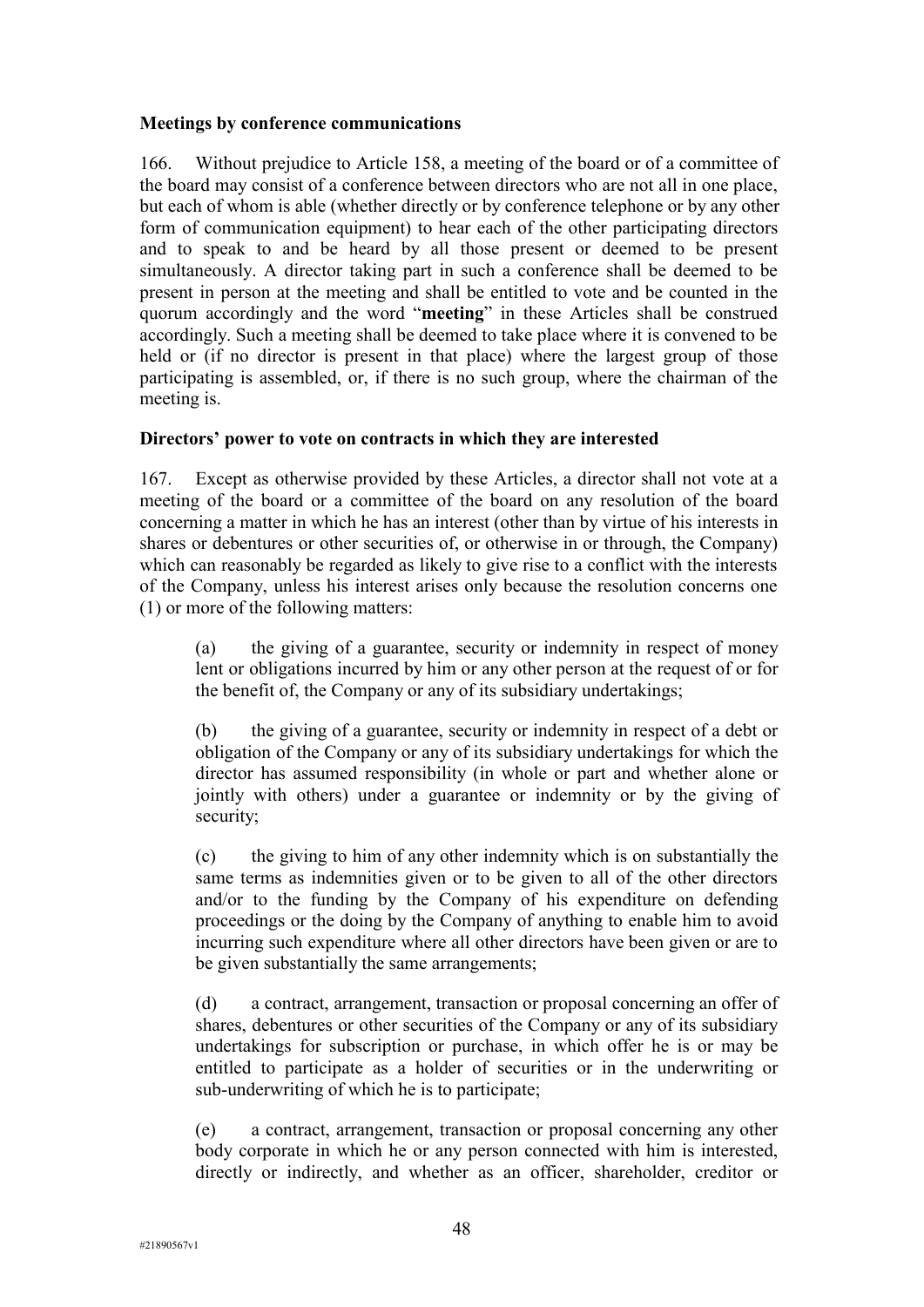otherwise, if he and any persons connected with him do not to his knowledge hold an interest (as that term is used in sections 820 to 825 of the Act) representing one per cent or more of either any class of the equity share capital (excluding any shares of that class held as treasury shares) of such body corporate (or any other body corporate through which his interest is derived) or of the voting rights available to members of the relevant body corporate (any such interest being deemed for the purpose of this Article to be likely to give rise to a conflict with the interests of the Company in all circumstances);

(f) a contract, arrangement, transaction or proposal for the benefit of employees and directors and/or former employees and directors of the Company or of any of its subsidiary undertakings and/or member of their families (including a spouse or civil partner or a former spouse or former civil partner) or any person who is or was dependent on such persons, including but without being limited to a retirement benefits scheme and an employees' share scheme, which does not award him any privilege or benefit not generally accorded to the employees and directors and/or former employees and directors to whom the arrangement relates; and

(g) a contract, arrangement, transaction or proposal concerning any insurance which the Company is empowered to purchase or maintain for, or for the benefit of, any directors of the Company or for persons who include directors of the Company.

For the purposes of this Article, in relation to an alternate director, an interest of his appointor shall be treated as an interest of the alternate director without prejudice to any interest which the alternate director has otherwise.

168. The Company may by ordinary resolution suspend or relax to any extent, either generally or in respect of any particular matter, any provision of these Articles prohibiting a director from voting at a meeting of the board or of a committee of the board.

### **Division of proposals**

169. Where proposals are under consideration concerning the appointment (including without limitation fixing or varying the terms of appointment) of two or more directors to offices or employments with the Company or any body corporate in which the Company is interested, the proposals may be divided and considered in relation to each director separately In such cases each of the directors concerned shall be entitled to vote in respect of each resolution except that concerning his own appointment.

### **Decision of chairman final and conclusive**

170. If a question arises at a meeting of the board or of a committee of the board as to the entitlement of a director to vote, the question may, before the conclusion of the meeting, be referred to the chairman of the meeting and his ruling in relation to any director other than himself shall be final and conclusive except in a case where the nature or extent of the interests of the director concerned have not been fairly disclosed. If any such question arises in respect of the chairman of the meeting, it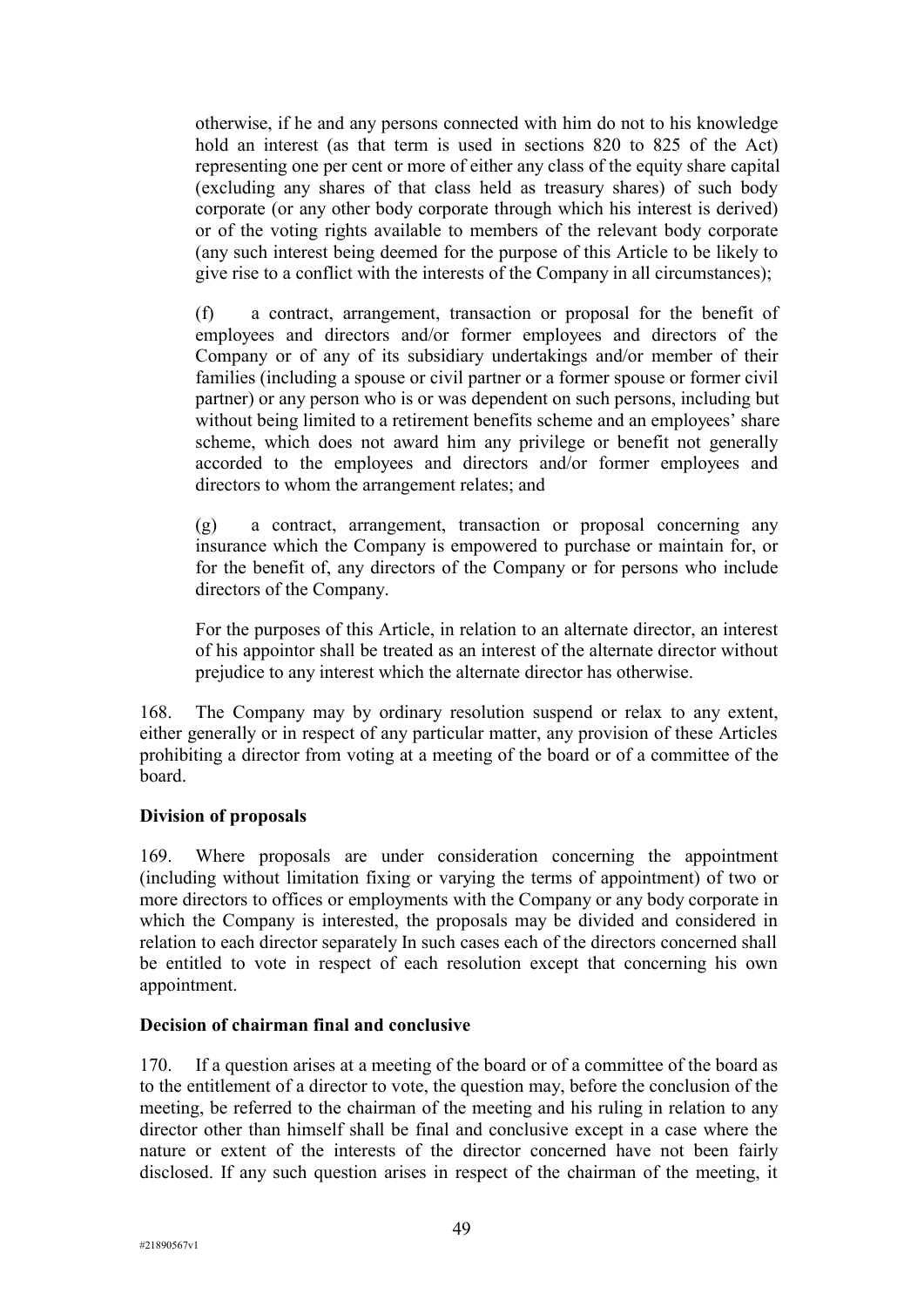shall be decided by resolution of the board (on which the chairman shall not vote) and such resolution will be final and conclusive except in a case where the nature and extent of the interests of the chairman have not been fairly disclosed.

#### **SECRETARY**

#### **Appointment and removal of secretary**

171. Subject to the provisions of the Statutes, the secretary shall be appointed by the board for such term, at such remuneration and on such conditions as it may think fit. Any secretary so appointed may be removed by the board, but without prejudice to any claim for damages for breach of any contract of service between him and the Company.

#### **MINUTES**

#### **Minutes required to be kept**

172. The board shall cause minutes to be recorded for the purpose of:

(a) all appointments of officers made by the board; and

(b) all proceedings at meetings of the Company, the holders of any class of shares in the capital of the Company, the board and committees of the board, including the names of the directors present at each such meeting.

### **Conclusiveness of minutes**

173. Any such minutes, if purporting to be authenticated by the chairman of the meeting to which they relate or of the next meeting, shall be sufficient evidence of the proceedings at the meeting without any further proof of the facts stated in them.

### **THE SEAL**

#### **Authority required for execution of deed**

174. The seal shall only be used by the authority of a resolution of the board. The board may determine who shall sign any document executed under the seal. If they do not, it shall be signed by at least one director and the secretary or by at least two directors. Any document may be executed under the seal by impressing the seal by mechanical means or by printing the seal or a facsimile of it on the document or by applying the seal or a facsimile of it by any other means to the document. A document executed, with the authority of a resolution of the board, in any manner permitted by section 44(2) of the Act and expressed (in whatever form of words) to be executed by the Company has the same effect as if executed under the seal.

#### **Certificates for shares and debentures**

175. The board may by resolution determine either generally or in any particular case that any certificate for shares or debentures or representing any other form of security may have any signature affixed to it by some mechanical or electronic means,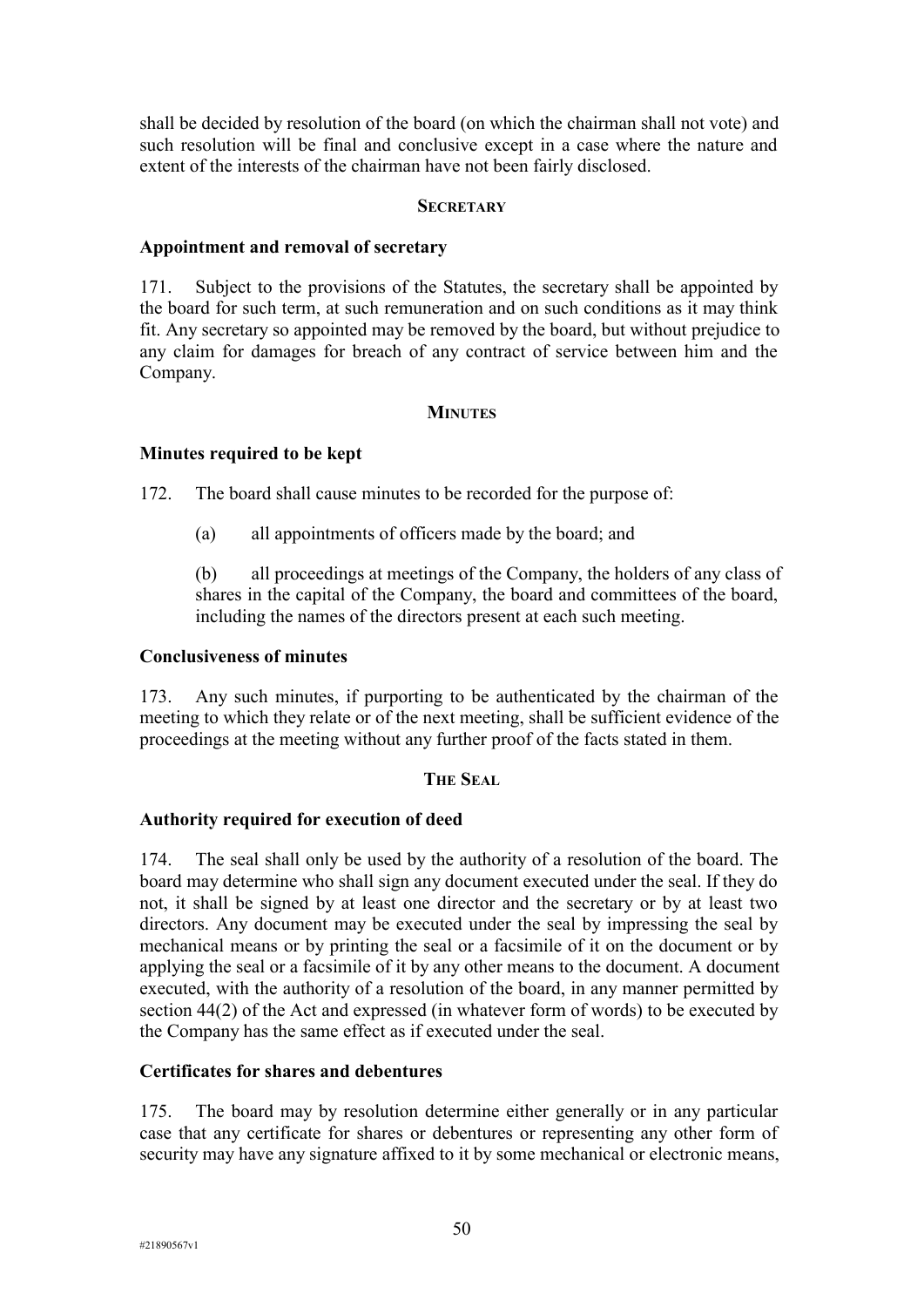or printed on it or, in the case of a certificate executed under the seal, need not bear any signature.

### **REGISTERS**

# **Overseas and local registers**

176. Subject to the provisions of the Statutes and the Regulations, the Company may keep an overseas or local or other register in any place, and the board may make, amend and revoke any regulations it thinks fit about the keeping of that register.

# **Authentication and certification of copies and extracts**

177. Any director or the secretary or any other person appointed by the board for the purpose shall have power to authenticate and certify as true copies of and extracts from:

(a) any document comprising or affecting the constitution of the Company, whether in hard copy form or electronic form;

(b) any resolution passed by the Company, the holders of any class of shares in the capital of the Company, the board or any committee of the board, whether in hard copy form or electronic form; and

(c) any book, record and document relating to the business of the Company, whether in hard copy form or electronic form (including without limitation the accounts).

If certified in this way, a document purporting to be a copy of a resolution, or the minutes or an extract from the minutes of a meeting of the Company, the holders of any class of shares in the capital of the Company, the board or a committee of the board, whether in hard copy form or electronic form, shall be conclusive evidence in favour of all persons dealing with the Company in reliance on it or them that the resolution was duly passed or that the minutes are, or the extract from the minutes is, a true and accurate record of proceedings at a duly constituted meeting.

### **DIVIDENDS**

### **Declaration of dividends**

178. Subject to the provisions of the Statutes, the Company may by ordinary resolution declare dividends in accordance with the respective rights of the members, but no dividend shall exceed the amount recommended by the board.

# **Interim dividends**

179. Subject to the provisions of the Statutes, the board may pay interim dividends if it appears to the board that they are justified by the profits of the Company available for distribution. If the share capital is divided into different classes, the board may: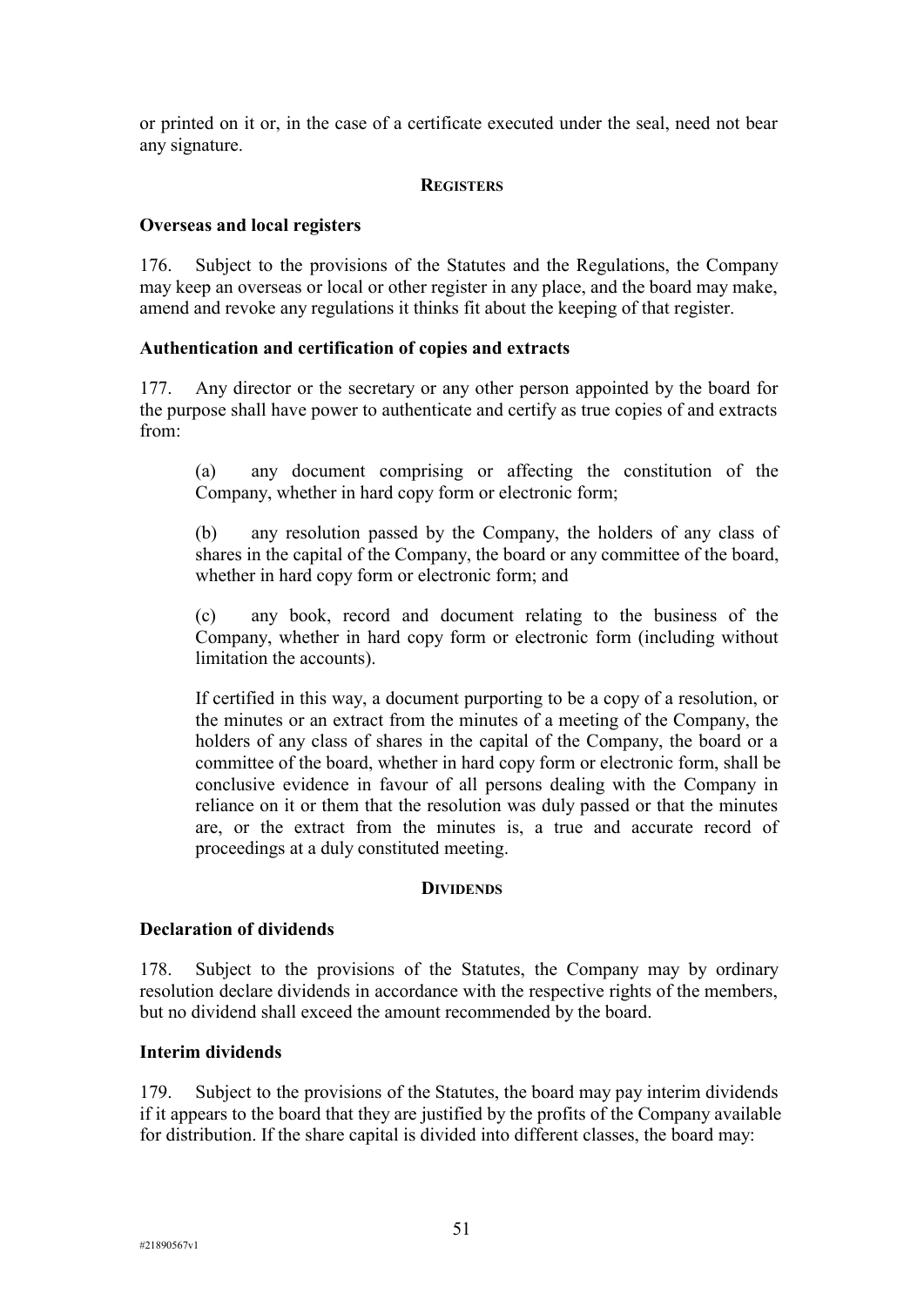(a) pay interim dividends on shares which confer deferred or non-preferred rights with regard to dividends as well as on shares which confer preferential rights with regard to dividends, but no interim dividend shall be paid on shares carrying deferred or non-preferred rights if, at the time of payment, any preferential dividend is in arrears; and

(b) pay at intervals settled by it any dividend payable at a fixed rate if it appears to the board that the profits available for distribution justify the payment.

If the board acts in good faith it shall not incur any liability to the holders of shares conferring preferred rights for any loss they may suffer by the lawful payment of an interim dividend on any shares having deferred or non-preferred rights.

### **Declaration and payment in different currencies**

180. Dividends may be declared and paid in any currency or currencies that the board shall determine. The board may also determine the exchange rate and the relevant date for determining the value of the dividend in any currency.

# **Apportionment of dividends**

181. Subject to the provisions of the Act and except as otherwise provided by these Articles or the rights attached to shares:

(a) all dividends shall be declared and paid according to the amounts paid up on the shares on which the dividend is paid, but no amount paid on a share in advance of the date on which a call is payable shall be treated for the purpose of this Article as paid on the share; and

(b) all dividends shall be apportioned and paid proportionately to the amounts paid up on the shares during any portion or portions of the period in respect of which the dividend is paid, but, if any share is allotted or issued on terms providing that it shall rank for dividend as from a particular date, that share shall rank for dividend accordingly.

For the purpose of this Article 181, an amount paid up on a share in advance of a call shall be treated, in relation to any dividend declared after the payment but before the call, as not paid up on the share.

# **Dividends in specie**

182. A general meeting declaring a dividend may, on the recommendation of the board, by ordinary resolution direct that it shall be satisfied wholly or partly by the distribution of assets, including without limitation paid up shares or debentures of another body corporate The board may make any arrangements it thinks fit to settle any difficulty arising in connection with the distribution, including without limitation (a) the fixing of the value for distribution of any assets, i) the payment of cash to any member on the basis of that value in order to adjust the rights of members, and ii) the vesting of any asset in a trustee.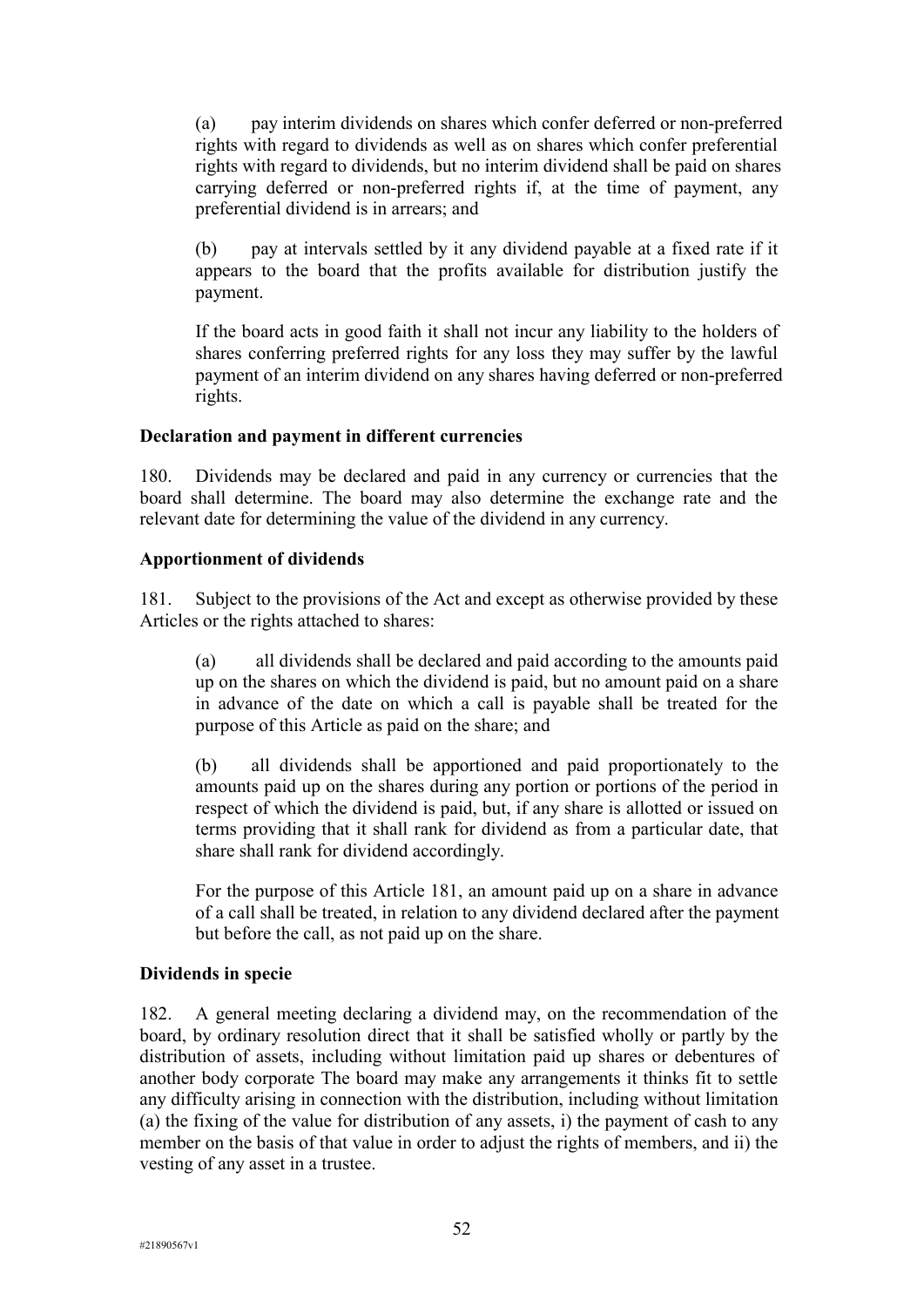### **Scrip dividends authorising resolution**

183. The board may, if authorised by an ordinary resolution of the Company (the "**Resolution**"), offer any holder of shares the right to elect to receive shares, credited as fully paid, instead of cash in respect of the whole (or some part, to be determined by the board) of all or any dividend specified by the Resolution. The offer shall be on the terms and conditions and be made in the manner specified in Article 184 or, subject to those provisions, specified in the Resolution.

## **Scrip dividends procedures**

184. The following provisions shall apply to the Resolution and any offer made pursuant to it and Article 183:

(a) the Resolution may specify a particular dividend, or may specify all or any dividends declared within a specified period;

(b) each holder of shares shall be entitled to that number of new shares as are together as nearly as possible equal in value to (but not greater than) the cash amount (disregarding any tax credit) of the dividend that such holder elects to forgo (each a "**new share**"). For this purpose, the value of each new share shall be:

(i) equal to the "average quotation" for the Company's ordinary shares, that is, the average of the middle market quotations for those shares on the London Stock Exchange plc, or other exchange or quotation service on which the Company's shares are listed or quoted as derived from the Daily Official List or such source as the board may deem appropriate, on the day on which such shares are first quoted ex the relevant dividend and the four (4) subsequent dealing days; or

(ii) calculated in any other manner specified by the Resolution,

but shall never be less than the par value of the new share. A certificate or report by the auditors as to the value of a new share in respect of any dividend shall be conclusive evidence of that value;

(c) on or as soon as practicable after announcing that any dividend is to be declared or recommended, the board, if it intends to offer an election in respect of that dividend, shall also announce that intention. If, after determining the basis of allotment, the board decides to proceed with the offer, it shall notify the holders of shares of the terms and conditions of the right of election offered to them, specifying the procedure to be followed and place at which, and the latest time by which, elections or notices amending or terminating existing elections must be delivered in order to be effective;

(d) the board shall not proceed with any election unless the board has sufficient authority to allot shares and sufficient reserves or funds that may be appropriated to give effect to it after the basis of allotment is determined;

(e) the board may exclude from any offer any holders of shares where the board believes the making of the offer to them would or might involve the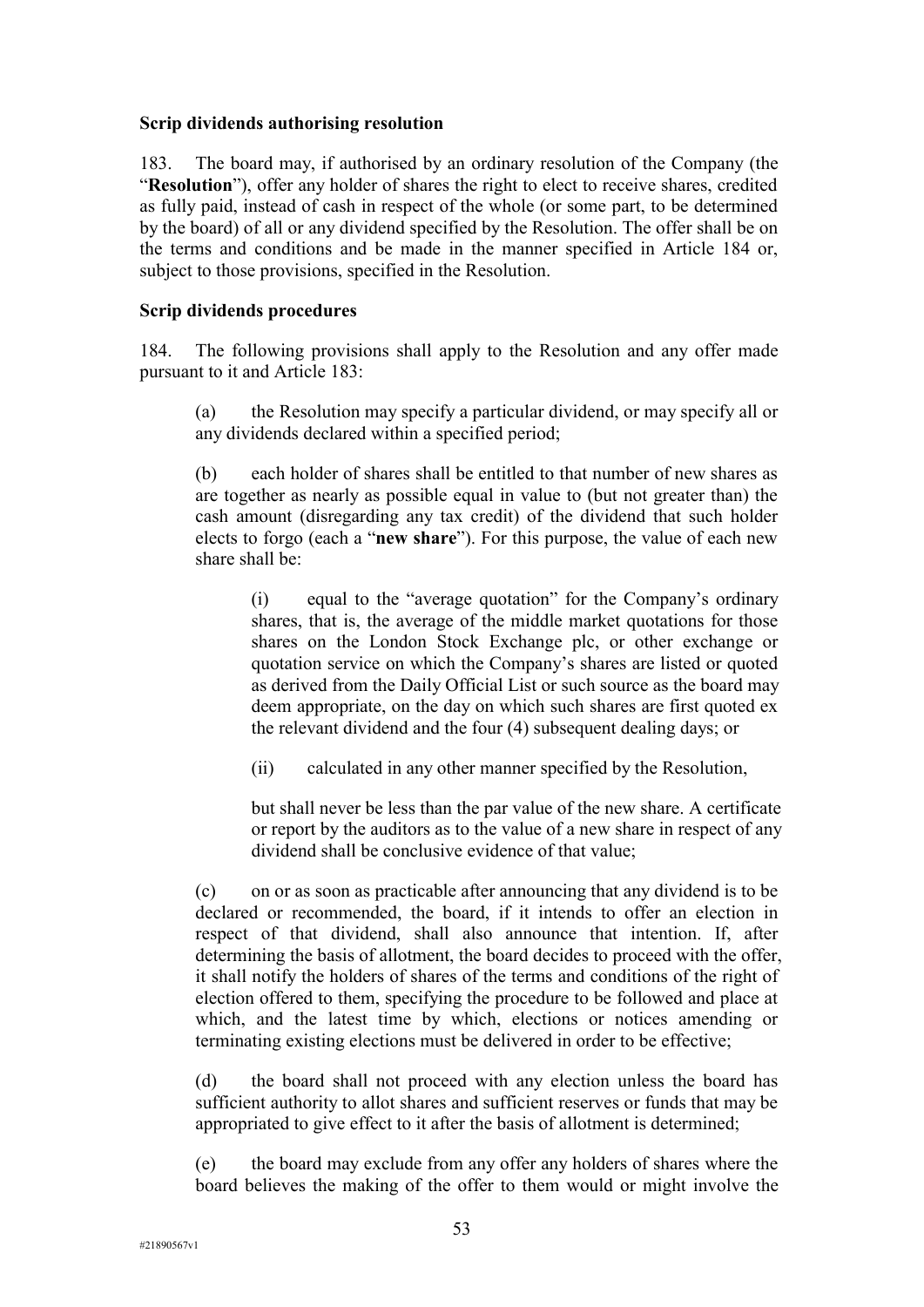contravention of the laws of any territory or that for any other reason the offer should not be made to them;

(f) the dividend (or that part of the dividend in respect of which a right of election has been offered) shall not be payable in cash on shares in respect of which an election has been made (the elected shares) and instead such number of new shares shall be allotted to each holder of elected shares as is arrived at on the basis stated in paragraph (b) of this Article. For that purpose the board shall appropriate out of any amount for the time being standing to the credit of any reserve or fund (including without limitation the profit and loss account), whether or not it is available for distribution, a sum equal to the aggregate nominal amount of the new shares to be allotted and apply it in paying up in full the appropriate number of new shares for allotment and distribution to each holder of elected shares as is arrived at on the basis stated in paragraph (b) of this Article;

 $(g)$  the new shares when allotted shall rank equally in all respects with the fully paid shares of the same class then in issue except that they shall not be entitled to participate in the relevant dividend;

(h) no fraction of a share shall be allotted. The board may make such provision as it thinks fit for any fractional entitlements including without limitation payment in cash to holders in respect of their fractional entitlements, provision for the accrual, retention or accumulation of all or part of the benefit of fractional entitlements to or by the Company or to or by or on behalf of any holder or the application of any accrual, retention or accumulation to the allotment of fully paid shares to any holder;

(i) the board may do all acts and things it considers necessary or expedient to give effect to the allotment and issue of any share pursuant to this Article or otherwise in connection with any offer made pursuant to this Article and may authorise any person, acting on behalf of the holders concerned, to enter into an agreement with the Company providing for such allotment or issue and incidental matters. Any agreement made under such authority shall be effective and binding on all concerned; and

(j) the board may, at its discretion, amend, suspend or terminate any offer pursuant to this Article.

### **Permitted deductions and retentions**

185. The board may deduct from any dividend or other moneys payable to any member in respect of a share any moneys presently payable by him to the Company in respect of that share. If a person is entitled by transmission to a share, the board may retain any dividend payable in respect of that share until that person (or that person's transferee) becomes the holder of that share.

### **Methods of payment to holders and others entitled**

186. Any dividend or other moneys payable in respect of a share may be paid (whether in sterling or foreign currency) by such method or combination of methods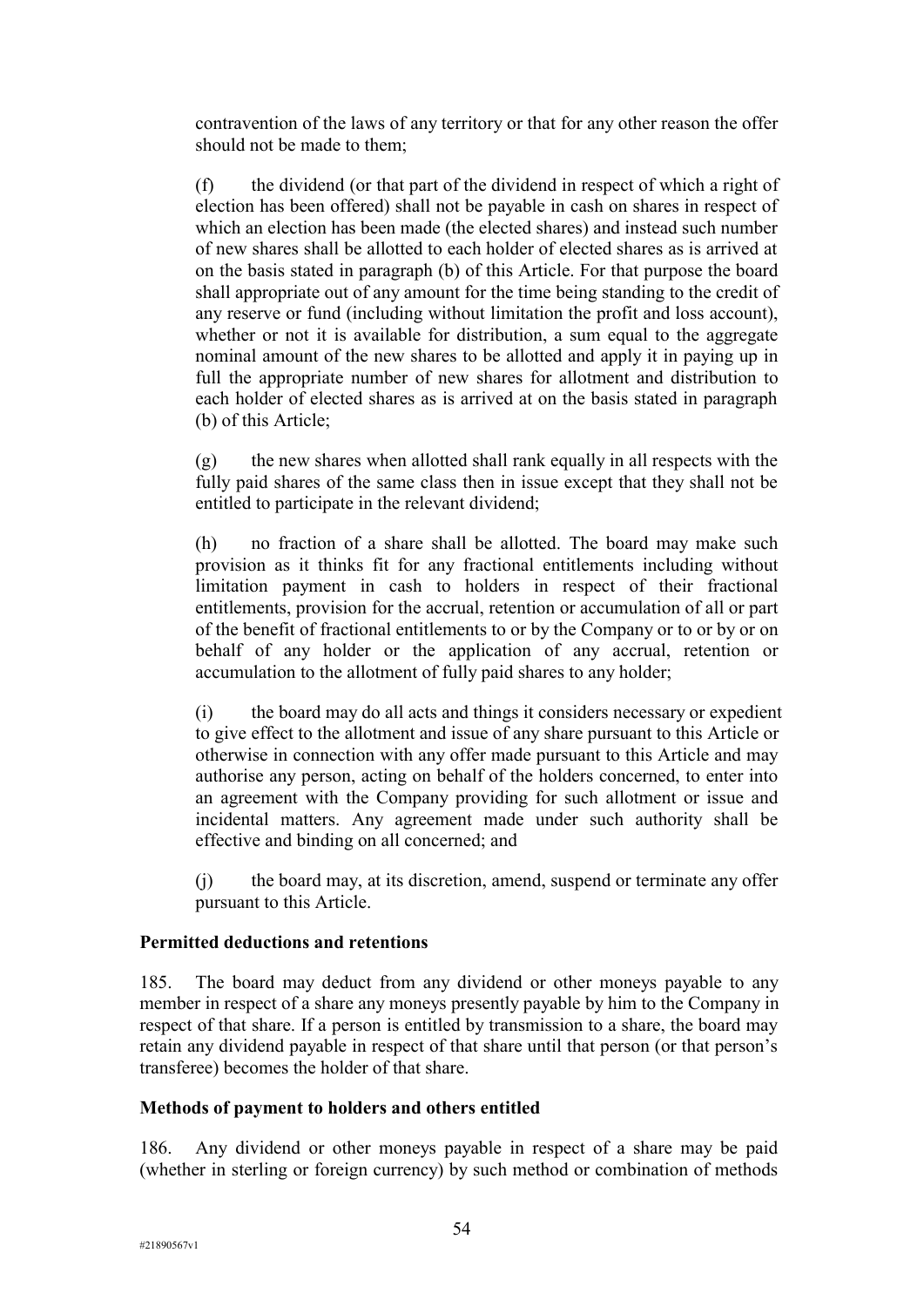as the board, in its absolute discretion, may decide and subject in the case of joint holders of a share to the provisions of Article 191. Different methods of payment may apply to different holders or groups of holders. Without limiting any other method of payment that the board may decide, the board may decide that payment shall be made wholly or partly:

(a) by inter-bank transfer or by electronic means or by any other means to an account (of a type approved by the board) nominated by the holder in writing or in such other manner as the board may decide; or

(b) in respect of an uncertificated share, by means of the relevant system (subject to the facilities and requirements of the relevant system);

(c) by cheque or warrant or any similar financial instrument made payable to or to the order of the holder; or

(d) in cash.

### **Election if more than one payment method available**

187. If the board decides in accordance with Article 186 that more than one method of payment of a dividend or other moneys payable in respect of a share may be used to pay any holder or group of holders, the Company may notify the relevant holders:

(a) of the methods of payment decided by the board; and

(b) that the holders may nominate one of these methods of payment in writing or in such other manner as the board may decide,

and if any holder does not nominate a method of payment pursuant to paragraph (b) of this Article, the dividend or other moneys may be paid by such method as the board may decide.

### **Notification if one payment method available**

188. If the board decides in accordance with Article 186 that only one method of payment of a dividend or other moneys payable in respect of a share may be used to pay any holder or group of holders, the Company may notify the relevant holders accordingly.

#### **Failure to nominate an account**

189. If the board decides that a payment of a dividend or other moneys payable in respect of a share to any holder or group of holders shall be made to an account (of a type approved by the board) nominated by the holder, but any holder does not nominate such an account, or does not provide the details necessary to enable the Company to make a payment to the nominated account, or a payment to the nominated account is rejected or refunded, the Company shall treat the payment as an unclaimed dividend and Article 195 shall apply.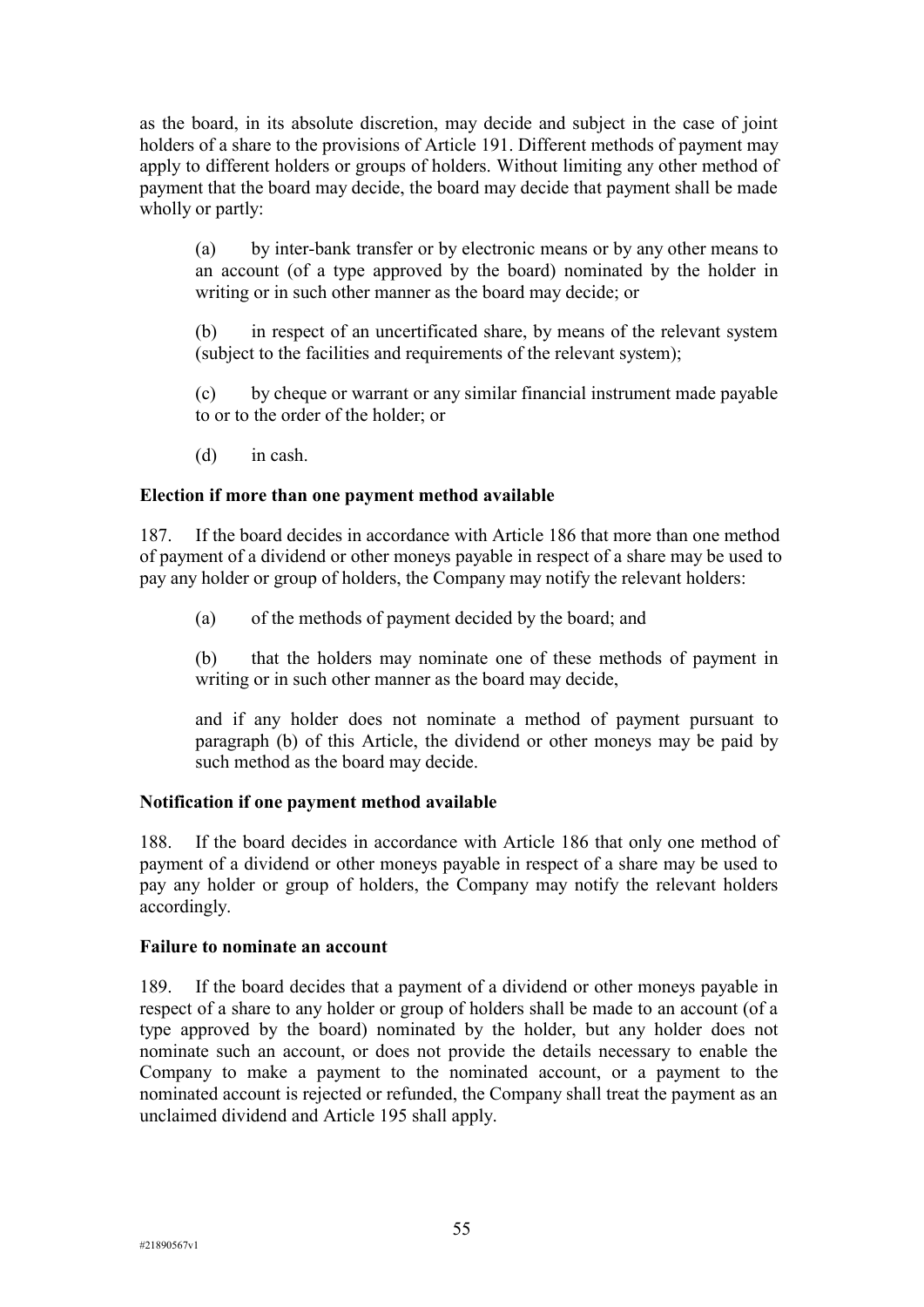# **Entitlement by transmission**

190. Without prejudice to Article 185, if a person is entitled by transmission to a share, the Company may, for the purposes of Article 186, 187 and 189, rely in relation to the share on his written direction, designation or agreement, or notice to the Company.

# **Joint entitlement**

191. If two or more persons are registered as joint holders of any share, or are entitled by transmission jointly to a share, the Company may (without prejudice to Article 185):

(a) pay any dividend or other moneys payable in respect of the share to any one of them and any one of them may give effectual receipt for that payment; and

(b) for the purposes of Article 186, 187 and 189, rely in relation to the share on the written direction, designation or agreement of, or notice to the Company by, any one of them.

# **Payment by post**

192. A cheque or warrant or any similar financial instrument may be sent by post:

(a) if a share is held by a sole holder, to the registered address of the holder of the share; or

(b) if two or more persons are the holders, to the registered address of the person who is first named in the register; or

(c) without prejudice to Article 185, if a person is entitled by transmission to the share, as if it were a notice to be sent under Article 211; or

(d) in any case, to such person and to such address as the person entitled to payment may direct by notice to the Company.

### **Discharge to company and risk**

193. Payment of a cheque or warrant or similar financial instrument by the bank on which it was drawn, or the transfer of funds by the bank instructed to make the transfer, or payment by electronic means or by any other means approved by the board directly to an account (of a type approved by the board), or, in respect of an uncertificated share, the making of payment in accordance with the facilities and requirements of the relevant system (which, if the relevant system is CREST, may include the sending by the Company or by any person on its behalf of an instruction to the Operator of the relevant system to credit the cash memorandum account of the holder or joint holders or, if permitted by the Company, of such person as the holder or joint holders may in writing direct) shall be a good discharge to the Company. Every cheque or warrant or similar financial instrument sent, or transfer of funds or payment made, in accordance with these Articles shall be at the risk of the holder or person entitled. The Company shall have no responsibility for any sums lost or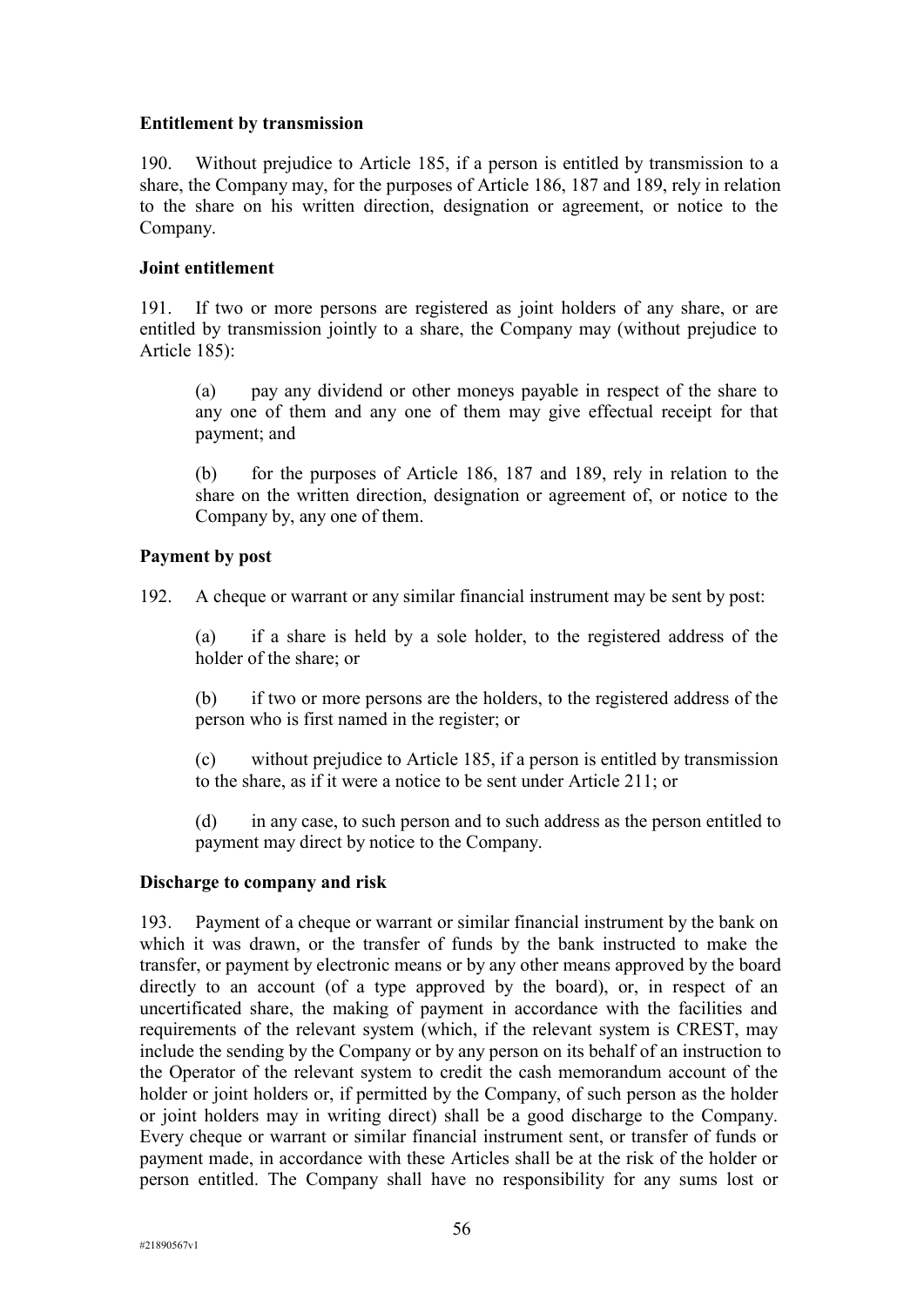delayed in the course of payment by any method used by the Company in accordance with Article 186.

# **Interest not payable**

194. No dividend or other moneys payable in respect of a share shall bear interest against the Company unless otherwise provided by the rights attached to the share.

# **Treatment of unclaimed dividends or amounts treated as unclaimed**

195. The amount of any unclaimed dividend, or any amount treated as an unclaimed dividend pursuant to Article 189, or other moneys payable in respect of a share that are unclaimed, may (but need not) be paid by the Company into an account separate from the Company's own account. Such payment shall not constitute the Company a trustee in respect of it. The Company shall be entitled to cease sending dividend warrants, cheques and similar financial instruments by post or otherwise to a holder if those instruments have been returned undelivered, or left uncashed by that holder, on at least two consecutive occasions, or, following one such occasion, reasonable enquiries have failed to establish the holder's new address. The entitlement conferred on the Company by this Article in respect of any holder shall cease if the holder claims a dividend or cashes a dividend warrant, cheque or similar financial instrument. Any dividend, or any amount treated as an unclaimed dividend pursuant to Article 189, or any other moneys payable in respect of a share, that has or have remained unclaimed for twelve (12) years from the date when it or they became due for payment shall, if the board so resolves, be forfeited and cease to remain owing by the Company.

### **CAPITALISATION OF PROFITS AND RESERVES**

### **Power to capitalise**

196. The board may, with the authority of an ordinary resolution of the Company subject to the provisions of this Article, resolve to capitalise any undistributed profits of the Company not required for paying any preferential dividend (whether or not they are available for distribution) or any sum standing to the credit of any reserve or other fund of the Company, including without limitation the Company's share premium account and capital redemption reserve, if any, and;

(a) appropriate the sum resolved to be capitalised to the members or any class of members on the record date specified in the relevant resolution who would have been entitled to it if it were distributed by way of dividend and in the same proportion to the nominal amounts of the shares (whether or not fully paid up) held by them respectively which would entitle them to participate in a distribution of that sum if the shares were fully paid and the sum was then distributed and was distributed by way of dividend;

(b) apply that sum on their behalf either in or towards paying up the amounts, if any, for the time being unpaid on any shares held by them respectively, or in paying up in full shares, debentures or other obligations of the Company of a nominal amount equal to that sum but the share premium account, the capital redemption reserve, and any profits which are not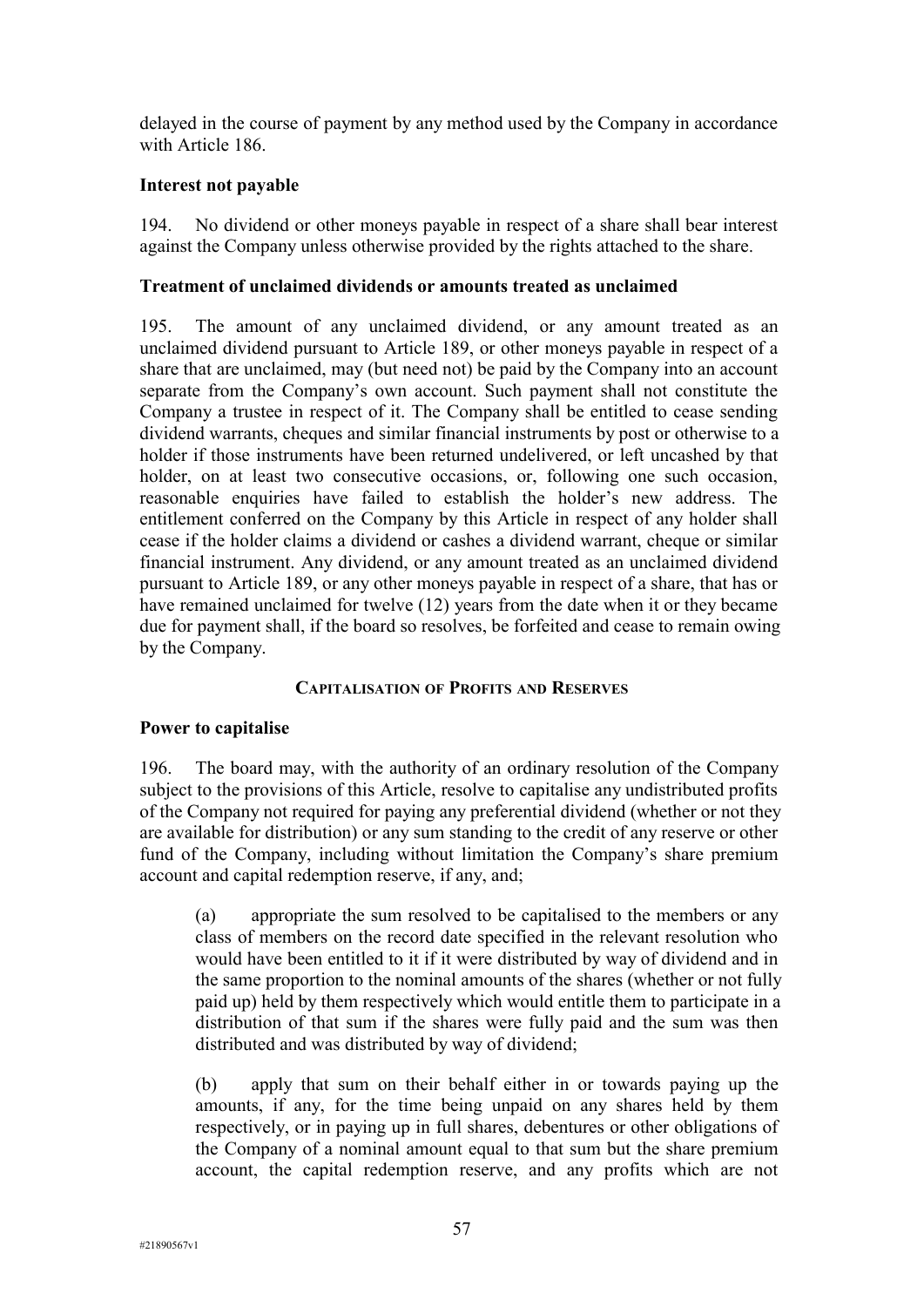available for distribution may, for the purposes of this Article, only be applied in paying up shares to be allotted to members credited as fully paid;

(c) allot the shares, debentures or other obligations credited as fully paid to those members, or as they may direct, in those proportions, or partly in one way and partly in the other;

(d) resolve that any shares so allotted to any member in respect of holding by him of any partly paid shares shall so long as such shares remain partly paid rank for dividend only to the extent that the latter shares rank for dividend;

(e) where shares or debentures become, or would otherwise become, distributable under this Article in fractions, make such provision as they think fit for any fractional entitlements including without limitation authorising their sale and transfer to any person, resolving that the distribution be made as nearly as practicable in the correct proportion but not exactly so, ignoring fractions altogether or resolving that cash payments be made to any members in order to adjust the rights of all parties;

(f) authorise any person to enter into an agreement with the Company on behalf of all the members concerned providing for either:

(i) the allotment to the members respectively, credited as fully paid, of any shares, debentures or other obligations to which they are entitled on the capitalisation; or

(ii) the payment up by the Company on behalf of the members of the amounts, or any part of the amounts, remaining unpaid on their existing shares by the application of their respective proportions of the sum resolved to be capitalised,

and any agreement made under that authority shall be binding on all such members;

(g) generally do all acts and things required to give effect to the ordinary resolution; and

(h) for the purposes of this Article, unless the relevant resolution provides otherwise, if the Company holds treasury shares of the relevant class at the record date specified in the relevant resolution, it shall be treated as if it were entitled to receive the dividends in respect of those treasury shares which would have been payable if those treasury shares had been held by a person other than the Company.

197. Where, pursuant to an employees share scheme (within the meaning of Section 1166 of the Act) the Company has granted awards (being options or other incentive awards including, without limitation, stock appreciation rights, restricted stock units, performance stock units and restricted stock awards) to subscribe for or with respect to shares on terms which provide, *inter alia*, for adjustments to subscriptions, exercise or base price payable on the exercise of such award or to the number of shares to be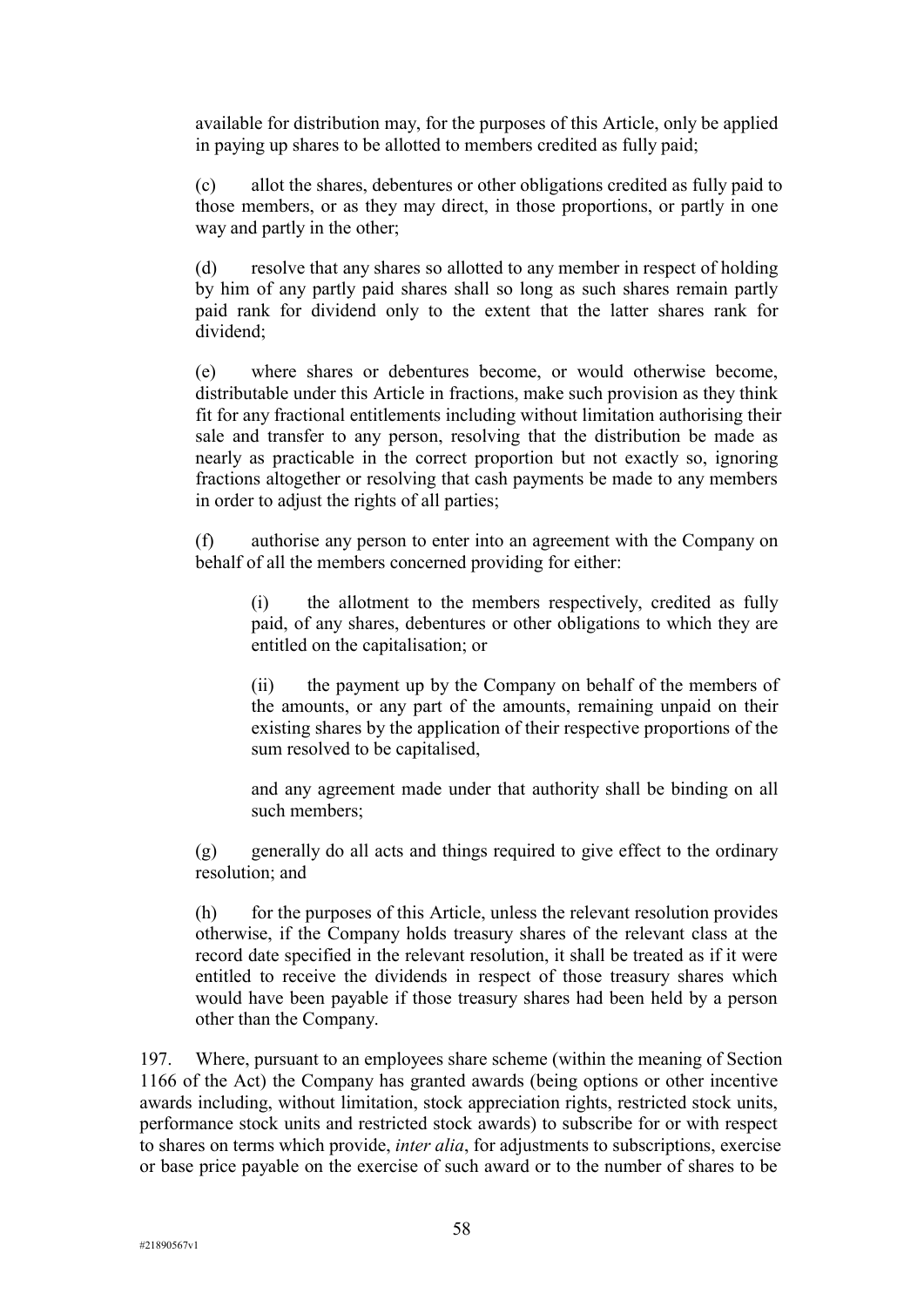allotted upon the exercise, or with respect to, such award, in the event of any increase or reduction in, or other reorganisation of, the Company's issued share capital and an otherwise appropriate adjustment would result in the subscription, exercise or base price for any share being less than its nominal value, then, subject to the provisions of the Act, the directors may, on the exercise of any of the awards concerned and payment for the subscription, exercise or base price which would have applied had such adjustment been made, capitalise any such profits or other sum as is mentioned in Article 196 to the extent necessary to pay up the unpaid balance of the nominal value of the shares which fall to be allotted on the exercise of such awards and apply such amount in paying up such balance and allot shares fully paid accordingly. The provisions of Article 196 shall apply *mutatis mutandis* to this Article 197.

198. Where, pursuant to an employees' share scheme (within the meaning of Section 1166 of the Act) the Company has granted awards (being options or other incentive awards including, without limitation, share appreciation rights, restricted share units, performance share units and restricted share awards) to subscribe for or with respect to shares, then, subject to the provisions of the Act, the board may, on the grant, exercise or vesting of any of the awards concerned, capitalise any such profits or other sum as is mentioned in Article 196 to the extent necessary to pay up the unpaid balance of the nominal value of the shares which fall to be allotted on the grant, exercise or vetting of such awards and apply such amount in paying up such balance and allot shares fully paid accordingly. The provisions of Article 196 shall apply *mutatis mutandis* to this Article 198.

#### **RECORD DATES**

#### **Record dates for dividends, etc.**

199. Notwithstanding any other provision of these Articles, the Company or the board may:

(a) fix any date as the record date for any dividend, distribution, allotment or issue, which may be on or at any time before or after any date on which the dividend, distribution, allotment or issue is declared, paid or made;

(b) for the purpose of determining which persons are entitled to attend and vote at a general meeting of the Company, or a separate general meeting of the holders of any class of shares in the capital of the Company, and how many votes such persons may cast, specify in the notice of meeting a time, not more than forty-eight (48) hours before the time fixed for the meeting (which shall, if the board so specifies, be calculated taking no account of any part of a day that is not a working day), by which a person must be entered on the register in order to have the right to attend or vote at the meeting, changes to the register after the time specified by virtue of this Article shall be disregarded in determining the rights of any person to attend or vote at the meeting; and

(c) for the purpose of sending notices of general meetings of the Company, or separate general meetings of the holders of any class of shares in the capital of the Company, under these Articles, determine that persons entitled to receive such notices are those persons entered on the register at the close of business on a day determined by the Company or the board, which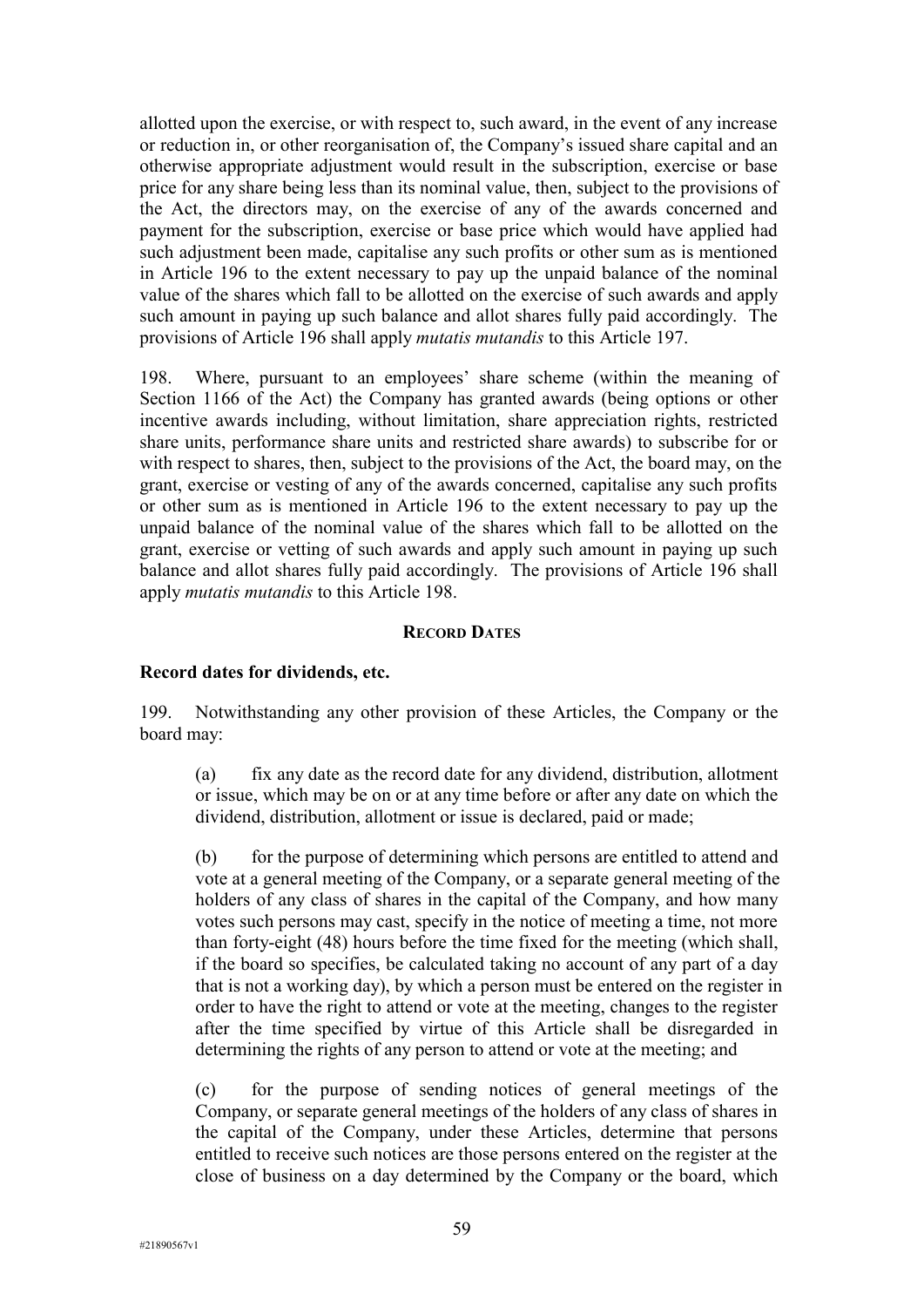day may not be more than twenty-one (21) days before the day that notices of the meeting are sent.

## **ACCOUNTS**

# **Rights to inspect records**

200. No member shall (as such) have any right to inspect any accounting records or other book or document of the Company except as conferred by statute or authorised by the board or by ordinary resolution of the Company or order of a court of competent jurisdiction.

# **Sending of annual accounts**

201. Subject to the Statutes, a copy of the Company's annual accounts and reports for that financial year shall, at least twenty-one (21) clear days before the date of the meeting at which copies of those documents are to be laid in accordance with the provisions of the Statutes, be sent to every member and to every holder of the Company's debentures, and to every person who is entitled to receive notice of meetings from the Company under the provisions of the Statutes or of these Articles or, in the case of joint holders of any share or debenture, to one of the joint holders. A copy need not be sent to a person for whom the Company does not have a current address.

# **Strategic report and supplementary material**

202. Subject to the Statutes, the requirements of Article 201 shall be deemed satisfied in relation to any person by sending to the person, instead of such copies, a strategic report with supplementary material, which shall be in the form and containing the information prescribed by the Statutes and any regulations made under the Statutes.

### **COMMUNICATIONS**

# **When notice is required to be in writing**

203. Any notice to be sent to or by any person pursuant to these Articles (other than a notice calling a meeting of the board) shall be in writing.

### **Methods of Company sending notice**

204. Subject to Article 203 and unless otherwise provided by these Articles, the Company shall send or supply a document or information that is required or authorised to be sent or supplied to a member or any other person by the Company by a provision of the Statutes or pursuant to these Articles or to any other rules or regulations to which the Company may be subject in such form and by such means as it may in its absolute discretion determine (including, without limitation, by making the document or information available on a website) provided that the provisions of the Act which apply to sending or supplying a document or information required or authorised to be sent or supplied by the Statutes shall, the necessary changes having been made, also apply to sending or supplying any document or information required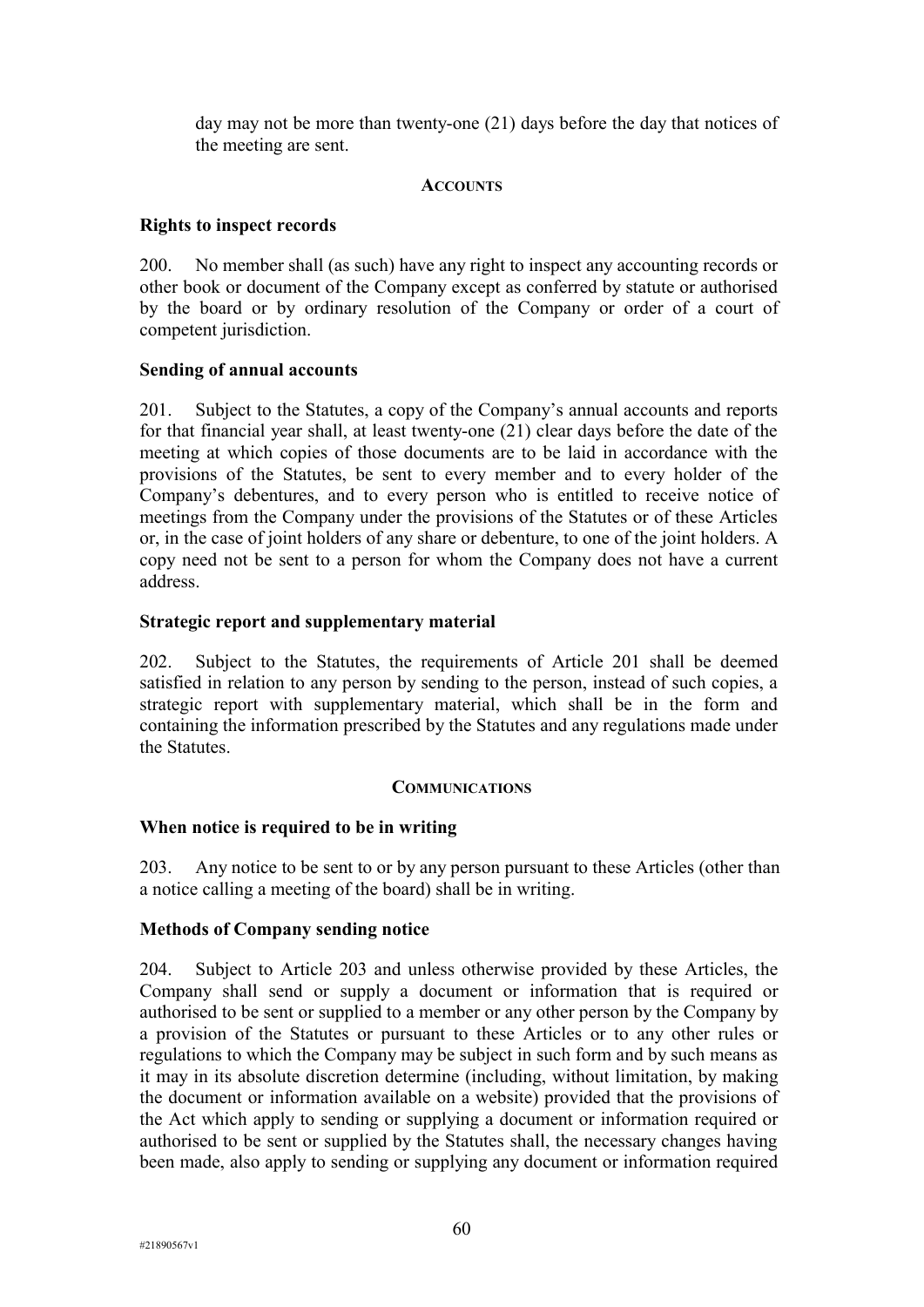or authorised to be sent by these Articles or any other rules or regulations to which the Company may be subject.

205. Any notice, document or information may (without prejudice to Articles 203 or 204) be given, sent or supplied by the Company to any member:

(a) personally;

(b) by sending it by post in a prepaid envelope addressed to the member at his registered address or postal address given to the Company for that purpose, or by leaving it at that address;

(c) subject to Article 204, by sending it in electronic form to a person who has agreed (generally or specifically) that the notice, document or information may be sent or supplied in that form (and has not revoked that agreement); or

(d) subject to the provisions of the Act, by making it available on a website, provided that the requirements in (i) to (iv) below are satisfied,

provided that the Company may at any time and at its sole discretion choose to give, send or supply notices, documents and information only in hard copy form to some or all members.

The requirements referred to in paragraph (d) are that:

(i) the member has agreed (generally or specifically) that the notice, document or information may be sent or supplied to him by being made available on a website (and has not revoked that agreement), or the member has been asked by the Company to agree that the Company may send or supply notices, documents and information generally, or the notice, document or information in question, to him by making it available on a website and the Company has not received a response within the period of twenty-eight (28) days beginning on the date on which the Company's request was sent and the member is therefore taken to have so agreed (and has not revoked that agreement);

(ii) the member is sent a notification of the presence of the notice, document or information on a website, the address of that website, the place on that website where it may be accessed and how it may be accessed (the "**notification of availability**");

(iii) in the case of a notice of meeting, the notification of availability states that it concerns a notice of a company meeting, specifies the place, time and date of the meeting, and states whether it will be an annual general meeting; and

(iv) the notice, document or information continues to be published on that website, in the case of a notice of meeting, through the period beginning with the date of the notification of availability and ending with the conclusion of the meeting and in all other cases throughout the period specified by any applicable provisions of the Act or, if no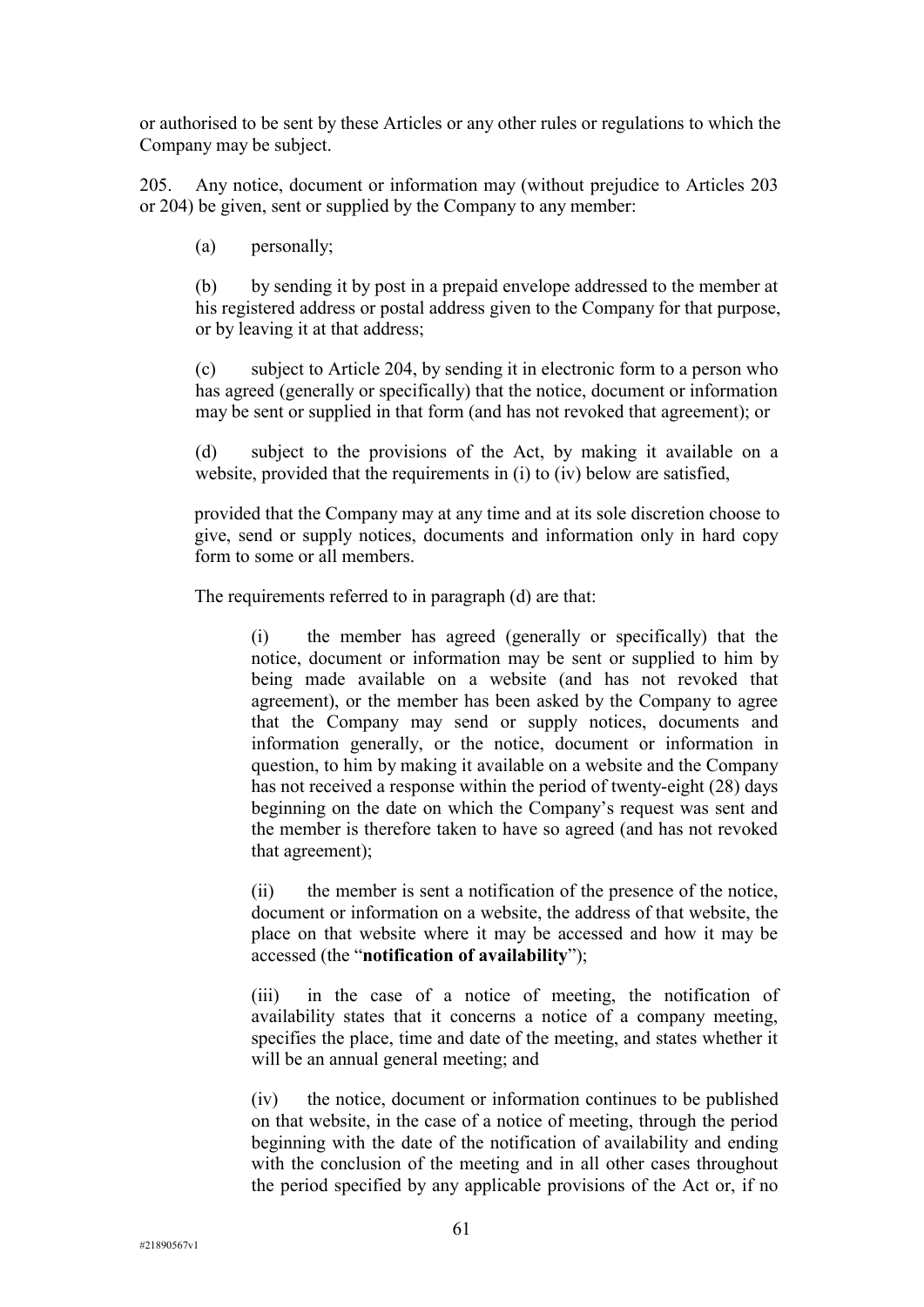such period is specified, throughout the period of twenty-eight (28) days beginning with the date on which the notification of availability is sent to the member, save that if the notice, document or information is made available for part only of that period then failure to make it available throughout that period shall be disregarded where such failure is wholly attributable to circumstances which would not be reasonable to have expected the Company to avoid or prevent.

### **Methods of member, etc., sending document or information**

206. Subject to Article 203 and unless otherwise provided by these Articles, a member or a person entitled by transmission to a share shall send a document or information pursuant to these Articles to the Company in such form and by such means as it may in its absolute discretion determine provided that:

(a) the determined form and means are permitted by the Statutes for the purpose of sending or supplying a document or information of that type to a company pursuant to a provision of the Statutes; and

(b) unless the board otherwise permits, any applicable condition or limitation specified in the Statutes, including without limitation as to the address to which the document or information may be sent, is satisfied.

Unless otherwise provided by these Articles or required by the board, such document or information shall be authenticated in the manner specified by the Statutes for authentication of a document or information sent in the relevant form.

#### **Notice to joint holders**

207. In the case of joint holders of a share:

(a) any notice, document or other information shall be given, sent or supplied only to the joint holder whose name stands first in the register in respect of the joint holding and any notice, document or other information so sent shall be deemed for all purposes sent to all the joint holders; and

(b) the agreement of the joint holder whose name stands first in the register of members in respect of the joint holding that notices, documents and other information may be given, sent or supplied in electronic form or by being made available on a website shall be binding on all of the joint holders.

### **Registered address outside EEA**

208. A member whose registered address is not within an EEA State and who sends to the Company an address within an EEA State at which a document or information may be sent to him shall be entitled to have the document or information sent to him at that address (provided that, in the case of a document or information sent by electronic means, including without limitation any notification required by the Statutes that the document or information is available on a website, the Company so agrees, which agreement the Company shall be entitled to withhold in its absolute discretion including, without limitation, in circumstances in which the Company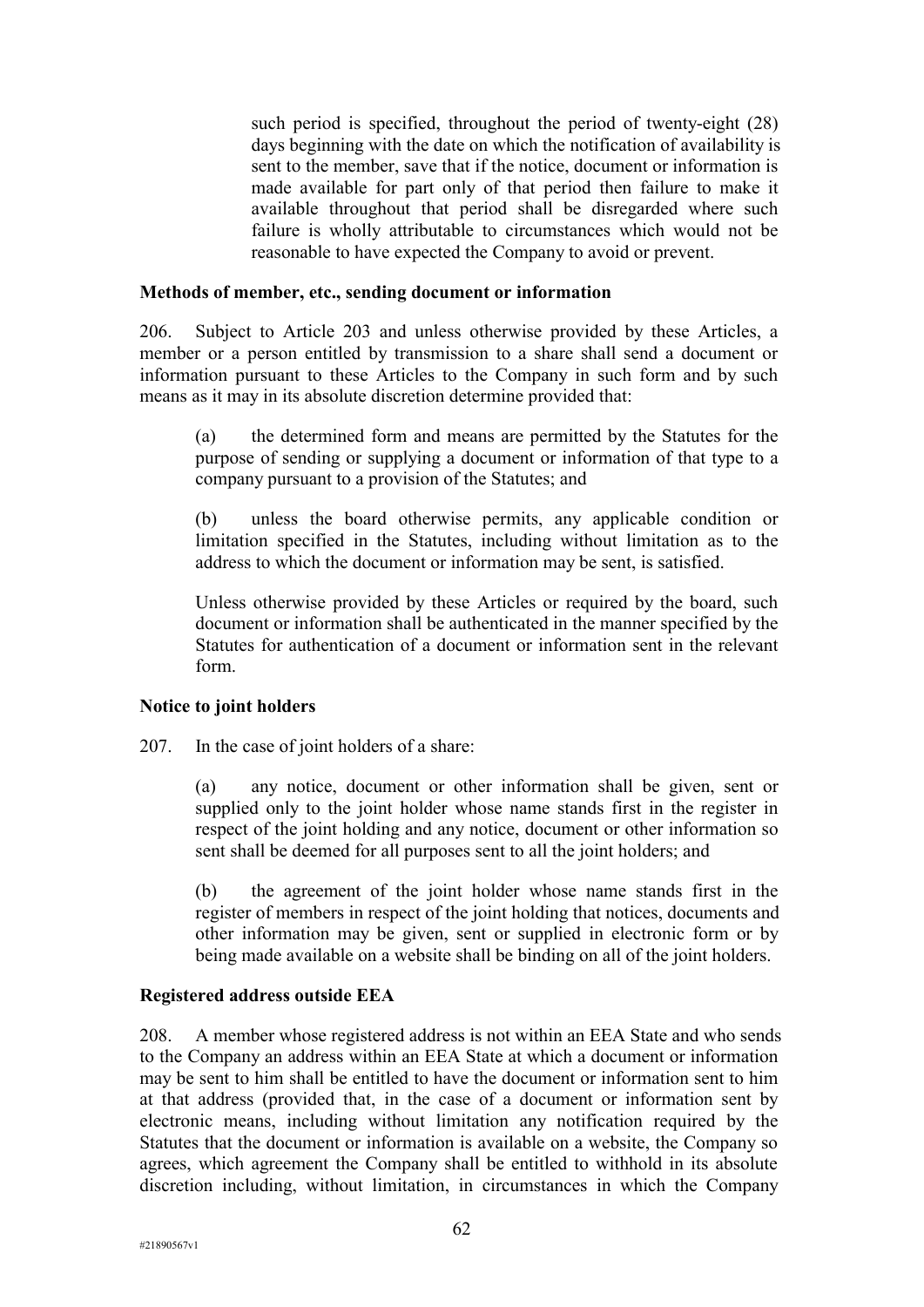considers that the sending of the document or information to such address using electronic means would or might infringe the laws of any other jurisdiction) but otherwise:

(a) no such member shall be entitled to receive any document or information from the Company; and

(b) without prejudice to the generality of the foregoing, any notice of a general meeting of the Company which is in fact sent or purports to be sent to such member shall be ignored for the purpose of determining the validity of the proceedings at such general meeting.

# **Deemed receipt of notice**

209. A member present, either in person or by proxy, at any meeting of the Company or of the holders of any class of shares in the capital of the Company shall be deemed to have been sent notice of the meeting and, where requisite, of the purposes for which it was called.

### **Terms and conditions for electronic communications**

210. The board may from time to time issue, endorse or adopt terms and conditions relating to the use of electronic means for the sending of notices, other documents and proxy appointments by the Company to members or persons entitled by transmission and by members or persons entitled by transmission to the Company.

### **Notice to persons entitled by transmission**

211. A notice, document or other information may be sent or supplied by the Company to the person or persons entitled by transmission to a share by sending it in any manner the Company may choose authorised by these Articles for the sending of a notice, document or other information to a member, addressed to them by name, or by the title of representative of the deceased, or trustee of the bankrupt or by any similar description at the address (if any) as may be supplied for that purpose by or on behalf of the person or persons claiming to be so entitled. Until such an address has been supplied, a document or information may be sent in any manner in which it might have been sent if the death or bankruptcy or other event giving rise to the transmission had not occurred.

### **Transferees, etc., bound by prior notice**

212. Every person who becomes entitled to a share shall be bound by any notice in respect of that share which, before his name is entered in the register, has been sent to a person from whom he derives his title, provided that no person who becomes entitled by transmission to a share shall be bound by any direction notice sent under Article 93 to a person from whom he derives his title.

### **Proof of sending/when notices, etc., deemed sent by post**

213. Proof that a notice, document or other information was properly addressed, prepaid and posted shall be conclusive evidence that the document or information was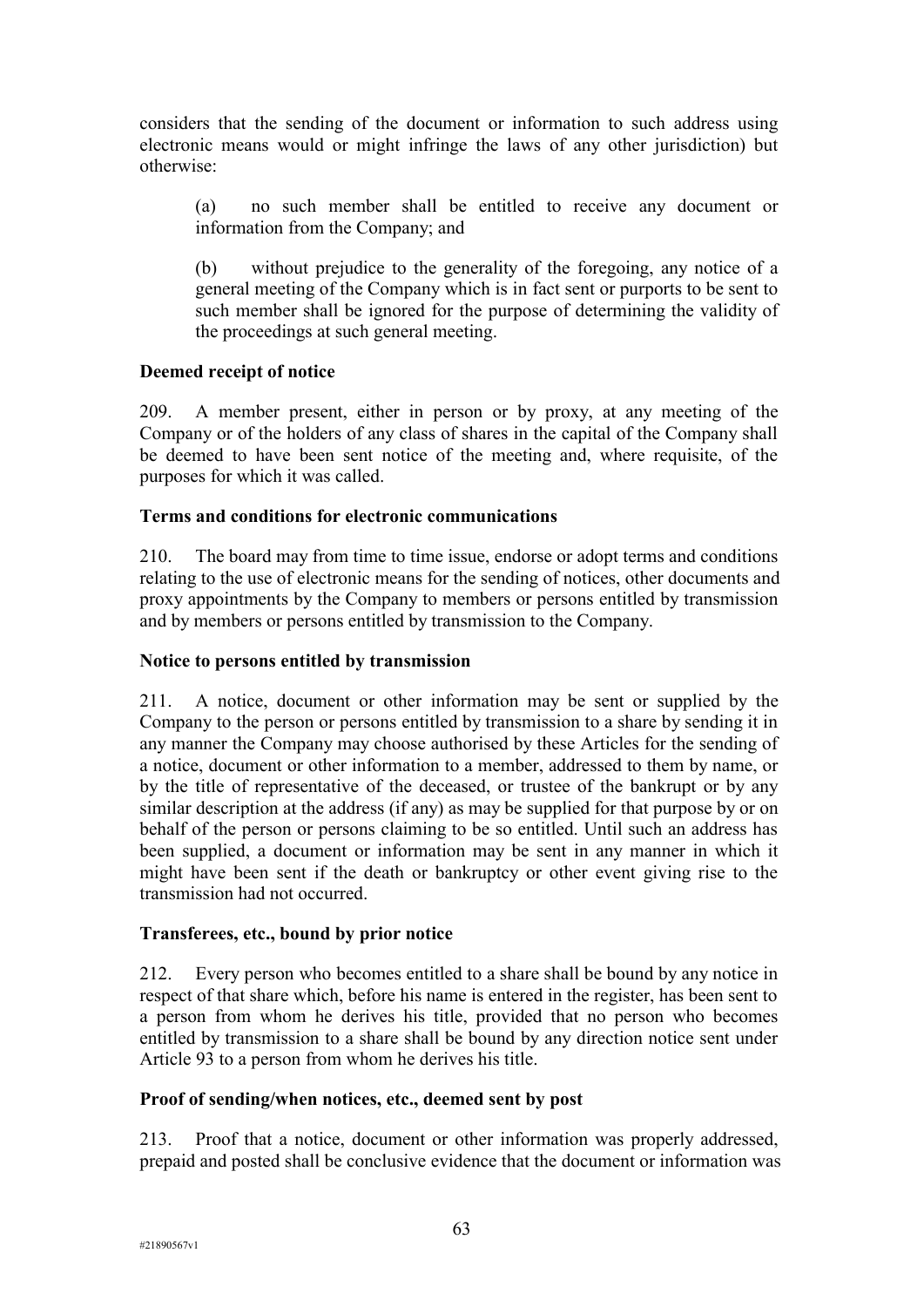sent or supplied. A notice, document or other information sent by the Company to a member by post shall be deemed to have been received:

(a) if sent by first class post or special delivery post from an address in the United Kingdom to another address in the United Kingdom, or by a postal service similar to first class post or special delivery post from an address in another country to another address in that other country, on the day following that on which the document or information was posted;

(b) if sent by airmail from an address in the United Kingdom to an address outside the United Kingdom, or from an address in another country to an address outside that country (including without limitation an address in the United Kingdom), on the third day following that on which the document or information was posted; or

(c) in any other case, on the second day following that on which the notice, document or other information was posted.

### **When notices, etc., deemed sent by hand**

214. A notice, document or other information sent by the Company to a member by hand shall be deemed to have been received by the member when it is handed to the member or left at his registered address or an address notified to the Company in accordance with Article 208.

### **Proof of sending/when notices, etc., deemed sent by electronic means**

215. Proof that a document or information sent or supplied by electronic means was properly addressed to the electronic address provided by the member for the purpose of receiving communications from the Company shall be conclusive evidence that the notice, document or other information was sent or supplied. A notice, document or other information sent or supplied by the Company to a member in electronic form shall be deemed to have been received by the member at the time at which the notice, document or other information was sent to the member notwithstanding that the Company becomes aware that the member has failed to receive the relevant notice, document or other information for any reason and notwithstanding that the Company subsequently sends a hard copy of such notice, document or other information by post to the member.

#### **When notices, etc., deemed sent by website**

216. A notice, document or other information sent or supplied by the Company to a member by means of a website shall be deemed to have been received by the member:

(a) when the notice, document or other information was first made available on the website; or

(b) if later, when the member is deemed by Article 213, 214 or 215 to have received notice of the fact that the notice, document or other information was available on the website. Such a notice, document or other information shall be deemed received by the member on that day notwithstanding that the Company becomes aware that the member has failed to receive the relevant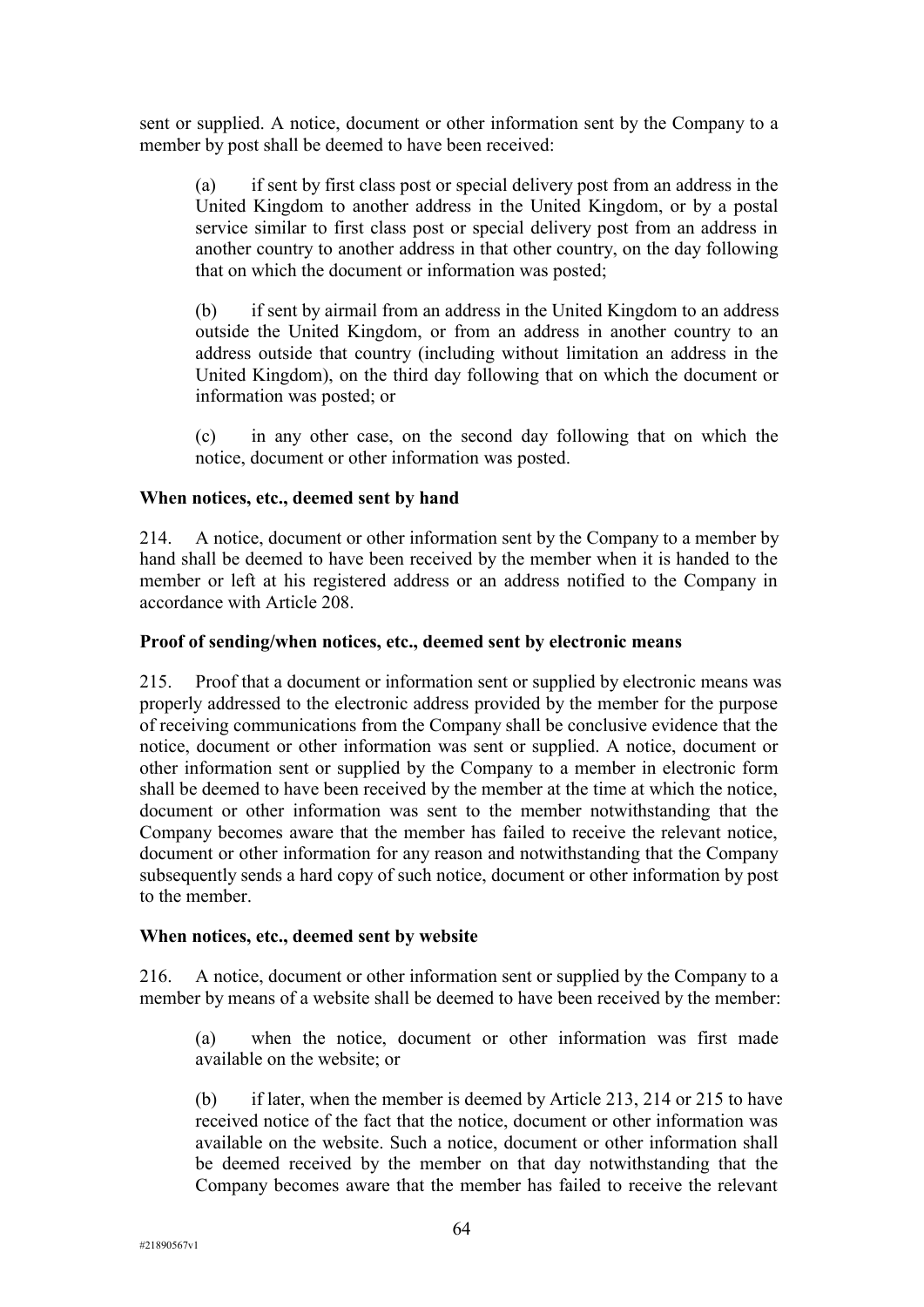notice, document or other information for any reason and notwithstanding that the Company subsequently sends a hard copy of such notice, document or other information by post to the member.

#### **When notices, etc. deemed sent by advertisement**

217. A notice, document or other information sent or supplied by the Company to a member by means of public advertisement shall be deemed to have been received on the day on which the advertisement appears.

### **No entitlement to receive notice, etc., if company has no current address**

218. A member shall not be entitled to receive any notice, document or other information that is required or authorised to be sent or supplied to him by the Company by a provision of the Statutes or pursuant to these Articles or to any other rules or regulations to which the Company may be subject if documents or information sent or supplied to that member by post in accordance with the Articles have been returned undelivered to the Company:

(a) on at least two (2) consecutive occasions; or

(b) on one occasion and reasonable enquiries have failed to establish the member's address.

Subject to Article 208, a member to whom this Article applies shall become entitled to receive such notices, documents or other information when he has given the Company (or its agent) a registered address, or postal address or shall have informed the Company in such manner as may be specified by the Company if an electronic address to which they may be sent or supplied. For the purposes of this Article 218, references to notices, documents or other information include references to a cheque or other instrument of payment, but nothing in this Article 218 entitles the Company to cease sending any cheque or other instrument of payment for any dividend unless it is otherwise so entitled under these Articles.

Without prejudice to the generality of the foregoing, any notice of a general meeting of the Company which is in fact sent or purports to be sent to such member shall be ignored for the purpose of determining the validity of the proceedings at such general meeting.

### **Notice during disruption of services**

219. Subject to the Statutes, if at any time the Company is unable effectively to convene a general meeting by notices sent through the post as a result of the suspension or curtailment of postal services, notice of general meeting may be sufficiently given by advertisement. Any notice given by advertisement for the purpose of this Article shall be advertised in at least one newspaper having a national circulation in the United Kingdom. If advertised in more than one newspaper, the advertisements shall appear on the same date. Such notice shall be deemed to have been sent to all persons who are entitled to have notice of meetings sent to them on the day when the advertisement appears. In any such case, the Company shall send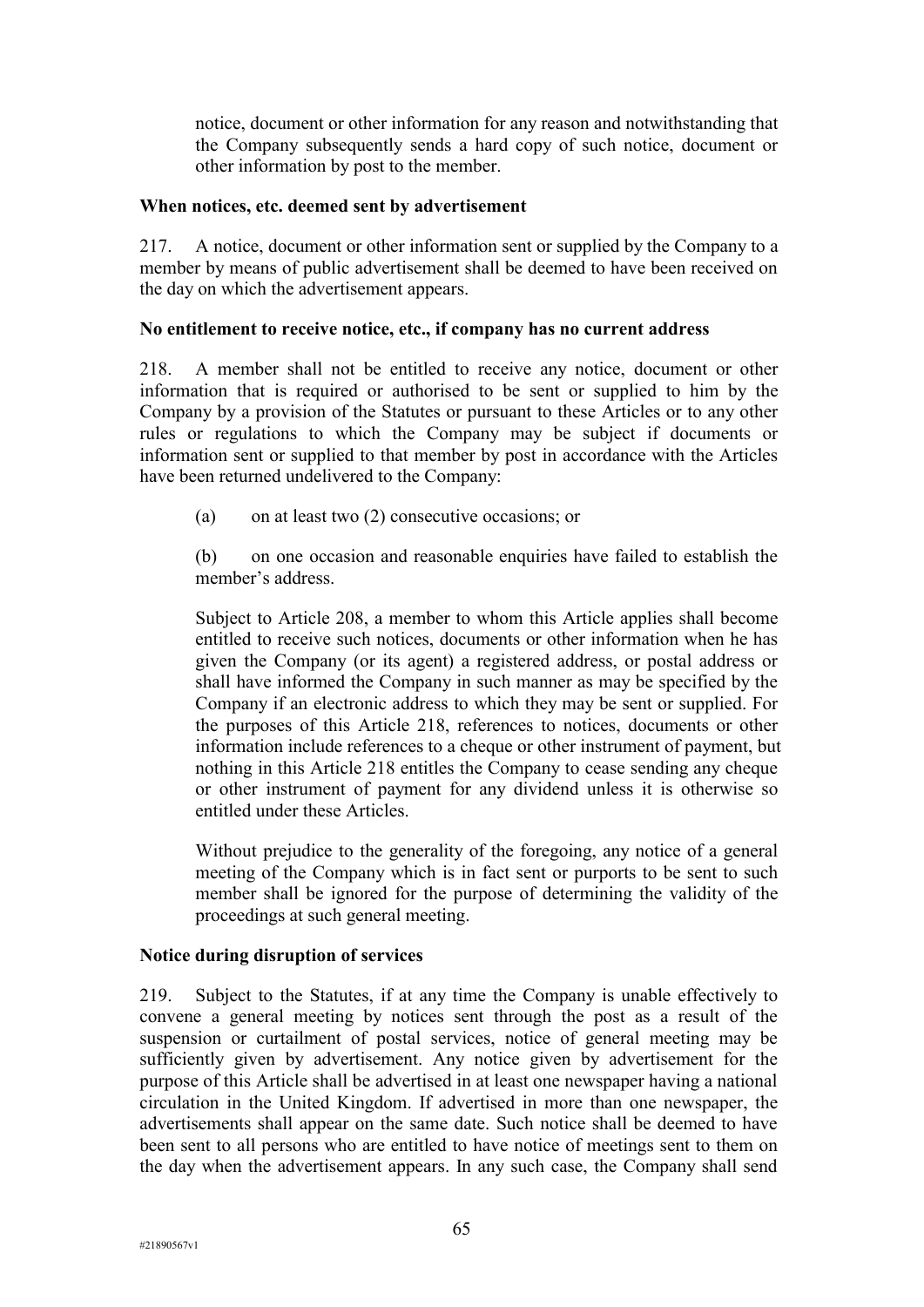confirmatory copies of the notice by post, if at least seven (7) days before the meeting the posting of notices to addresses again becomes practicable.

#### **Execution of documents**

220. Where a document is required under these Articles to be signed by a member or any other person, if the document is in electronic form, then in order to be valid the document must either:

(a) incorporate the electronic signature or personal identification details (which may be details previously allocated by the Company) of that member or other person in such form as the board may approve; or

(b) be accompanied by such other evidence as the board may require in order to be satisfied that the document is genuine.

221. The Company may designate mechanisms for validating such document and a document not validated by the user of any such mechanisms shall be deemed as having not been received by the Company. In the case of any document or information relating to a meeting, an instrument of proxy or invitation to appoint a proxy, any validation requirements shall be specified in the relevant notice of meeting in accordance with Article 55.

#### **DESTRUCTION OF DOCUMENTS**

### **Power of company to destroy documents**

222. The Company shall be entitled to destroy:

(a) all instruments of transfer of shares which have been registered, and all other documents on the basis of which any entry is made in the register, at any time after the expiration of six (6) years from the date of registration;

(b) all dividend mandates, variations or cancellations of dividend mandates, and notifications of change of address at any time after the expiration of two (2) years from the date of recording;

(c) all share certificates which have been cancelled at any time after the expiration of one (1) year from the date of the cancellation;

(d) all paid dividend warrants, cheques and similar financial instruments at any time after the expiration of one (1) year from the date of actual payment;

(e) all proxy appointments which have been used for the purpose of a poll at any time after the expiration of one (1) year from the date of use;

(f) all proxy appointments which have not been used for the purpose of a poll at any time after one (1) month from the end of the meeting to which the proxy appointment relates and at which no poll was demanded; and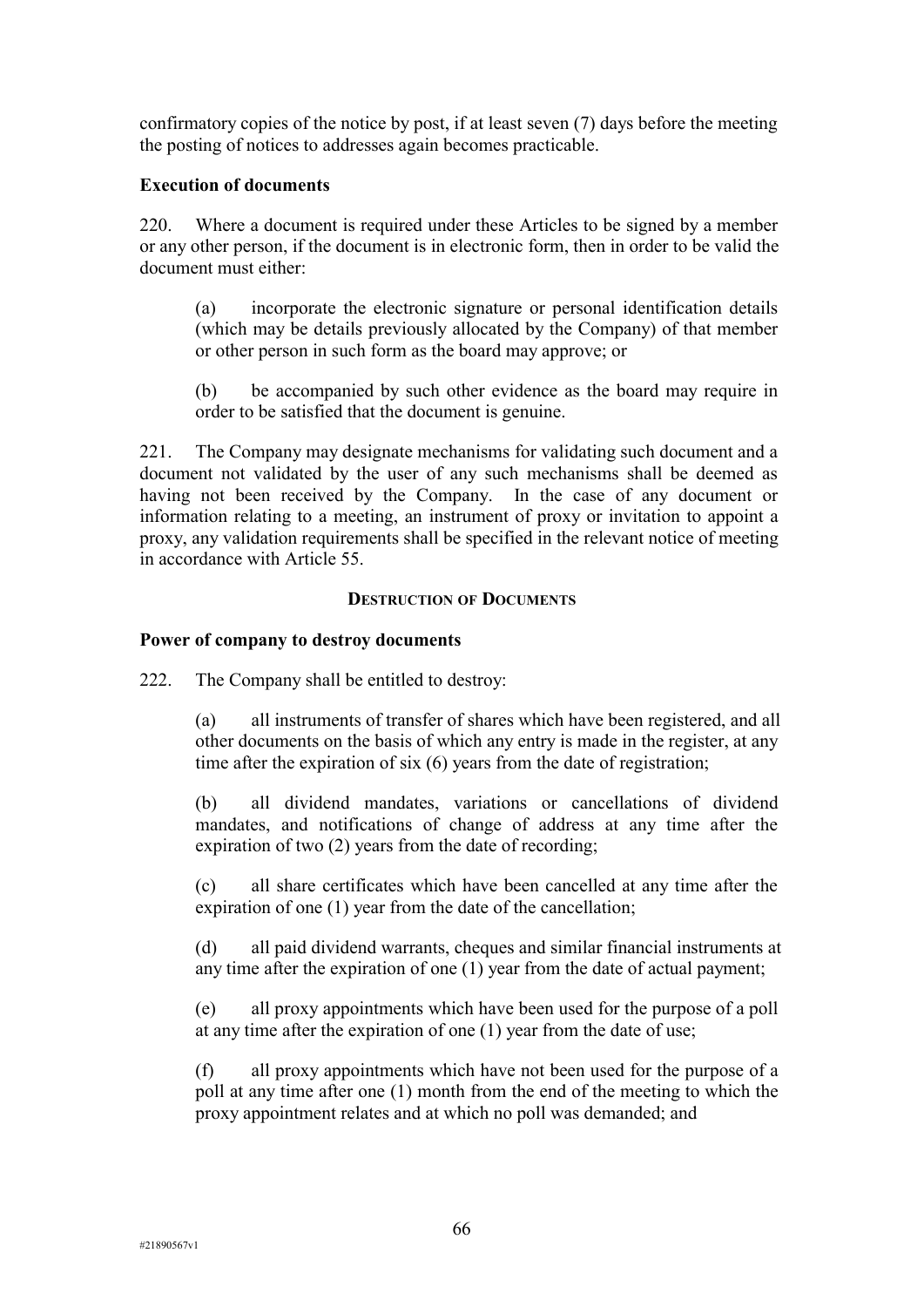(g) any other document on the basis of which an entry in the register of members is made, after six (6) years from the date on which it is made.

### **Presumption in relation to destroyed documents**

223. It shall conclusively be presumed in favour of the Company that:

(a) every entry in the register purporting to have been made on the basis of an instrument of transfer or other document destroyed in accordance with Article 222 was duly and properly made;

(b) every instrument of transfer destroyed in accordance with Article 222 was a valid and effective instrument duly and properly registered;

(c) every share certificate destroyed in accordance with Article 222 was a valid and effective certificate duly and properly cancelled; and

(d) every other document destroyed in accordance with Article 222 was a valid and effective document in accordance with its recorded particulars in the books or records of the Company,

provided that:

(e) the provisions of this Article and Article 222 apply only to the destruction of a document in good faith and without notice of any claim (regardless of the parties) to which the document might be relevant;

(f) nothing in this Article or Article 222 shall be construed as imposing on the Company any liability in respect of the destruction of any document earlier than the time specified in Article 222 or in any other circumstances which would not attach to the Company in the absence of this Article or Article 222; and

(g) any reference in this Article or Article 222 to the destruction of any document includes a reference to its disposal in any manner.

#### **UNTRACED SHAREHOLDERS**

#### **Power to dispose of shares of untraced shareholders**

224. The Company shall be entitled to sell any share of a member or any share to which a person is entitled by transmission if:

(a) during the period of twelve (12) years before the date of the publication of the advertisements referred to in paragraph (c) of this Article (or, if published on different dates, the first date) (the "*relevant period*") no warrant, cheque or other methods of payment for amounts payable which have been sent in the manner authorised by these Articles in respect of the shares in question have been cashed or effected;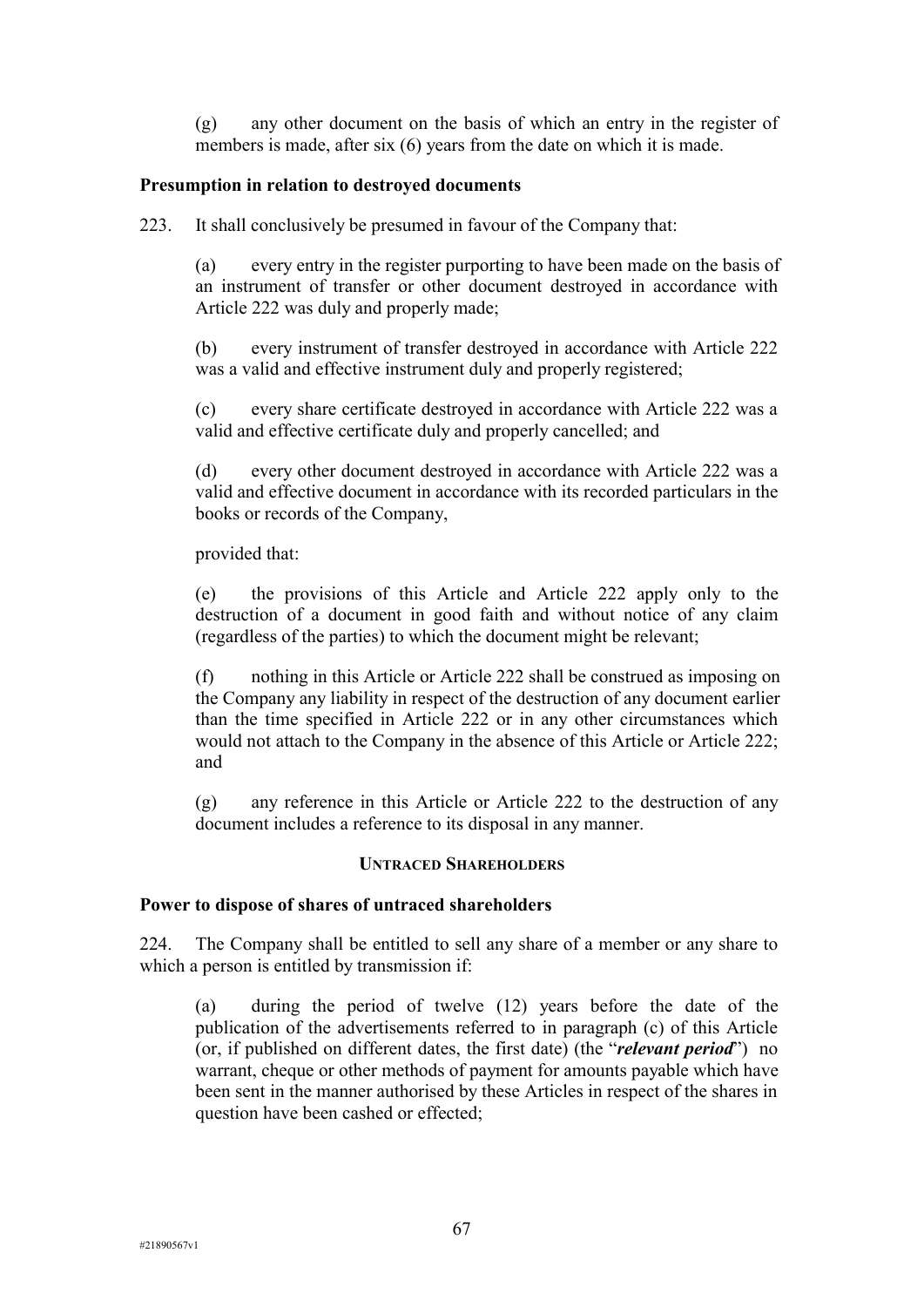(b) the Company has, during the relevant period, paid out at least three (3) dividends (whether interim or final) and no such dividend has been delivered to the member of person concerned;

(c) the Company has after expiry of the relevant period inserted advertisements both in a national daily newspaper in the United Kingdom and in a newspaper circulating in the area of the last registered address or last known address of such member or other person concerned giving notice of its intention to sell such share (and the said advertisements, if not published on the same day, shall have been published within thirty (30) days of each other); and

(d) during the further period of three (3) months following the publication of the advertisements referred to in paragraph (c) of this Article (or, if published on different dates, the later date) the Company has received no communication from, or on behalf of, such member or person.

The Company shall also be entitled to sell any additional shares issued during the relevant period (or in respect of any share so issued) if the criteria in paragraphs (a), (c), (d) of this Article 224 are satisfied in relation to the additional share (but as if the words "during the period of twelve (12) years" were omitted and paragraph (a) of this Article 224 and the words "after the expiration of the relevant period" were omitted from paragraph (c) of this this Article 224.

### **Transfer on sale**

225. To give effect to any sale pursuant to Article 224, the board may:

(a) where the shares are held in certificated form, authorise any person to execute an instrument of transfer of the shares to, or in accordance with the directions of, the buyer; or

(b) where the shares are held in uncertificated form, do all acts and things it considers necessary or expedient to effect the transfer of the shares to, or in accordance with the directions of, the buyer.

#### **Effectiveness of transfer**

226. An instrument of transfer executed by that person in accordance with Article 225(a) shall be as effective as if it had been executed by the holder of, or person entitled by transmission to, the shares. An exercise by the Company of its powers in accordance with Article 225(b) shall be as effective as if exercised by the registered holder of or person entitled by transmission to the shares. The transferee shall not be bound to see to the application of the purchase money, and his title to the shares shall not be affected by any irregularity in, or invalidity of, the proceedings in reference to the sale.

#### **Proceeds of sale**

227. The net proceeds of sale shall belong to the Company which shall be obliged to account to the former member or other person previously entitled for an amount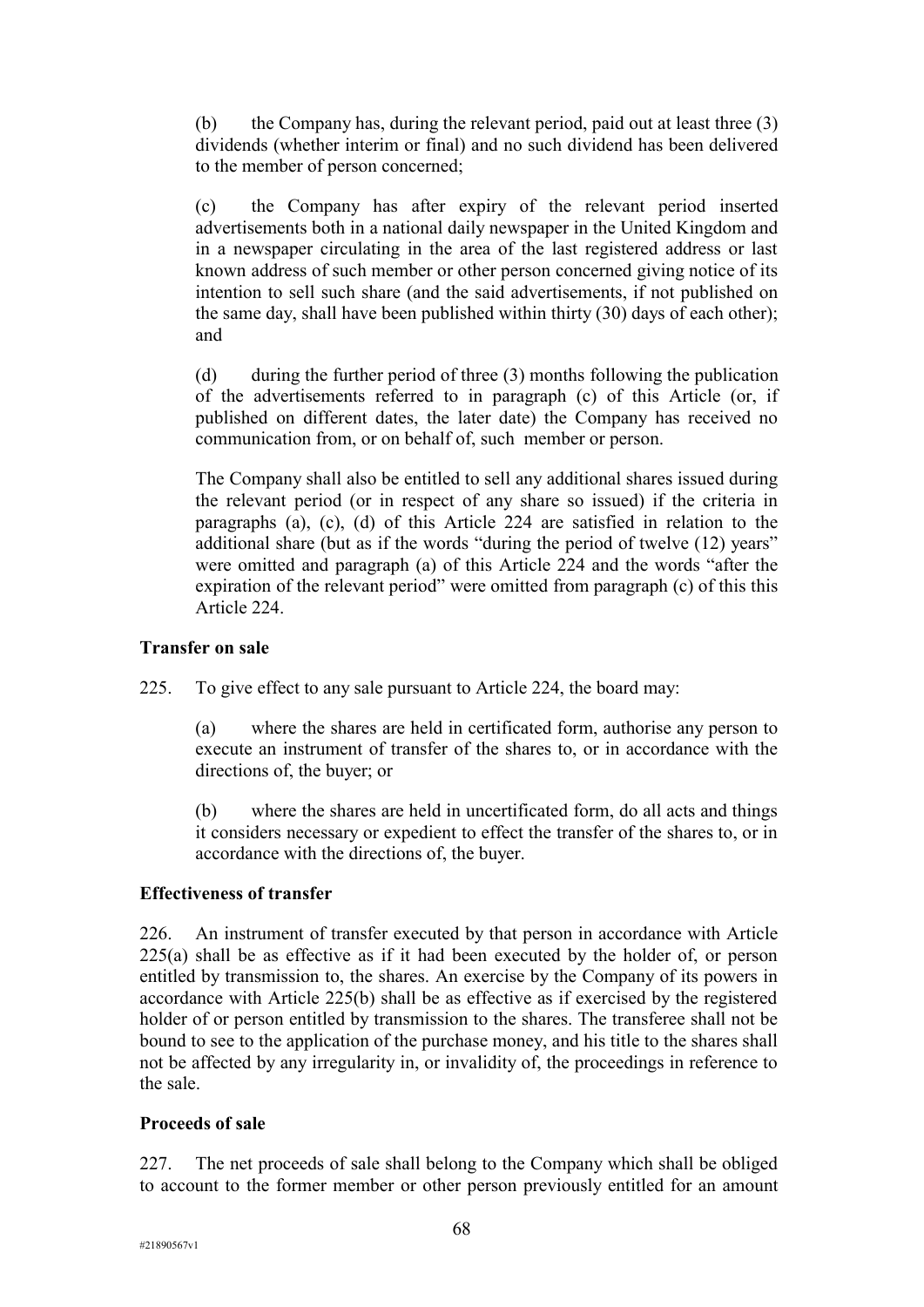equal to the proceeds. The Company shall enter the name of such former member or other person in the books of the Company as a creditor for that amount. No trust or duty to account shall arise in respect of the net proceeds and no interest shall be payable in respect of the proceeds of sale, which may be used in the Company's business or invested in such a way as the board from time to time thinks fit.

#### **WINDING UP**

#### **Liquidator may distribute in specie**

228. If the Company is wound up, the liquidator may, with the sanction of a special resolution of the Company and any other sanction required by the Insolvency Act 1986:

(a) divide among the members in specie the whole or any part of the assets, whether they shall consist of property of the same kind or not, of the Company and may, for that purpose, value any assets and determine how the division shall be carried out as between the members or different classes of members;

(b) vest the whole or any part of the assets in trustees for the benefit of the members; and

(c) determine the scope and terms of those trusts,

but no member shall be compelled to accept any asset on which there is a liability.

#### **Disposal of assets by liquidator**

229. The power of sale of a liquidator shall include a power to sell wholly or partially for shares or debentures or other obligations of another body corporate, either then already constituted or about to be constituted for the purpose of carrying out the sale.

#### **INDEMNITY, FUNDING OF DEFENCE PROCEEDINGS AND INSURANCE**

#### **Indemnity to directors and officers**

230. Subject to the provisions of, and so far as permitted by and consistent with, the Statutes, but without prejudice to any indemnity to which the person concerned may otherwise be entitled, the Company may exercise all of its power to:

(a) indemnify to any extent to any person who is or was a director or other officer of the Company or of any Associated Company (other than any person (whether an officer or not) engaged by the Company as auditors) directly or indirectly (including by funding any expenditure incurred or to be incurred by him) against any loss or liability, whether in connection with any proven or alleged negligence, default, breach of duty or breach of trust by him or otherwise, in relation to the Company or any associated company other than, in the case of a current or former director: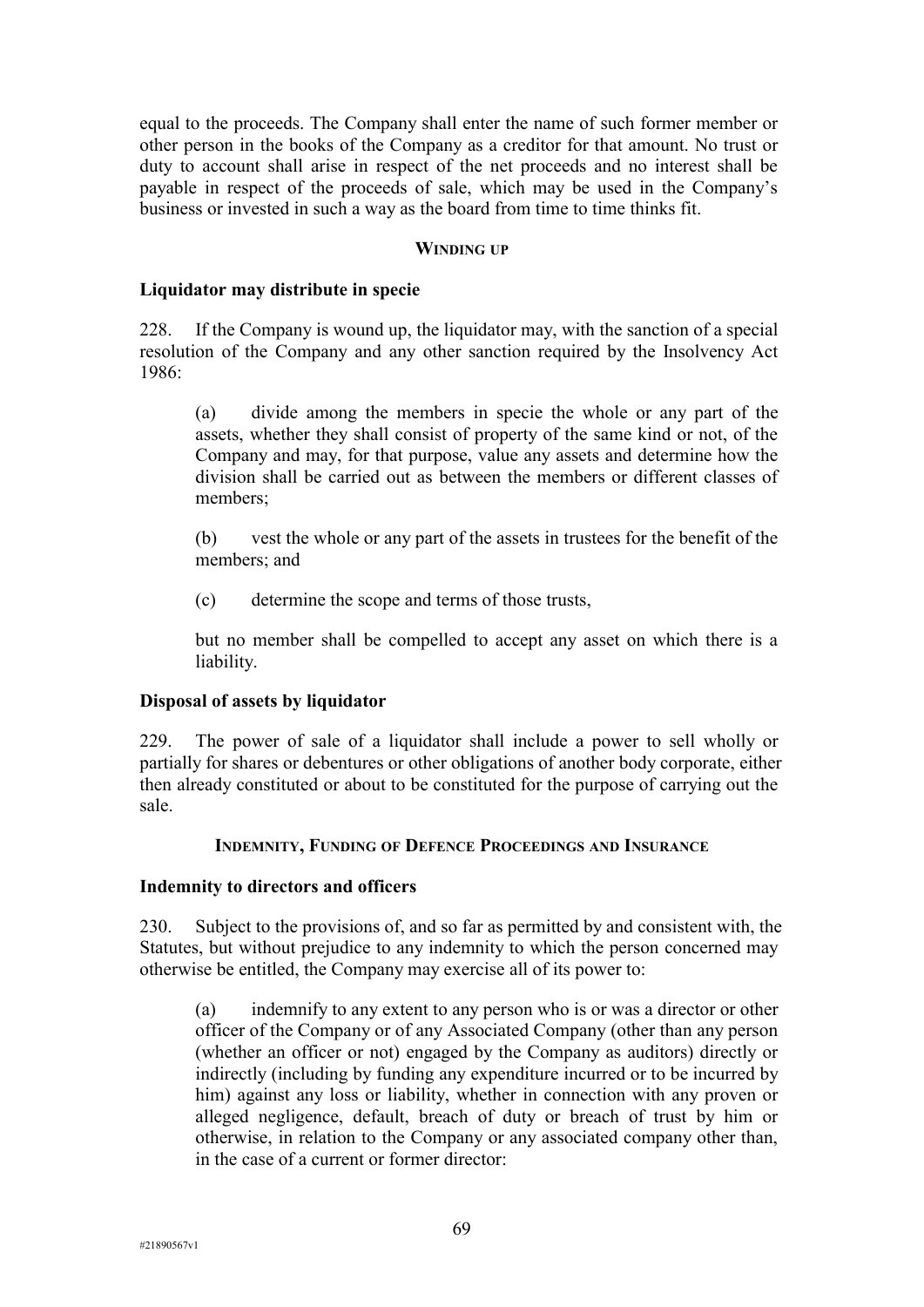(i) any loss of liability to the Company or any Associated Company; and

(ii) any loss or liability of the kind referred to in section 234(3) of the Act; and

(b) indemnify to any extent any person who is or was a director of an Associated Company that it as trustee of an occupational pension scheme (as defined in section 235(6) of the Act), directly or indirectly (including by funding any expenditure incurred or to be incurred by him) against any liability incurred by him in connection with the company's activities as trustee of an occupational pension scheme other than a liability of the kind referred to in section 235(3) of the Act,

provided that this Article shall be deemed not to provide for, or entitle any such person to, indemnification to the extent that it would cause this Article, or any element of it, to be treated as void under the Act or otherwise under the Statutes.

#### **Funding of defence proceedings**

231. Subject to the provisions of and so far as may be permitted by the Act, the board may exercise all the powers of the Company to:

(a) provide any current or former director or other officer (other than an auditor) of the Company or any Associated Company with funds to meet expenditure incurred or to be incurred by him in defending any criminal or civil proceedings in connection with any alleged negligence, default, breach of duty or breach of trust with any alleged negligence, default, breach of duty or breach of trust by him in relation to the Company or any Associated Company, or in connection with any application for relief under the provisions mentioned in section 205(5) of the Act; and

(b) do anything to enable such person to avoid incurring such expenditure,

but so that the terms set out in section 205(2) of the Act shall apply to any such provision of funds or other things so done. For the purpose of this Article references to "director" in section 205(2) of the Act shall be deemed to include references to a former director or other officer (other than an auditor) of the Company or any Associated Company.

#### **Directors' and officers' liability insurance**

232. Without prejudice to Article 230, the board may purchase and maintain insurance for or for the benefit of any person who is or was:

(a) a director, officer (other than an auditor) or employee of the Company, or any body corporate which is or was the holding company or subsidiary undertaking of the Company, or in which the Company or such holding company or subsidiary undertaking has or had any interest (whether direct or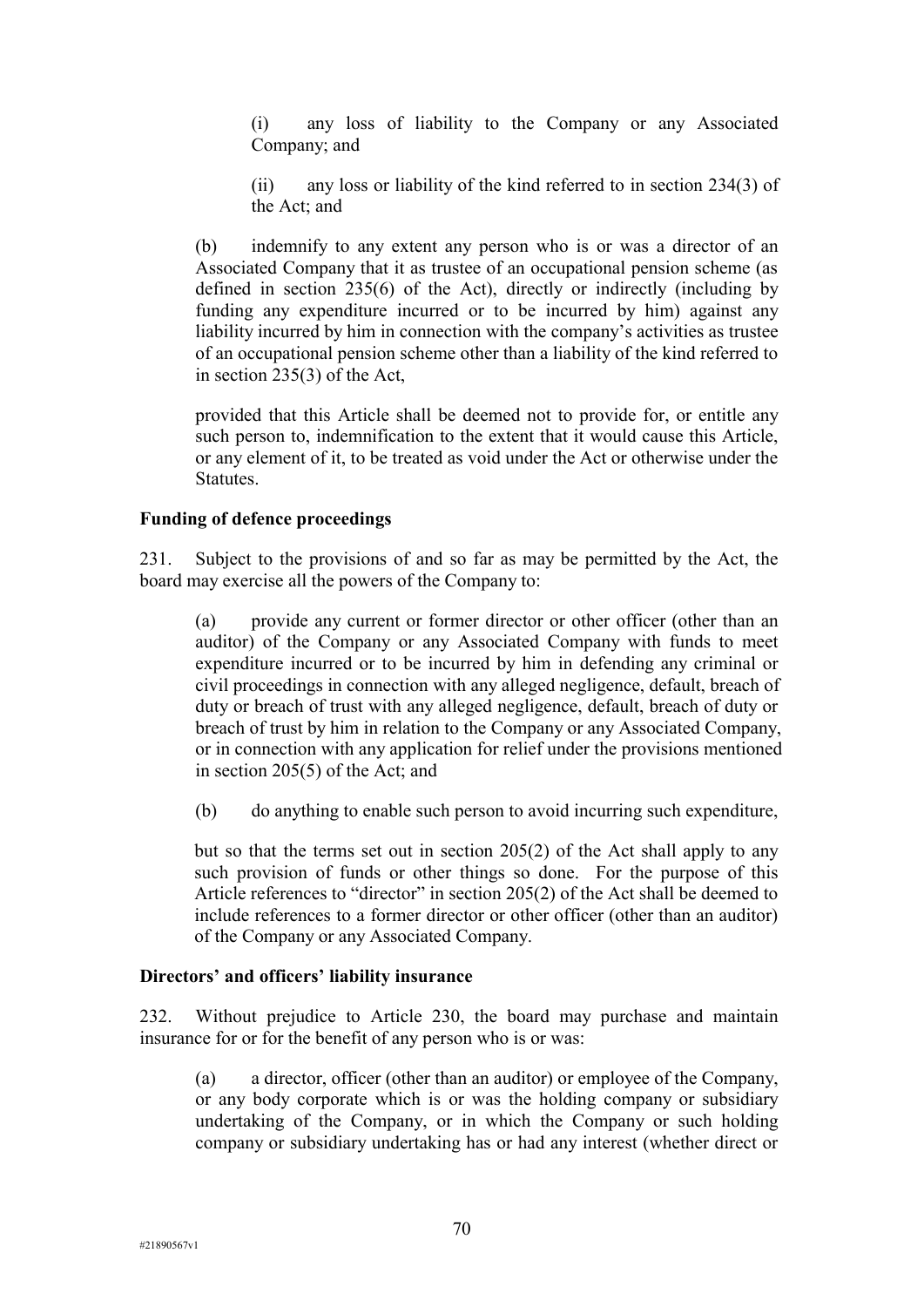indirect) or with which the Company or such holding company or subsidiary undertaking is or was in any way allied or associated; or

(b) a trustee of any pension fund in which employees of the Company or any other body referred to in paragraph (a) of this Article 232 are or have been interested,

including without limitation insurance against any loss or liability or any expenditure he may incur, whether in connection with any proven or alleged act or omission in the actual or purported execution or discharge of his duties or in the exercise or purported exercise of his powers or otherwise in relation to his duties, power or offices, whether comprising negligence, default, breach of duty, breach of trust or otherwise, in relation to the relevant body or fund, provided that this Article shall be deemed not to provide for, or entitle any such person to, indemnification to the extent that it would cause this Article, or any element of it, to be treated as void under the Act or otherwise under the Statutes.

For the purposes of this Article 232, reference to "loss" and to "liability" shall include all costs and expenses incurred by the person in relation thereto.

233. No director or former director shall be accountable to the Company or the members for any benefit provided pursuant to these Articles. The receipt of any such benefit shall not disqualify any person from being or becoming a director of the Company.

## **DISPUTE RESOLUTION**

# **Exclusive jurisdiction of the English courts**

234. The courts of England and Wales shall have exclusive jurisdiction to determine any and all disputes brought in that members' capacity (whether in its own name or in the name of the Company) against the Company and/or the board and/or any of the directors individually or collectively, arising out of or in connection with these Articles or any non-contractual obligations arising out of or in connection with these Articles.

235. For the purposes of Article 234, director shall be read so as to include each and any director of the Company from time to time in his capacity as such or as an employee of the Company and shall include any former director of the Company.

## **Governing law**

236. The governing law of these Articles is, and these Articles shall be interpreted in accordance with, the law of England and Wales.

# **SCHEME OF ARRANGEMENT**

237. (a) In this article 237, references to the "Scheme" are to the Scheme of Arrangement under Part 26 of the Companies Act 2006 between the Company and the holders of Scheme Shares (as defined in the Scheme) dated 13 June 2022 (with or subject to any modification, addition or condition approved or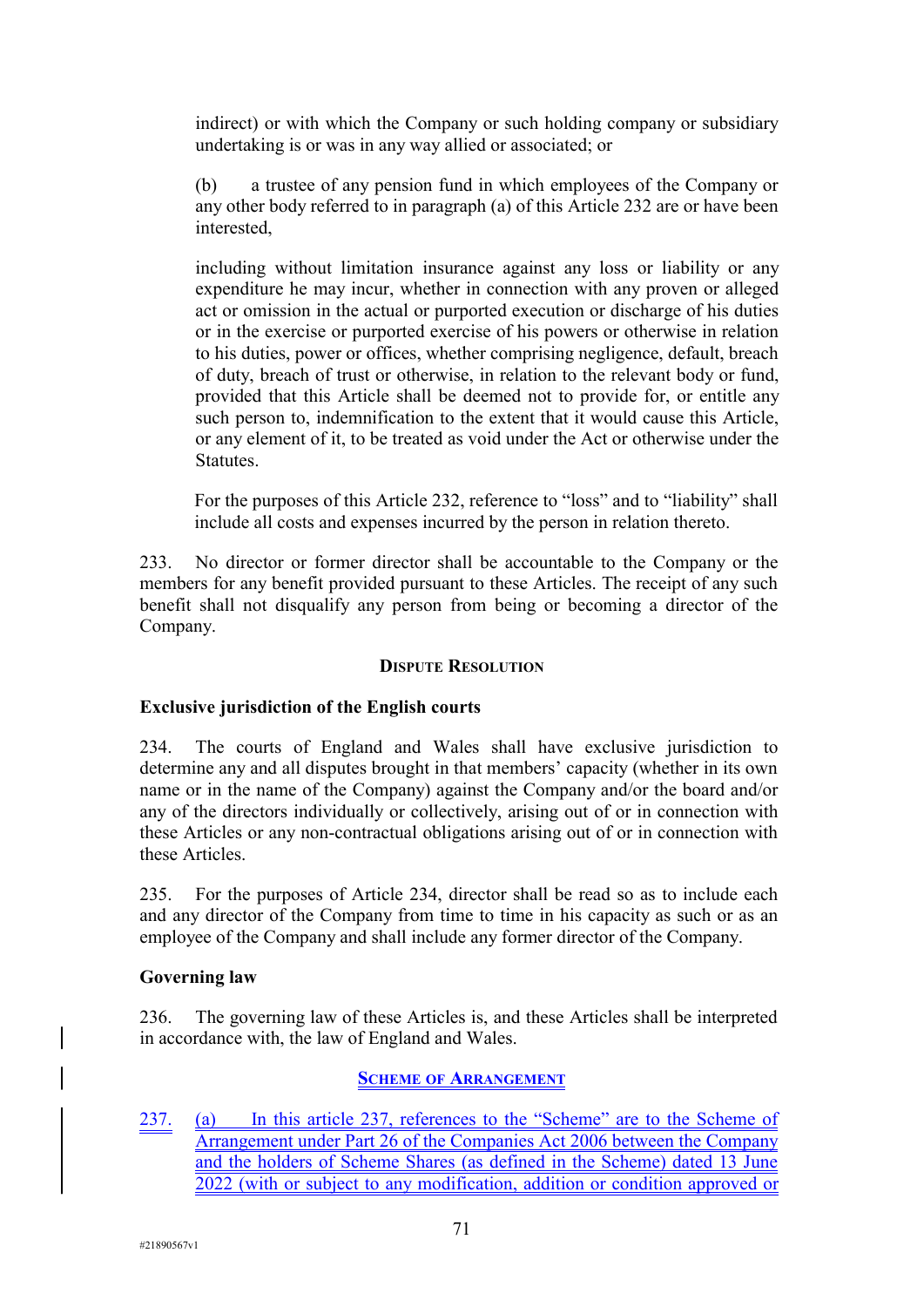imposed by the Court and agreed by the Company, Cretaceous Bidco Limited ("Bidco")) and (save as defined in this article) terms defined in the Scheme shall have the same meanings in this article.

(b) Notwithstanding any other provisions in these articles, if the Company issues or transfers out of treasury any ContourGlobal Shares (other than to Bidco, any other member of the Bidco Group, funds or separately managed accounts advised and/or managed by KKR or any nominee of any of the foregoing (each a "**Bidco Company**")) on or after the date of the adoption of this article 237 and prior to the Scheme Record Time such ContourGlobal Shares shall be issued or transferred subject to the terms of the Scheme (and shall be Scheme Shares for the purposes thereof) and the original holder or subsequent holders of such ContourGlobal Shares shall be bound by the Scheme accordingly.

(c) Notwithstanding any other provision of these articles, subject to the Scheme becoming Effective, any shares issued, transferred out of treasury or transferred pursuant to article 237(d) below, to any person (other than to a Bidco Company) at or after the Scheme Record Time (a "**New Member**") (each a "**Post-Scheme Share**") shall be issued or transferred on terms that they shall (on the Effective Date or, if later, on issue or transfer (but subject to the terms of articles 237(d) and 237(e) below)), be immediately transferred to Bidco (or such person as it may direct) (the "**Purchaser**"), who shall be obliged to acquire each Post-Scheme Share in consideration of and conditional upon the payment by or on behalf of Bidco to the New Member of an amount in cash for each Post-Scheme Share equal to the consideration to which a New Member would have been entitled had such Post-Scheme Share been a Scheme Share.

(d) Any person who is beneficially entitled to shares issued or transferred  $\overline{to}$  a New Member (other than, for the avoidance of doubt, a person who becomes beneficially entitled to shares by virtue of a transfer pursuant to this article 237(d)) may, prior to the issue or transfer of Post-Scheme Shares to the New Member pursuant to the exercise of an option or satisfaction of an award under the ContourGlobal Share Plan, give not less than two Business Days' written notice to the Company in such manner as the board shall prescribe of his or her intention to transfer some or all of such Post-Scheme Shares to his or her spouse or civil partner and may, if such notice has been validly given, on or before such Post-Scheme Shares being issued or transferred to him or her, immediately transfer to his or her spouse or civil partner beneficial ownership of any such Post-Scheme Shares, provided that such Post-Scheme Shares (including both legal and beneficial ownership thereof) will then be immediately transferred to the Purchaser pursuant to article 237(c) above. If notice has been validly given pursuant to this article 237(d) but the beneficial owner does not immediately transfer to his or her spouse or civil partner, both the legal and beneficial ownership of the Post-Scheme Shares in respect of which notice was given will be transferred to the Purchaser and/or its nominee(s) pursuant to article  $237(c)$  above. If notice is not given pursuant to this article 237(d), both the legal and beneficial ownership of the Post-Scheme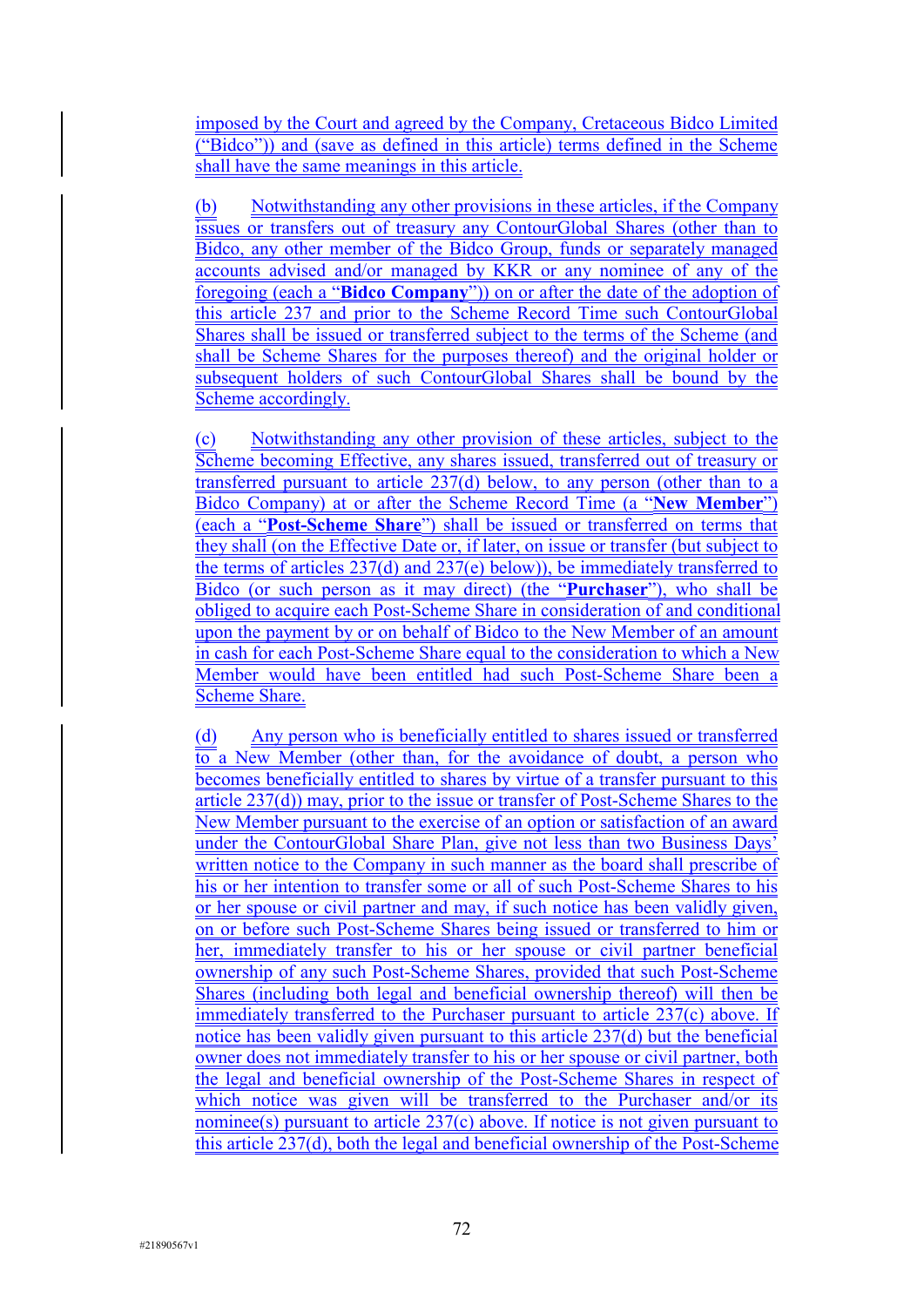Shares will be immediately transferred to the Purchaser pursuant to article 237(c) above.

(e) On any reorganisation of, or material alteration to, the share capital of the Company (including, without limitation, any subdivision and/or consolidation) carried out after the Effective Date, the value of the consideration per Post-Scheme Share to be paid under article 237(c) shall be adjusted by the Company in such manner as the auditors of the Company may determine to be appropriate to reflect such reorganisation or alteration. References in this article to ContourGlobal Shares shall, following such adjustment, be construed accordingly.

(f) To give effect to any transfer of Post-Scheme Shares required pursuant to article 237(c) and/or 237(d), the Company may appoint any person as attorney and/or agent for the New Member to transfer the Post-Scheme Shares to the Purchaser and/or its nominees and do all such other things and execute and deliver all such documents or deeds as may in the opinion of such attorney or agent be necessary or desirable to vest the Post-Scheme Shares in the Purchaser and pending such vesting to exercise all such rights attaching to the Post-Scheme Shares as the Purchaser may direct. If an attorney or agent is so appointed, the New Member shall not thereafter (except to the extent that the attorney or agent fails to act in accordance with the directions of the Purchaser) be entitled to exercise any rights attaching to the Post-Scheme Shares unless so agreed in writing by the Purchaser. The attorney or agent shall be empowered to execute and deliver as transferor a form of transfer or instructions of transfer on behalf of the New Member (or any subsequent holder) in favour of the Purchaser and the Company may give a good receipt for the consideration for the Post-Scheme Shares and may register the Purchaser as holder thereof and issue to it certificate(s) for the same. The Company shall not be obliged to issue a certificate to the New Member for the Post-Scheme Shares. The Purchaser shall settle the consideration due to the New Member pursuant to article 237(c) above by sending a cheque drawn on a UK clearing bank in favour of the New Member (or any subsequent holder), or by any alternative method communicated by the Purchaser to the New Member, for the purchase price of such Post-Scheme Shares as soon as practicable and in any event no later than 14 days after the date on which the Post-Scheme Shares are issued or transferred to the New Member.

(g) If the Scheme shall not have become Effective by the applicable date referred to in (or otherwise set in accordance with) clause 6(B) of the Scheme, this article 237 shall cease to be of any effect.

(h) Notwithstanding any other provision of these articles, both the Company and the board shall refuse to register the transfer of any Scheme Shares effected between the Scheme Record Time and the Effective Date other than to the Purchaser and/or its nominee(s) pursuant to the Scheme.